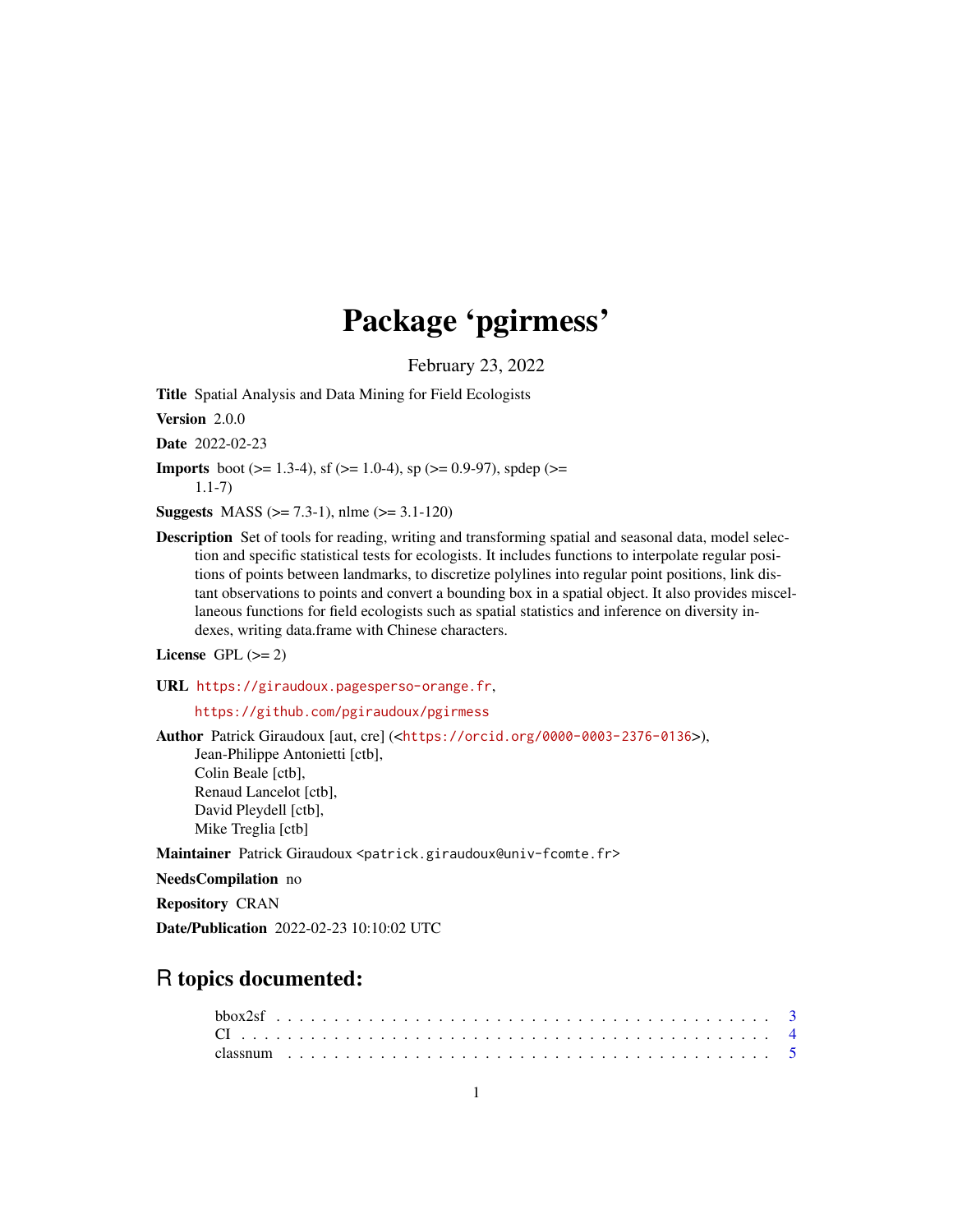|              | 6              |
|--------------|----------------|
|              | $\overline{7}$ |
|              | 8              |
|              | 9              |
|              | 10             |
|              | 11             |
|              | 12             |
|              | 13             |
|              | 14             |
|              | 15             |
|              | 16             |
|              | 17             |
| findR        | 18             |
|              | 18             |
|              | 20             |
|              | 21             |
|              | 22             |
|              | 24             |
|              | 25             |
|              | 27             |
| PermTest     | 28             |
|              | 29             |
|              | 30             |
|              | 31             |
|              | 32             |
|              | 33             |
|              | 33             |
|              | 34             |
|              | 35             |
|              | 37             |
|              | 38             |
|              | 39             |
|              | 40             |
|              | 40             |
|              | 42             |
| $trans2$ pix | 42             |
| trans2seg    | 43             |
|              | 44             |
|              | 45             |
| val4symb     | 46             |
| write.delim  | 47             |
|              | 48             |
|              |                |

**Index**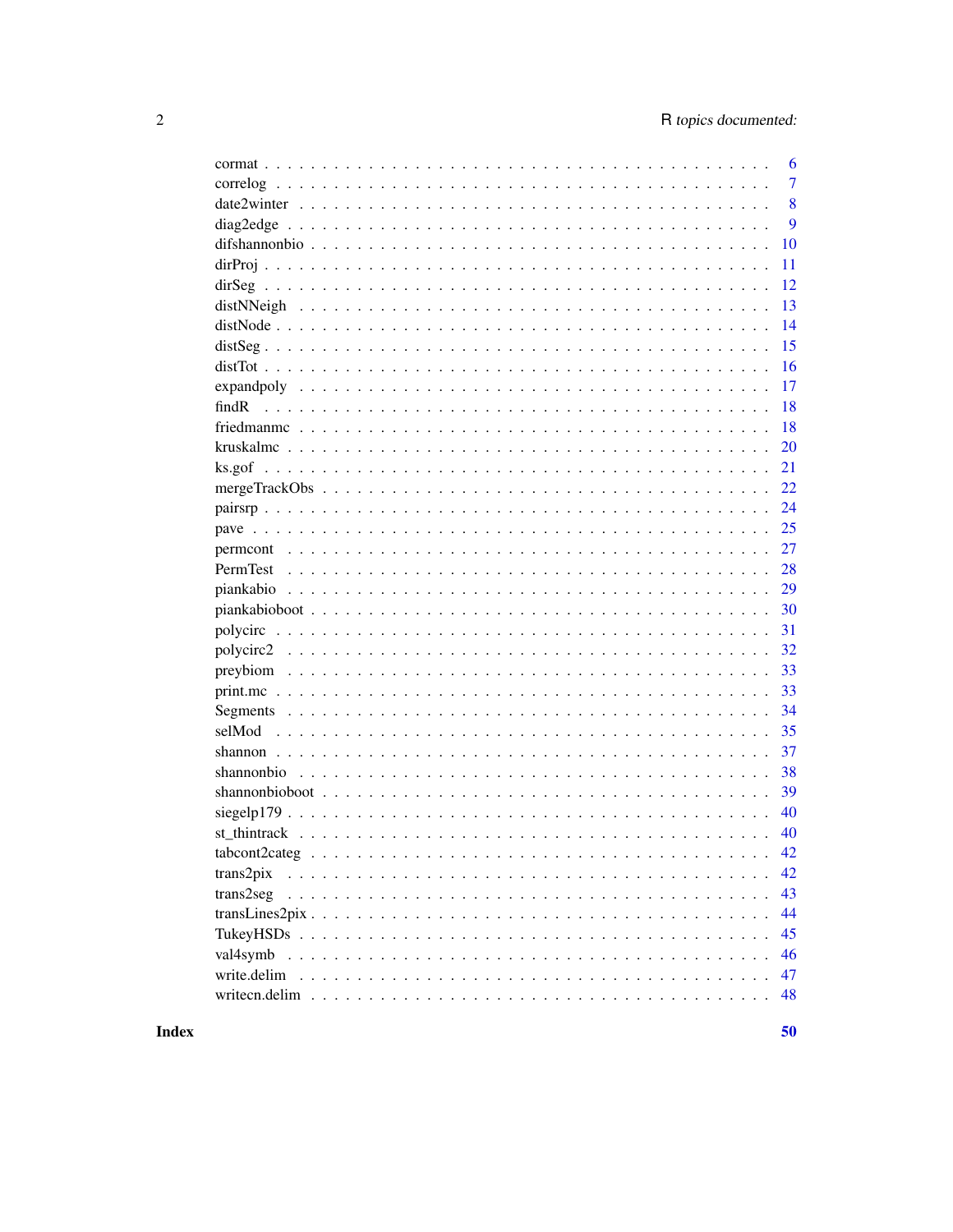<span id="page-2-0"></span>

Convert a bounding box into a sf object.

## Usage

bbox2sf(n,s,w,e,bbox=NA,crs=4326)

# Arguments

| n    | the top north latitude                                                                                                                                                                          |
|------|-------------------------------------------------------------------------------------------------------------------------------------------------------------------------------------------------|
| S    | the bottom south latitude                                                                                                                                                                       |
| W    | the most western longitude                                                                                                                                                                      |
| e    | the most eastern longitude                                                                                                                                                                      |
| bbox | a bounding box 2 x 2 matrix as produced e.g. by bbox, with first row = w, e<br>and second row $=$ s, n, or a numeric vector with xmin, ymin, xmax, ymax in this<br>order as produced by st_bbox |
| crs  | the ID number of a coordinate reference system as defined in the EPSG system<br>https://epsg.io/(default 4326, WGS84)                                                                           |

# Details

This function converts a set of coordinates limiting a bounding box into a an object of class "sfc\_POLYGON" (see [st\\_sfc](#page-0-0)). It can be used for instance to clip a subset of a larger spatial object (e.g. using [st\\_intersection](#page-0-0))

# Value

A simple feature geometry of class "sfc\_POLYGON" with a coordinate reference system, see [st\\_sfc](#page-0-0).

# Examples

n<-79 s<--54  $w< -166$ e<-178 myPoly1<-bbox2sf(n,s,e,w) plot(myPoly1) # bbox as a 2 x 2 matrix as produced by sp:bbox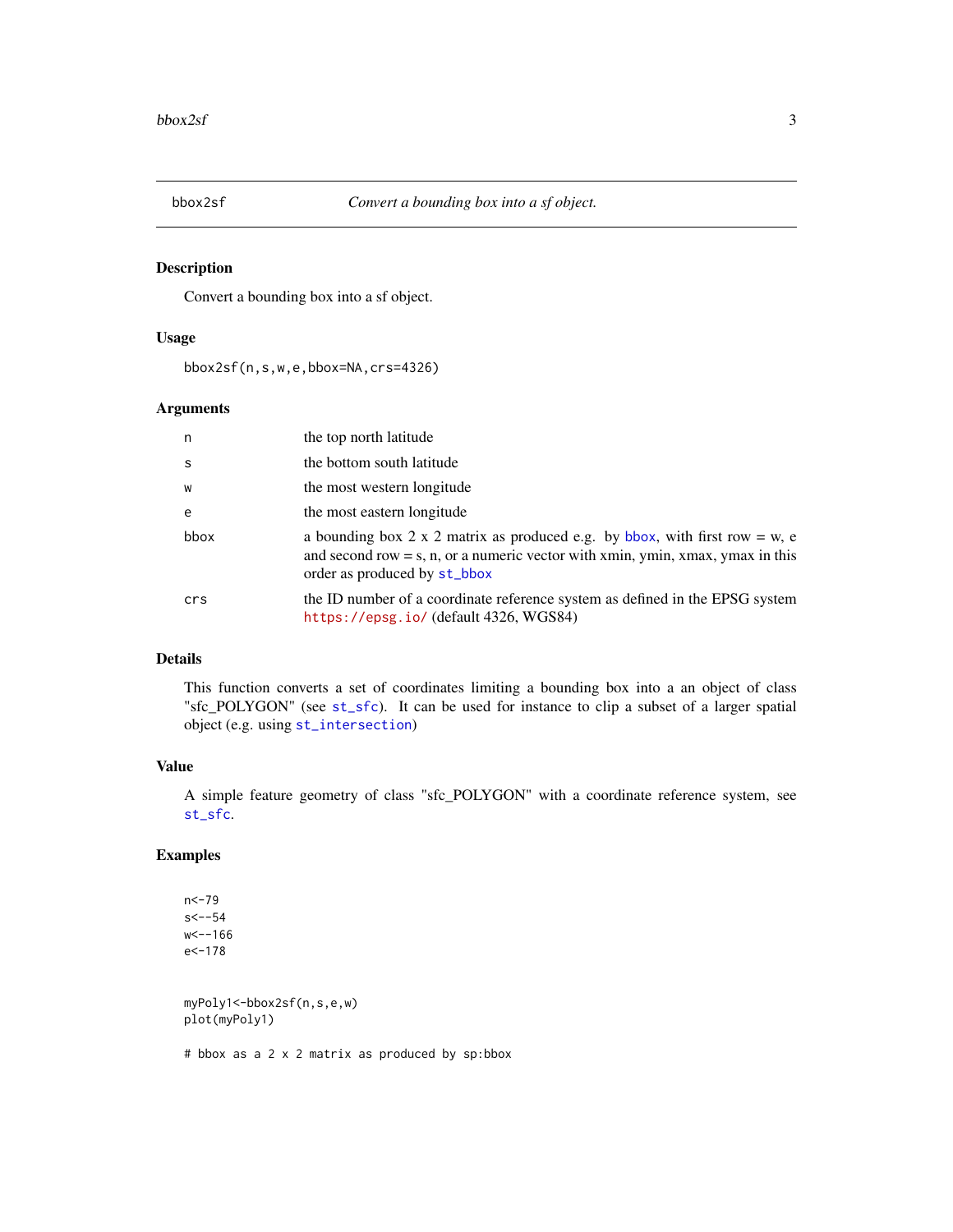<span id="page-3-0"></span>

```
mybbox<-matrix(c(w,e,s,n),nrow=2,byrow=TRUE)
myPoly2<-bbox2sf(bbox=mybbox)
plot(myPoly2,border="red")
# bbox as produced by sf:st_bbox
if (require(sf)) {
myPoly3<-bbox2sf(bbox=st_bbox(myPoly2))
plot(myPoly3,border="blue")
}
```
# CI *Confidence interval of percentages*

# Description

Computes the lower limit and upper limit of the 95 percent confidence interval of percentage estimates

# Usage

 $CI(x, \ldots)$ 

## Arguments

| X        | a two-dimensional table, matrix or data. frame with 2 columns, giving the counts<br>of successes and failures, respectively |
|----------|-----------------------------------------------------------------------------------------------------------------------------|
| $\cdots$ | other arguments to pass to prop. test, eg conf. level                                                                       |

# Details

Simple wrapper of [prop.test](#page-0-0). The default confidence interval is 95 percent, but can be modified passing values to prop. test by the conf. level argument.

## Value

A 3 column matrix.

- Column 1: percentage estimate
- Column 2: lower limit of the confidence interval
- column 3: upper limit of the confidence interval

## See Also

[prop.test](#page-0-0)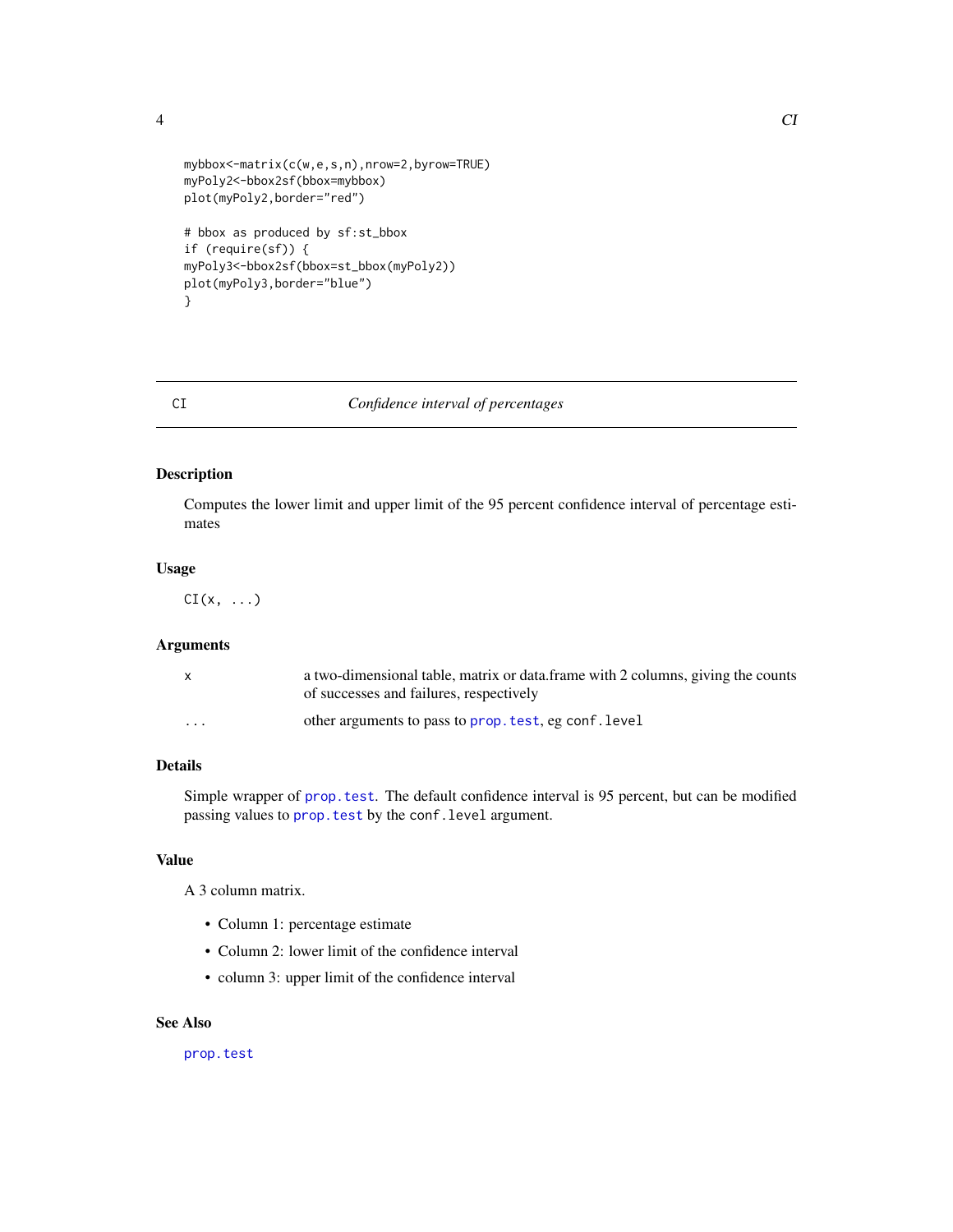#### <span id="page-4-0"></span>classnum 5

## Examples

```
x < -c(2, 10, 7, 8, 7) # eg: number of positive cases
y<-c(56,22,7,20,5)# eg: number of negative cases
CI(cbind(x,y))
CI(cbind(x,y), conf.level=0.99)
```

| classnum | Gives an index vector of the class category of each value of a numer- |
|----------|-----------------------------------------------------------------------|
|          | <i>ical</i> vector                                                    |

# Description

Gives an index vector of the class category of each value of a numerical vector

# Usage

classnum(x, breaks = "Sturges")

# Arguments

| x      | a vector of values for which the indices are desired                                      |
|--------|-------------------------------------------------------------------------------------------|
| breaks | one of:                                                                                   |
|        | • a vector giving the breakpoints between bins,                                           |
|        | • a single number giving the number of bins,                                              |
|        | • a character string naming an algorithm to compute the number of cells (see<br>Details). |
|        |                                                                                           |

## Details

The default for 'breaks' is '"Sturges"': see 'nclass.Sturges'. Other names for which algorithms are supplied are '"Scott"' and '"FD"' for '"Friedman-Diaconis"' (with corresponding functions 'nclass.scott' and 'nclass.FD'). Case is ignored and partial matching is used. Breaks and labels are stored as attributes.

#### Value

A vector of the same length as x, with the index of the class which each value of x belongs to

# See Also

[cut](#page-0-0), [classIntervals](#page-0-0)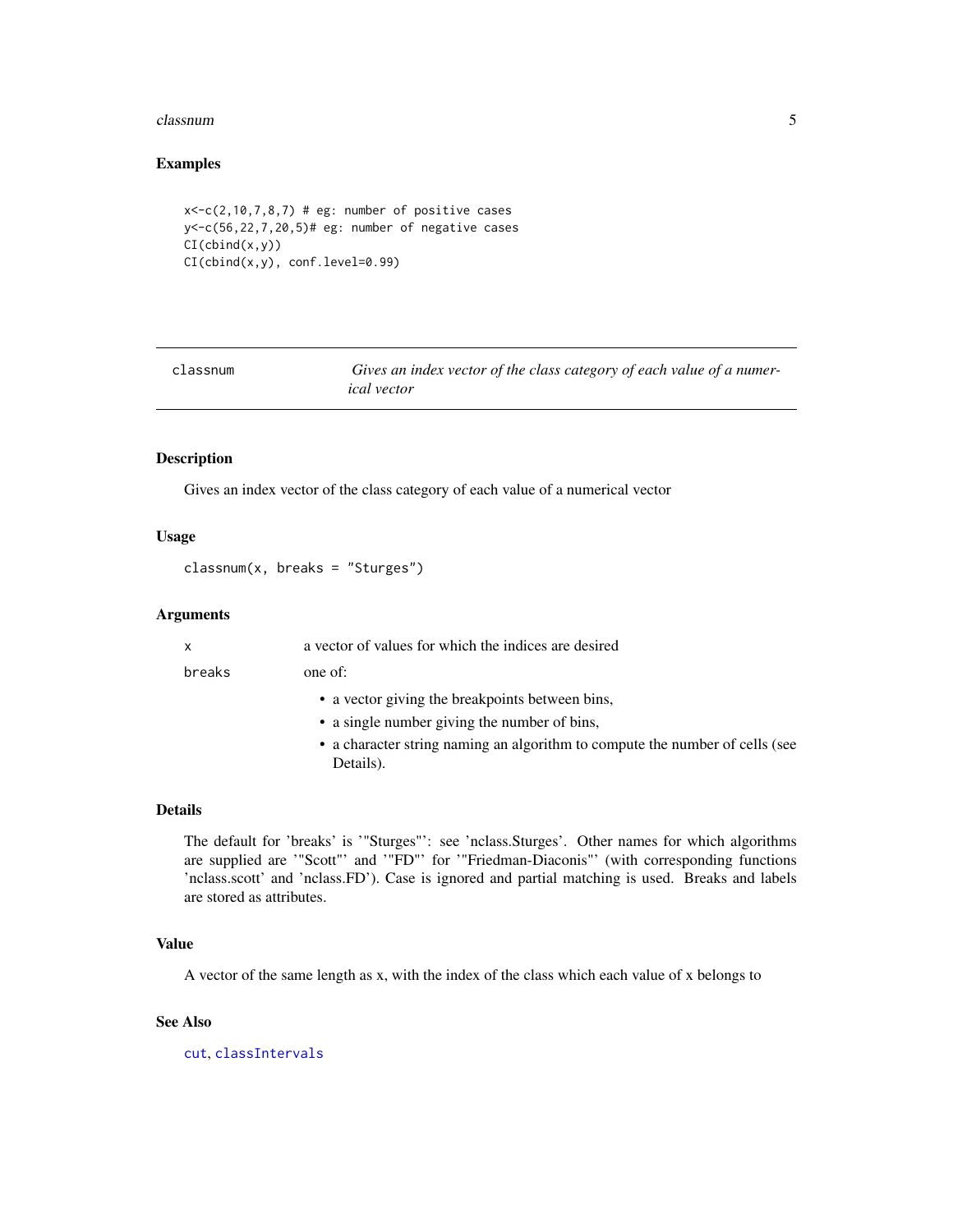6 community of the correction of the correction of the correction of the correction of the correction of the correction of the correction of the correction of the correction of the correction of the correction of the corre

# Examples

```
x<-rnorm(30)
classnum(x)
classnum(x,breaks="fd")
classnum(x, breaks=c(-1,0,1))
classnum(x,breaks=5)
```

| cormat | Gives a correlation matrix and the probability of Ho for each corre- |
|--------|----------------------------------------------------------------------|
|        | lation                                                               |

# Description

Gives a correlation matrix and the probability of Ho for each correlation estimate

# Usage

```
cormat(donnees, method = "spearman", sep = FALSE)
```
# Arguments

| donnees | a data frame of numerics                                                |
|---------|-------------------------------------------------------------------------|
| method  | a string of characters among 'pearson', 'spearman' (default), 'kendall' |
| sep     | If true, gives the results in two matrices (default $=$ F)              |

# Details

Wrapper for 'cor' and 'cor.test'. The results can be given in one or two matrices.

# Value

If  $sep = F$  (default) a list including:

| method                         | The method used                                                         |
|--------------------------------|-------------------------------------------------------------------------|
| prob.cor                       | Upper triangle, the correlations; lower triangle, the probability of Ho |
| If sep = $T$ a list including: |                                                                         |
| method<br>coef.estimates       | The method used                                                         |
|                                | The correlation matrix                                                  |

# p.value The Ho probability matrix

# See Also

[cor](#page-0-0), [cor.test](#page-0-0)

<span id="page-5-0"></span>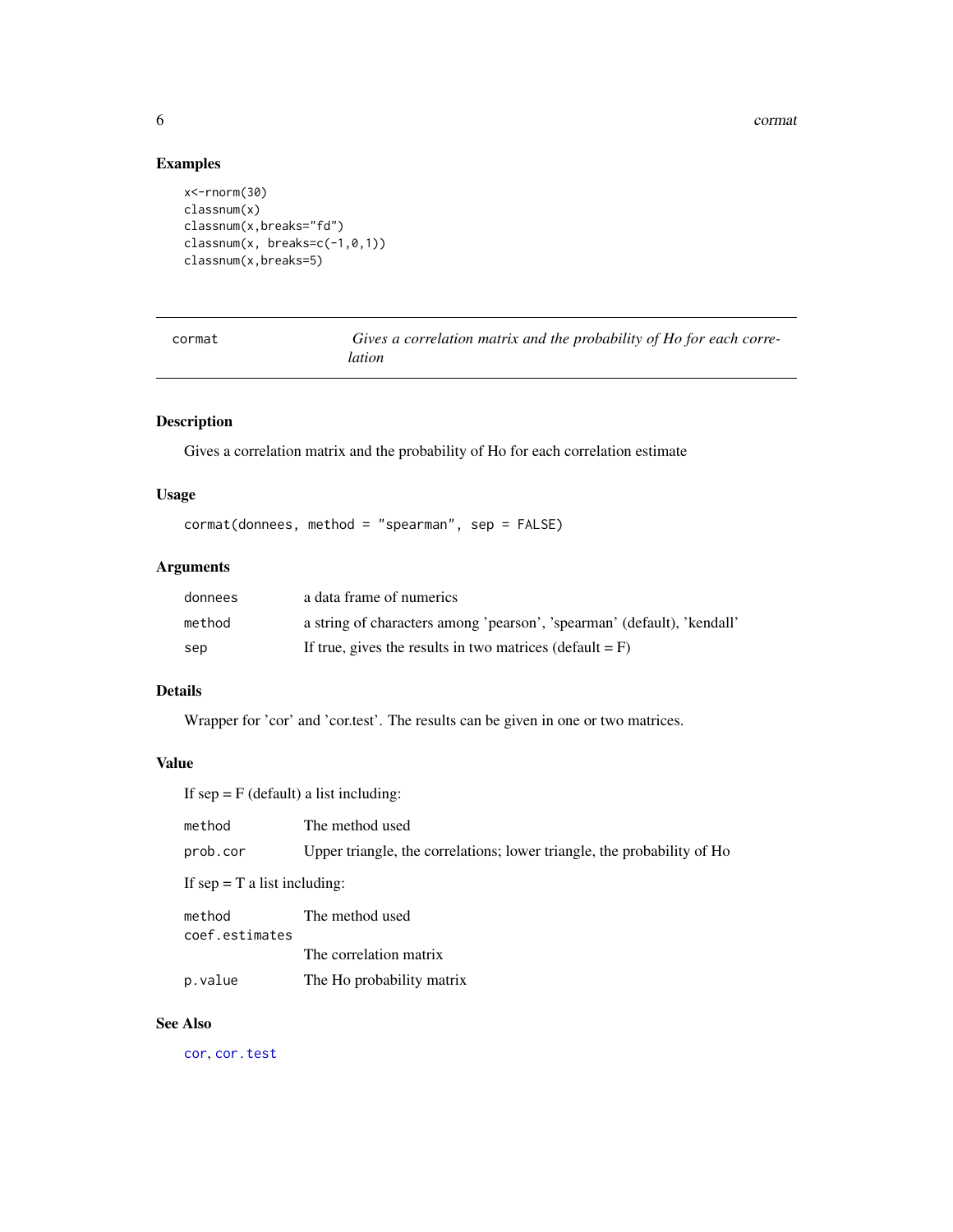## <span id="page-6-0"></span>correlog **7**

# Examples

```
cormat(longley)
cormat(longley,sep=TRUE)
```
correlog *Computes Moran's or Geary's coefficients on distance classes*

# Description

Computes Moran's or Geary's coefficients on distance classes from a set of spatial coordinates and corresponding z values

## Usage

```
correlog(coords, z, method="Moran", nbclass = NULL,...)
```
## Arguments

| coords  | a two columns array, data.frame or matrix of spatial coordinates. Column $1 =$<br>$X$ , Column $2 = Y$ . |
|---------|----------------------------------------------------------------------------------------------------------|
| z       | a vector for the values at each location. Must have the same length as the row<br>number of coords       |
| method  | the method used. Must be "Moran" (default) or "Geary"                                                    |
| nbclass | number of bins. If NULL Sturges method is used to compute an optimal number                              |
|         | further arguments to pass to e.g. moran. test or geary. test                                             |

# Details

Uses the library spdep including [moran.test](#page-0-0) or [geary.test](#page-0-0). Distances are euclidian and in the same unit as the spatial coordinates. Moran's Ho: I values larger than 0 due to chance; Geary's Ho: C values lesser than 1 due to chance. Correlog has print and plot methods; statistically significant values (p<0.05) are plotted in red.

# Value

An object of class "correlog", a matrix including:

| class   | bin centers            |
|---------|------------------------|
| Т       | the coefficient values |
| p.value | probability of Ho      |
| n       | the number of pairs    |

# Warning

Computing can take a long time for large data sets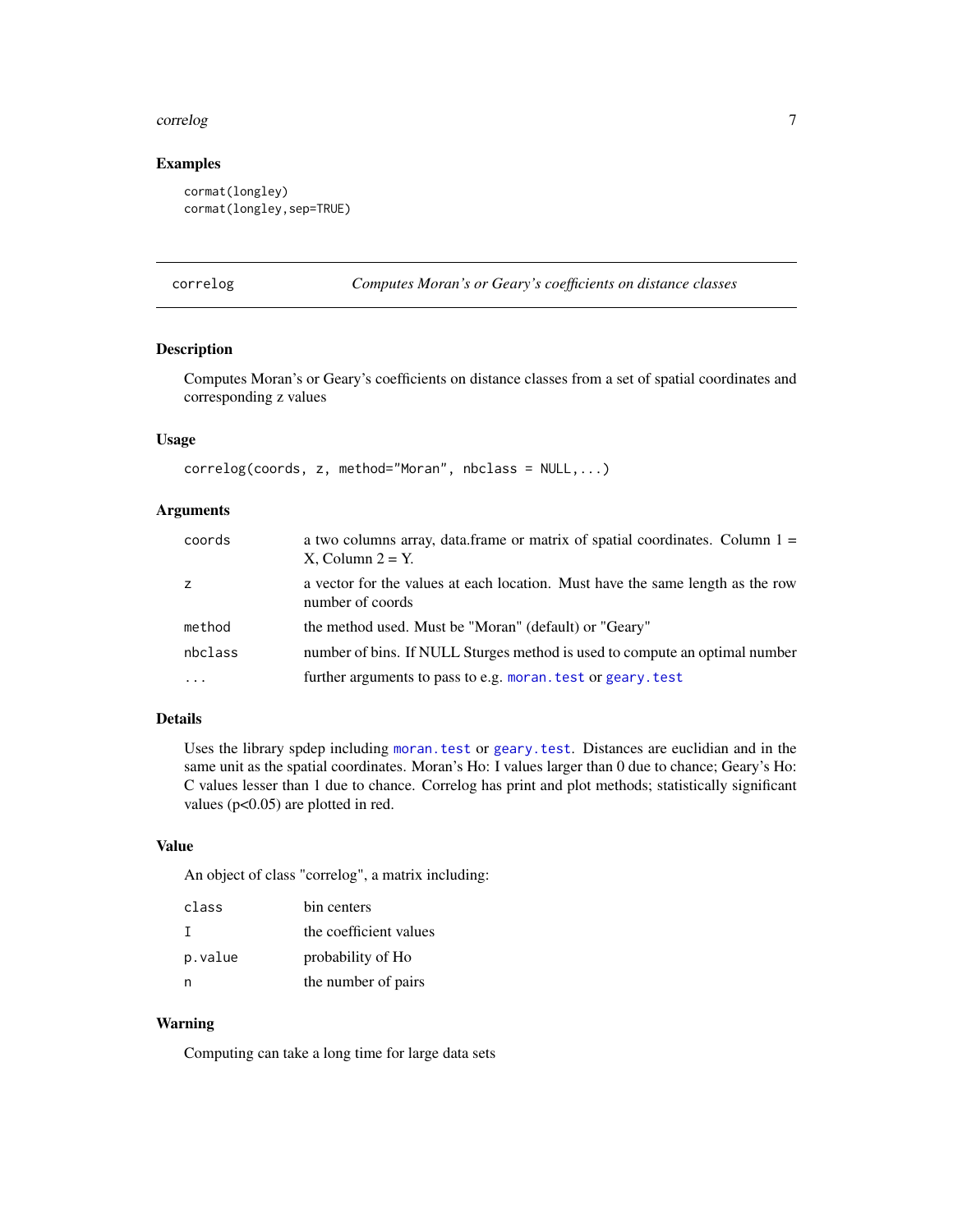# <span id="page-7-0"></span>Author(s)

Patrick Giraudoux pgiraudo@univ-fcomte.fr, Colin Beale c.beale@macaulay.ac.uk and Mike Treglia mike-treglia@utulsa.edu

## References

see library spdep

# See Also

[geary.test](#page-0-0), [moran.test](#page-0-0)

## Examples

```
library(spdep)
data(oldcol)
attach(COL.OLD)
coords<-cbind(X,Y)
res<-correlog(coords,CRIME)
plot(res)
res<-correlog(coords,CRIME,method="Geary")
plot(res)
```

| date2winter |                             |  |  | Convert a POSIXt date into categories corresponding to a au- |  |  |
|-------------|-----------------------------|--|--|--------------------------------------------------------------|--|--|
|             | tumn/winter/spring sequence |  |  |                                                              |  |  |

# Description

Convert a POSIXt date into categories corresponding to the time spanning from the late months of a year to the early months of the following year

# Usage

date2winter(x, first = 10, last=4)

# Arguments

|       | a vector of POSIXt dates                                   |
|-------|------------------------------------------------------------|
| first | number of the first month to include (default 10, October) |
| last  | number of the last month to include (default 4, April)     |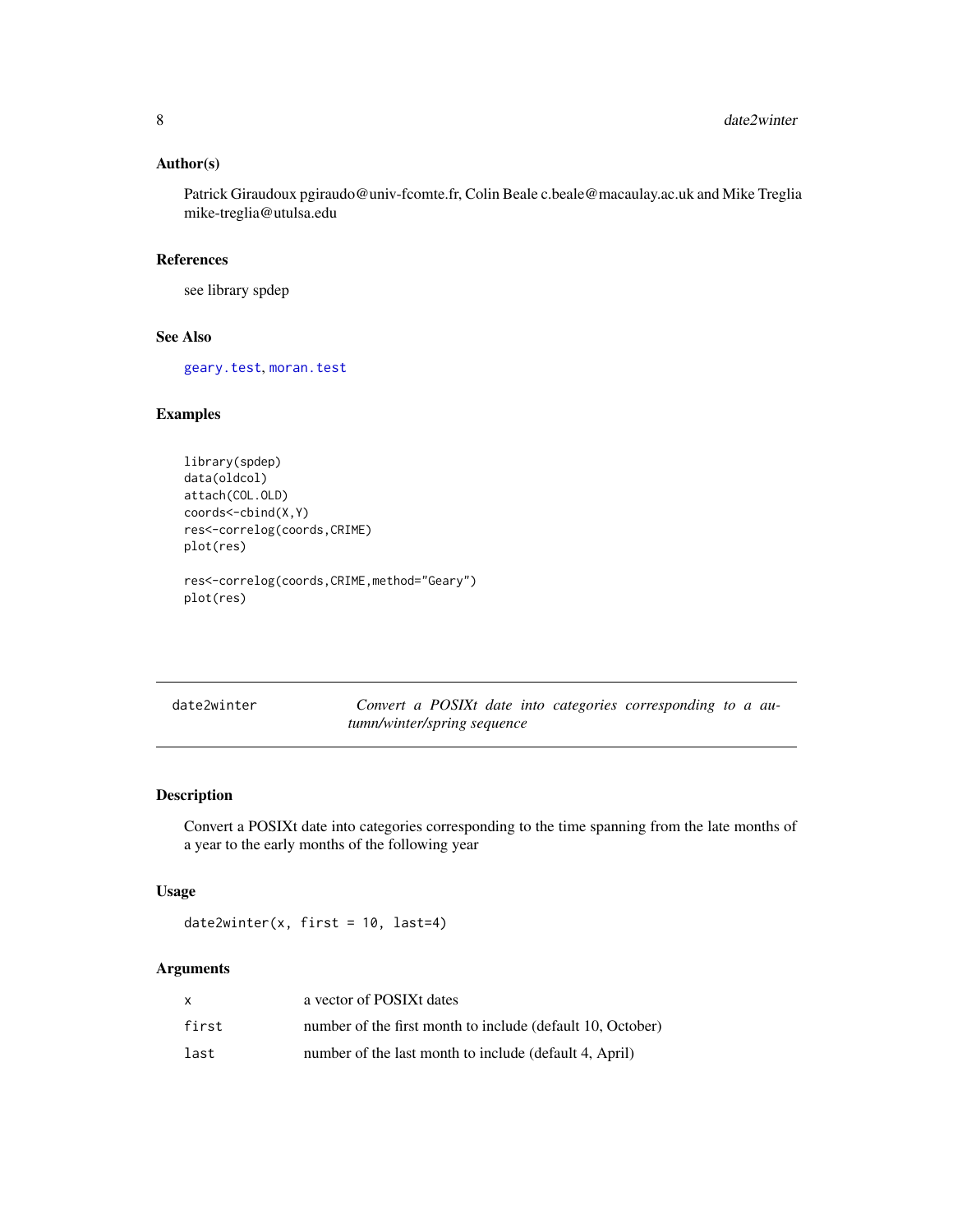#### <span id="page-8-0"></span>diag2edge 9

# Details

In ecology, time data must often be analysed on a time span category covering two successive years (e.g. the winter period). This function convert POSIXt dates into categories corresponding to the time span stretching from a user defined month of a given year (by default October) to a user-defined month of the following year (by default April). If date month is out of the user defined time span the value 'Excluded' is returned.

# Value

A vector of the same length as x, with the time span category each value belongs to.

#### Examples

```
dates <- strptime(c("02/12/2002", "15/01/2003","15/10/2003","15/6/2003",NA),"%d/%m/%Y")
date2winter(dates)
```
<span id="page-8-1"></span>diag2edge *Computes the edge of a square from its diagonal*

## Description

Computes the edge of a square from its diagonal.

## Usage

diag2edge(cordseg)

## **Arguments**

cordseg The diagonal coordinates. This can be a vector  $c(x1,y1,x2,y2)$ , a 2 x 2 matrix or a data.frame (each line a coordinate)

# Details

The first point coordinates are the left top of the diagonal. The other coordinates computed are the other top of the square edge. Can be used e.g. to pass a square edge to [pave](#page-24-1) in order to compute a sampling grid.

## Value

A 2x2 matrix of points coordinates

## See Also

[pave](#page-24-1)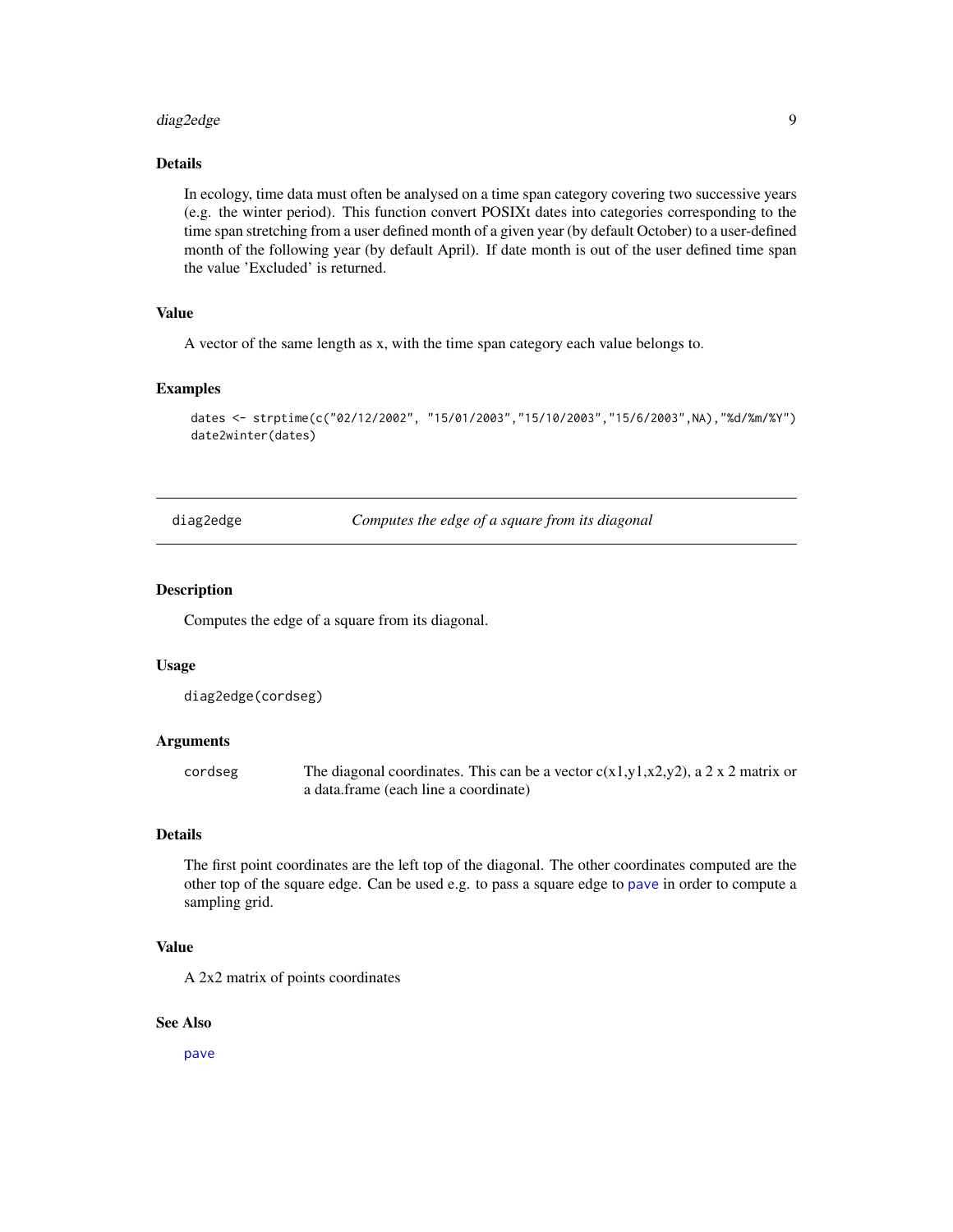# Examples

```
# diagonal sloping up
coord<-matrix(c(20,20,90,90),nr=2,byrow=TRUE)
plot(coord,type="n",xlim=c(0,100),ylim=c(0,110),asp=1)
lines(coord,lty=2)
# square edge
lines(diag2edge(coord),col="red")
# diagonal sloping down
coord<-matrix(c(20,90,90,20),nr=2,byrow=TRUE)
plot(coord,type="n",xlim=c(0,100),ylim=c(0,110),asp=1)
lines(coord,lty=2)
# square edge
lines(diag2edge(coord),col="red")
# diagonal vertical
coord<-matrix(c(20,90,20,20),nr=2,byrow=TRUE)
plot(cord,type="n", xlim=c(0,100), ylim=c(0,110),asp=1)lines(coord,lty=2)
# square edge
lines(diag2edge(coord),col="red")
```
<span id="page-9-1"></span>

| difshannonbio | Empirical confidence interval of the bootstrap of the difference be- |
|---------------|----------------------------------------------------------------------|
|               | tween two Shannon indices                                            |

## Description

Computes the empirical confidence interval of the bootstrap of the difference between two Shannon indices

# Usage

```
difshannonbio(dat1, dat2, R = 1000, probs = c(0.025, 0.975))
```
## Arguments

| dat1  | a data.frame of two columns; column = category, column $2 = \text{biomass}$ |
|-------|-----------------------------------------------------------------------------|
| dat2  | a data.frame of two columns; column = category, column $2 = \text{biomass}$ |
| R     | number of permutations                                                      |
| probs | the limits of the confidence interval                                       |

# Details

Designated to compare the difference between two Shannon's indices computed from two data frames. In each data frame, the first column is the category of prey item, and the second column the estimated biomass.

<span id="page-9-0"></span>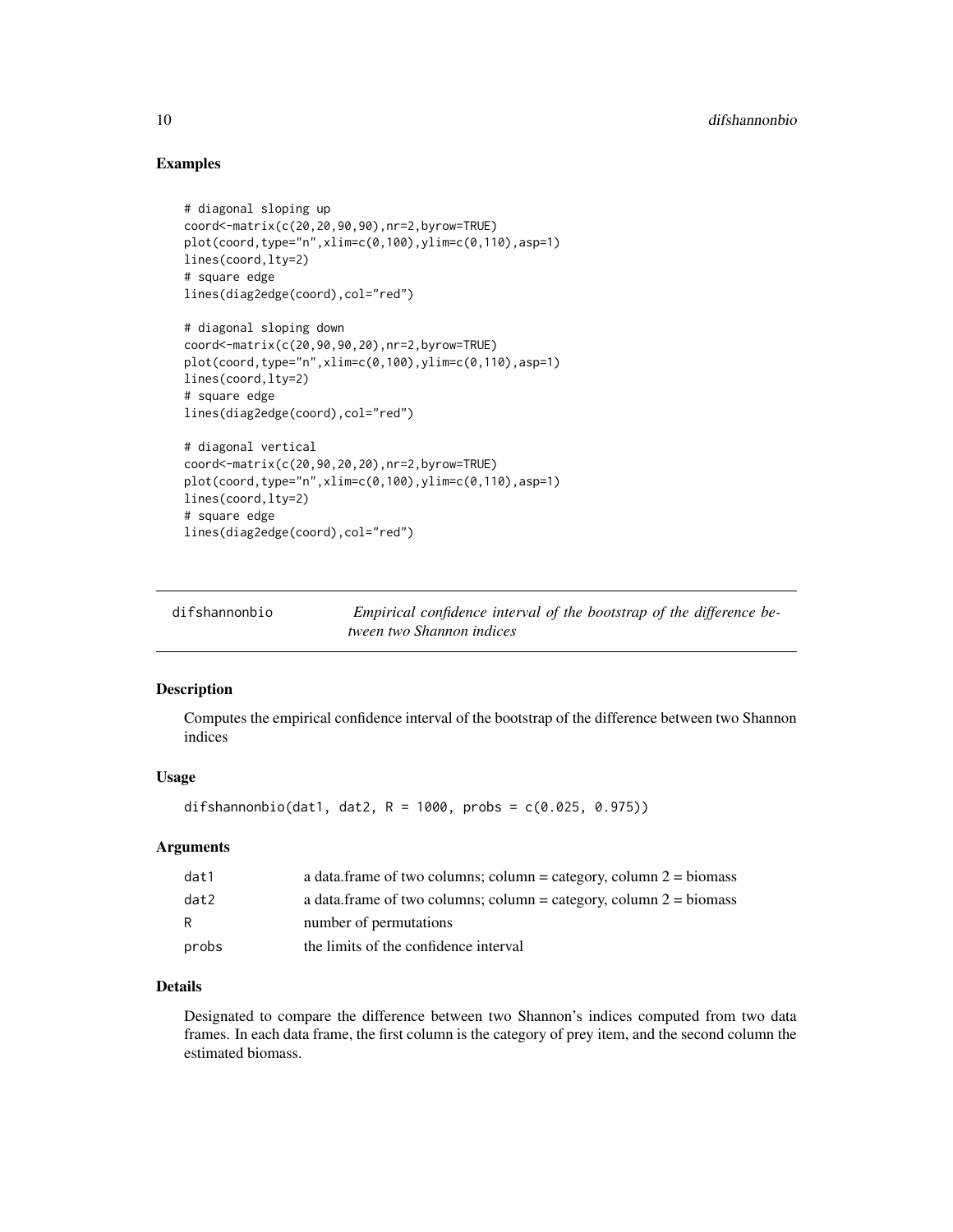## <span id="page-10-0"></span>dirProj terminalno di alternativo di alternativo di alternativo di alternativo di alternativo di alternativo d

# Value

A list with the confidence interval of H' and J'

# See Also

[shannonbio](#page-37-1)

# Examples

```
data(preybiom)
attach(preybiom)
jackal<-preybiom[site=="Y" & sp=="C",5:6]
genet<-preybiom[site=="Y" & sp=="G",5:6]
```

```
difshannonbio(jackal,genet,R=150)
```
<span id="page-10-1"></span>dirProj *Computes new coordinates given bearings and distances.*

# Description

Computes new coordinates from bearings (North  $= 0$ ) and distances

## Usage

dirProj(df,deg=TRUE)

# Arguments

| df  | a matrix or data frame of 4 columns giving x, y coordinates, bearings and dis-<br>tances |
|-----|------------------------------------------------------------------------------------------|
| deg | if TRUE (default) bearings are in degree, otherwise in radian                            |

## Details

Computings are based on euclidian distance. Therefore, the coordinates should be given in a projected (plan) system (e.g. UTM, Lambert, etc.) and the distance in the same units as the projection system (e.g. meters).

# Value

a matrix of two columns with the projected coordinates

# See Also

[distSeg](#page-14-1), [gcDestination](#page-0-0)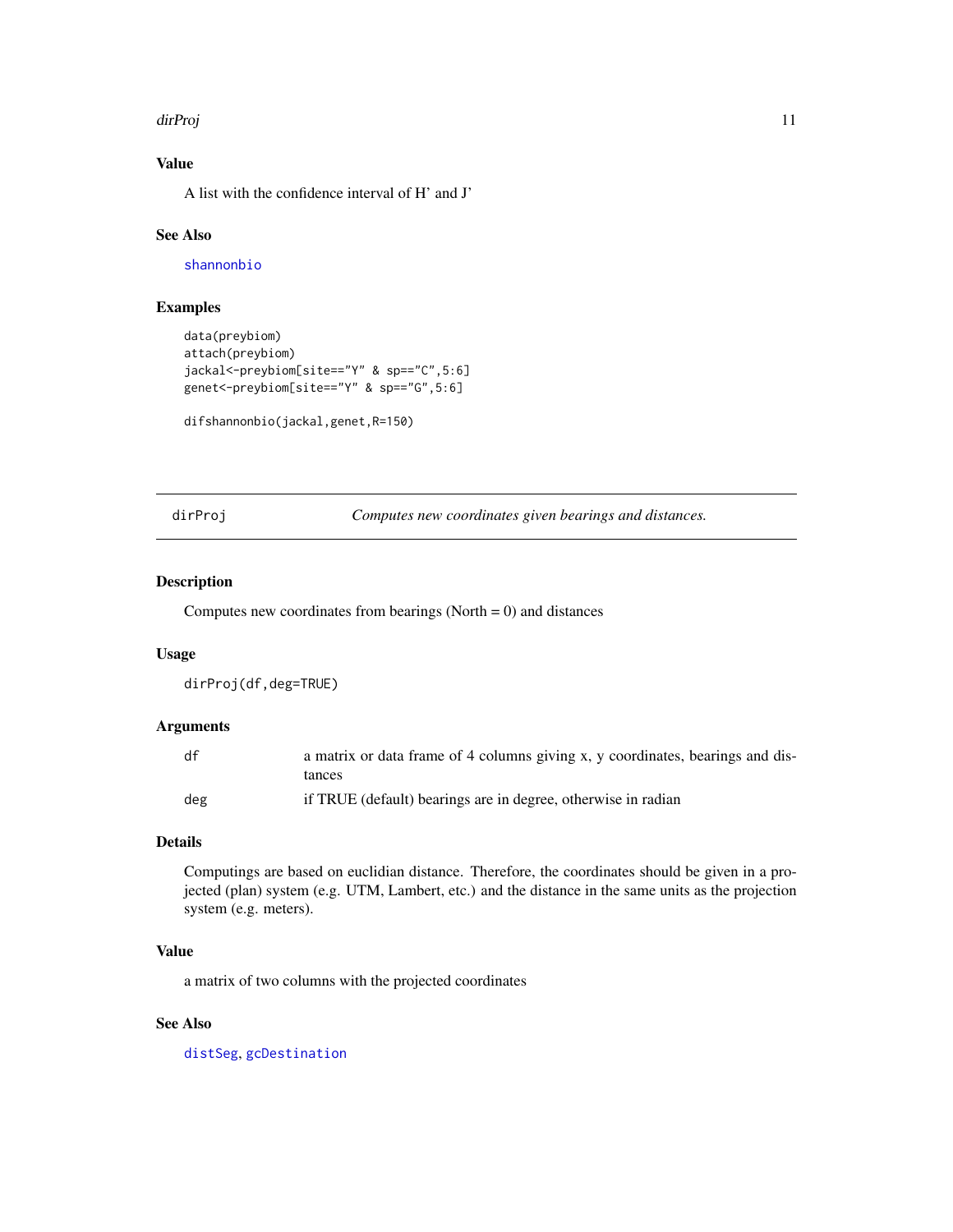# Examples

```
df<-data.frame(x1=0,y1=0,alpha=runif(3,0,360),d=runif(3,0,1))
df
plot(-1:1,-1:1,type="n")
points(0,0,pch=19)
points(dirProj(df))
text(dirProj(df)[,1],dirProj(df)[,2],1:3,pos=4)
```
dirSeg *Computes segment directions.*

# Description

Computes the direction of segments from the first top clockwise (North  $= 0$ )

# Usage

dirSeg(x,deg=TRUE)

# Arguments

| X   | a matrix or data frame of 4 columns giving the coordinates of each segment tops<br>x1, y1, x2, y2 |
|-----|---------------------------------------------------------------------------------------------------|
| deg | if TRUE (default) the output is in degrees, otherwise in radians                                  |

# Details

The first two colomns give the first top coordinates, x then y, and the next two the second top coordinates.

# Value

A vector of directions

# See Also

[dirProj](#page-10-1), [gzAzimuth](#page-0-0)

```
x2<-rnorm(10)
y2<-rnorm(10)
mydata<-cbind(0,0,x2,y2)
dirs<-dirSeg(mydata)
dirs
```
<span id="page-11-0"></span>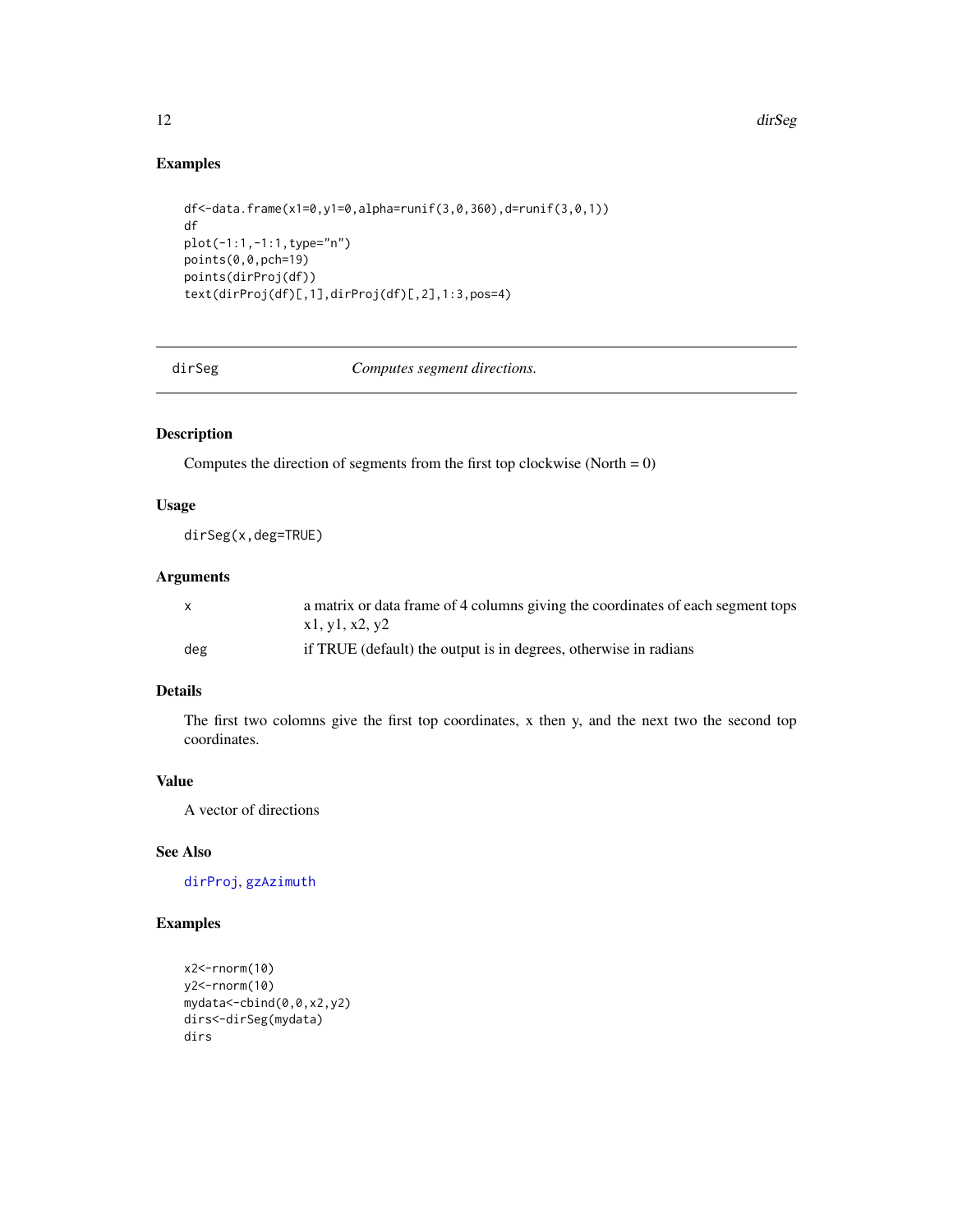```
plot(range(mydata[,c(1,3)]),range(mydata[,c(2,4)]),type="n")
Segments(mydata)
text(mydata[,3],mydata[,4],paste(round(dirs,0),"\u00b0"),cex=0.7)
```
distNNeigh *Computes distances to the nearest neighbour*

# Description

Computes distances to the nearest neighbour

## Usage

distNNeigh(db)

# Arguments

db A matrix or data.frame of points coordinates column  $1 = x$ , column  $2 = y$ .

## Details

Computes distances to the nearest neighbour for each line of a matrix of points coordinates

## Value

A vector of distances

# See Also

[knearneigh](#page-0-0), [knn2nb](#page-0-0), [nbdists](#page-0-0)

# Examples

distNNeigh(cbind(rnorm(30),rnorm(30)))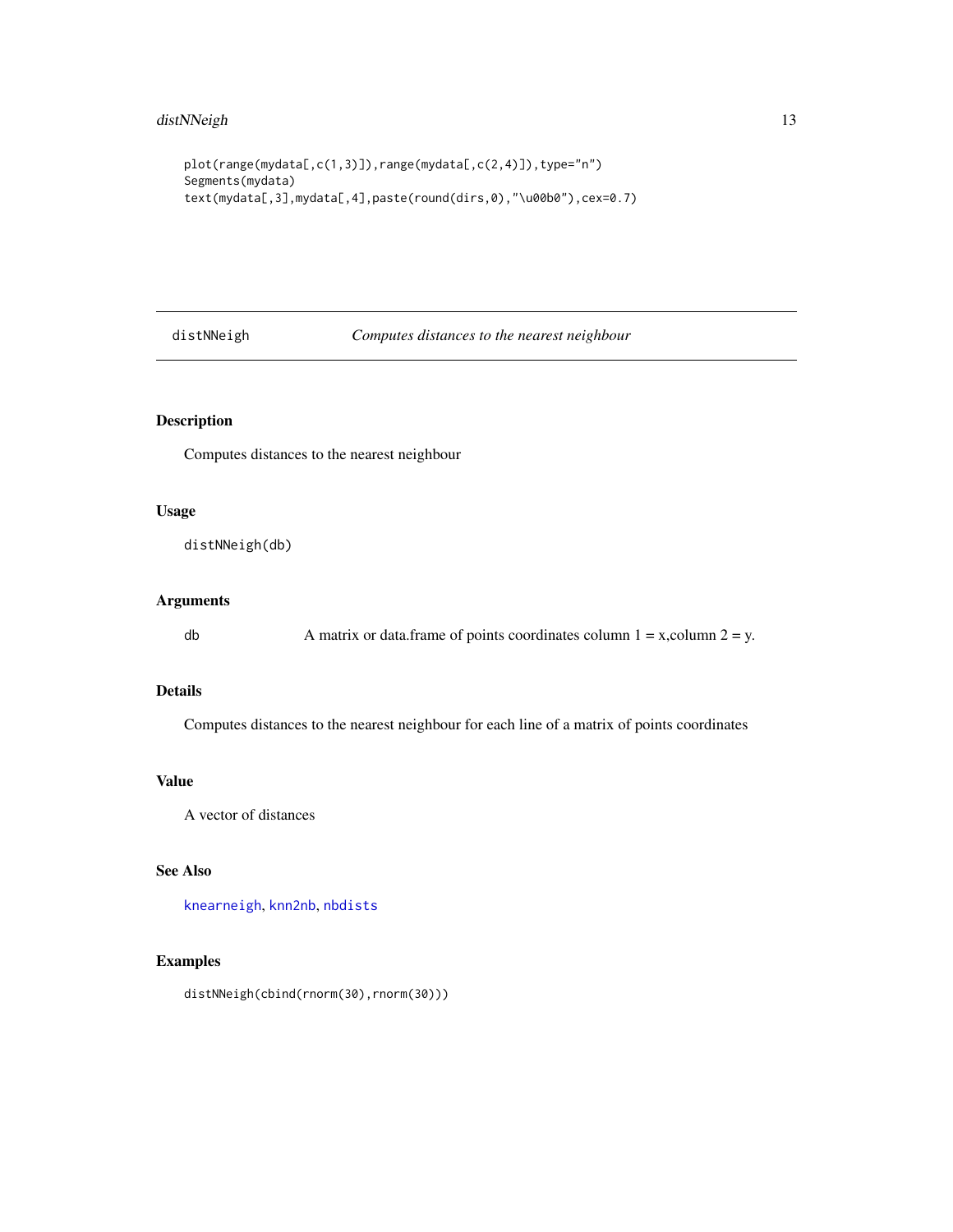<span id="page-13-1"></span><span id="page-13-0"></span>

Computes the distances between each nodes of a polyline.

# Usage

```
distNode(pts,decdeg=FALSE)
```
# Arguments

| pts    | A matrix or data frame of the node coordinates column $1 = x$ , column $2 = y$ . |
|--------|----------------------------------------------------------------------------------|
| decdeg | TRUE if point coordinates are longitude-latitude decimal degrees, in which case  |
|        | distances are measured in meters                                                 |

# Details

If degdec is FALSE (default), distance computed is Euclidian. Units depends on the coordinate systems. If decdeg = TRUE, D = 1852 \* 60 \* (180/pi) \* acos ( $sin(la1)$  \*  $sin(la2)$  +  $cos(la1)$  \* cos(la2) \* cos(abs(lg1 - lg2)). This method calculates the great circle distance, is based on spherical trigonometry, and assumes that:

- 1 minute of arc is 1 nautical mile
- 1 nautical mile is 1.852 km

## Value

A vector of distances

# See Also

[distTot](#page-15-1), [distSeg](#page-14-1)

```
x<-c(10,56,100)
y<-c(23,32,150)
distNode(cbind(x,y))
```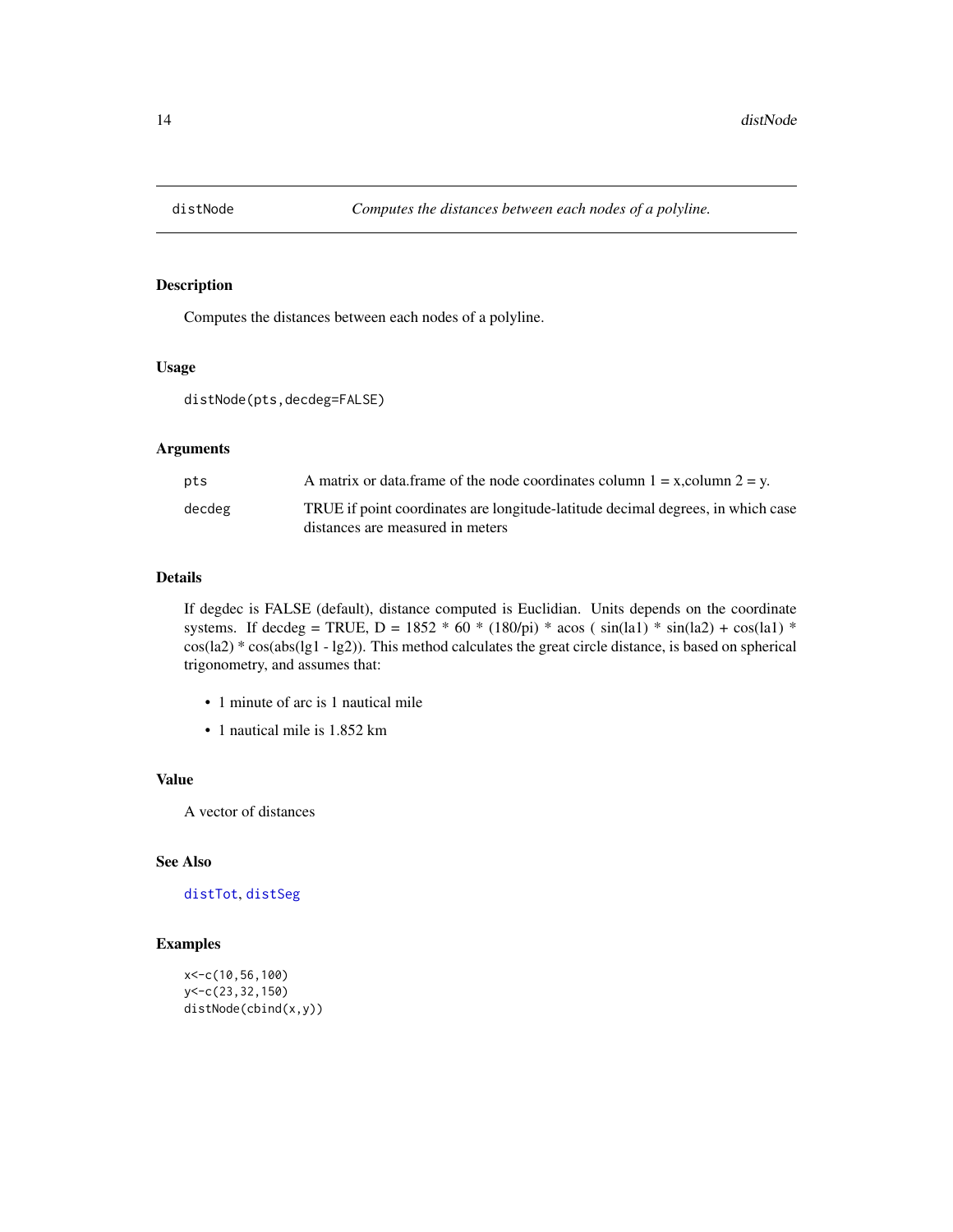<span id="page-14-1"></span><span id="page-14-0"></span>

Computes the distances between the top coordinates of segments.

## Usage

```
distSeg(mydata,decdeg=FALSE)
```
## Arguments

| mydata | A matrix or data frame of 4 columns giving the coordinates of each segment<br>tops $x1, y1, x2, y2$                 |
|--------|---------------------------------------------------------------------------------------------------------------------|
| decdeg | TRUE if point coordinates are longitude-latitude decimal degrees, in which case<br>distances are measured in meters |

# Details

If degdec is FALSE (default), distance computed is Euclidian. Units depends on the coordinate systems. If decdeg = TRUE,  $D = 1852 * 60 * (180/pi) * a cos (sin(la1) * sin(la2) + cos(la1) *$ cos(la2) \* cos(abs(lg1 - lg2)). This method calculates the great circle distance, is based on spherical trigonometry, and assumes that:

- 1 minute of arc is 1 nautical mile
- 1 nautical mile is 1.852 km

When computing with decdeg=TRUE duplicated coordinates strictly identical can lead to produce NaN. The corresponding distance is coerced to zero with warnings and if so, an attribute 'NaNcoerced2zero' with the row numbers of the distances that have been coerced to zero is created

# Value

A vector of distances, possibly with the attribute 'NaNcoerced2zero' with the row numbers of the distances that have been coerced to zero if any.

# See Also

## [distNode](#page-13-1), [distTot](#page-15-1)

```
x1<-rnorm(20)
y1<-rnorm(20)
x2<-rnorm(20)
y2<-rnorm(20)
mydata<-cbind(x1,y1,x2,y2)
distSeg(mydata)
```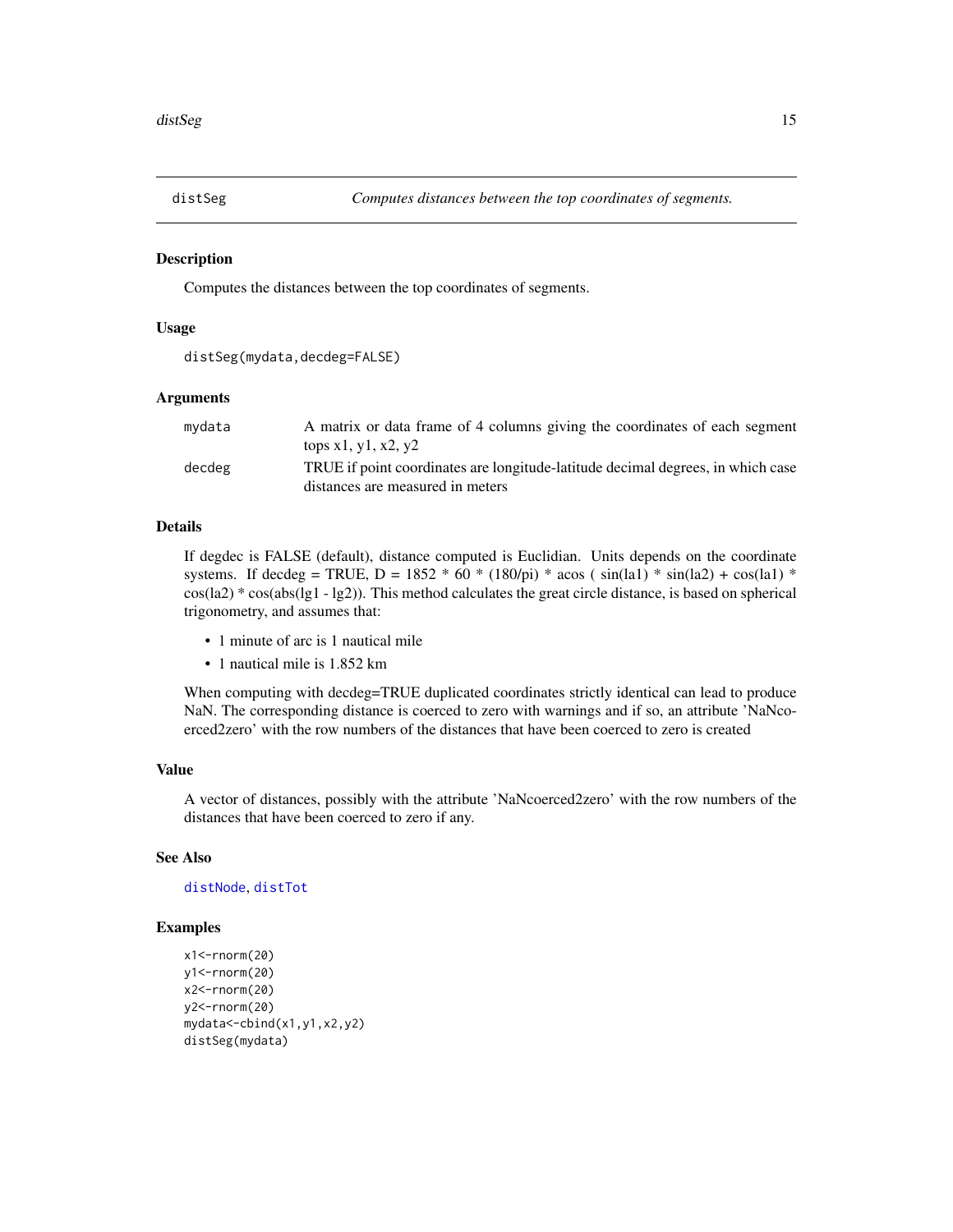<span id="page-15-1"></span><span id="page-15-0"></span>

Computes the total length of a polyline.

#### Usage

```
distTot(pts,decdeg=FALSE)
```
# Arguments

| pts    | A matrix or data frame of the node coordinates column $1 = x$ , column $2 = y$ . |
|--------|----------------------------------------------------------------------------------|
| decdeg | TRUE if point coordinates are longitude-latitude decimal degrees, in which case  |
|        | distances are measured in meters                                                 |

# Details

If degdec is FALSE (default), distance computed is Euclidian. Units depends on the coordinate systems. If decdeg = TRUE, D = 1852 \* 60 \* (180/pi) \* acos ( $sin(la1)$  \*  $sin(la2)$  +  $cos(la1)$  \* cos(la2) \* cos(abs(lg1 - lg2)). This method calculates the great circle distance, is based on spherical trigonometry, and assumes that:

- 1 minute of arc is 1 nautical mile
- 1 nautical mile is 1.852 km

# Value

A numeric distance.

# See Also

, [distNode](#page-13-1), [distSeg](#page-14-1)

```
x<-c(10,56,100)
y<-c(23,32,150)
distTot(cbind(x,y))
```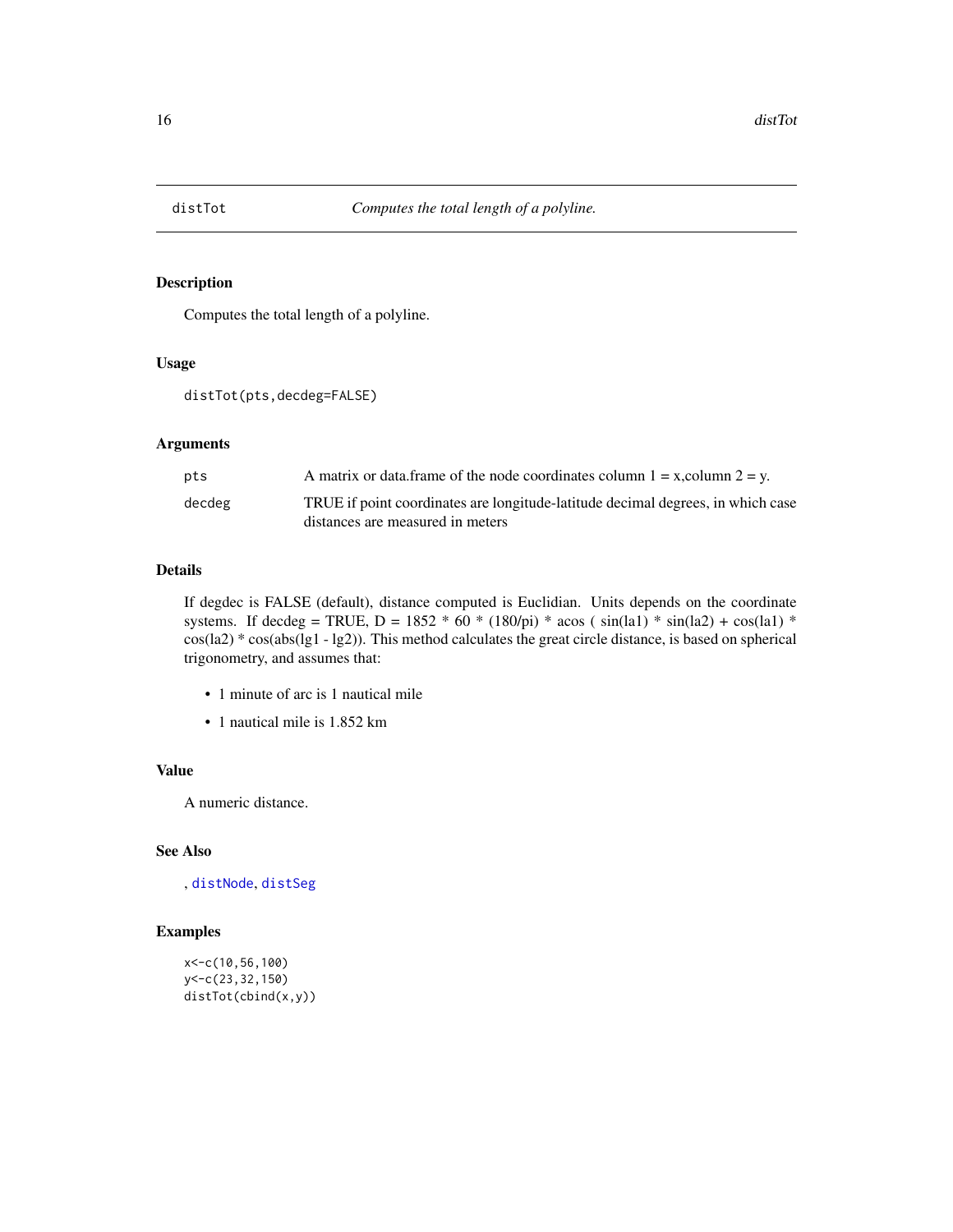<span id="page-16-0"></span>

Compute the new coordinates of polygon expanded by a factor.

# Usage

expandpoly(mypol, fact)

# Arguments

| mypol | matrix or data.frame of polygon coordinates |
|-------|---------------------------------------------|
| fact  | expansion factor                            |

# Details

The polygon area obtained after expansion is equal to  $fact<sup>2</sup>$  times the original polygon area

# Value

A matrix of polygon coordinates

## See Also

[polygon](#page-0-0)

```
x<-c(-5,-4.5,0,10,5)
y<-c(-10,0,5,5,-8)
poly<-cbind(x,y)
plot(-10:20,-20:10,type="n")
polygon(poly)
polygon(expandpoly(poly,1.5),border="red")
polygon(expandpoly(poly,0.5),border="blue")
```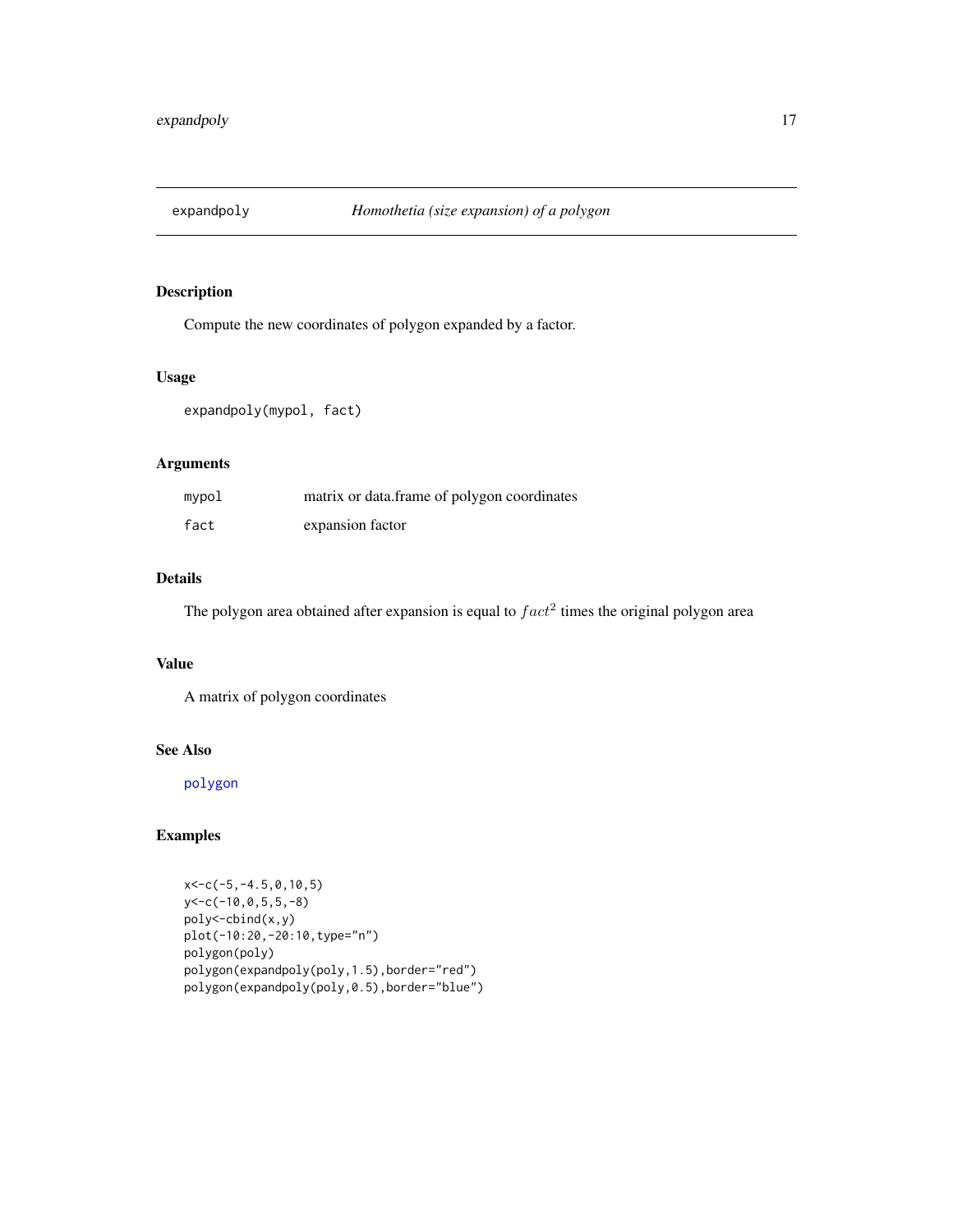<span id="page-17-1"></span><span id="page-17-0"></span>findR *Computes the distance between the centroid and the most distant coordinate of a geographical coordinate set*

# Description

Computes the distance between the centroid and the most distant coordinate of a geographical coordinate set.

## Usage

findR(coords)

# Arguments

coords A matrix or data frame of 2 columns of geographical coordinates

# Value

The distance

# See Also

[polycirc](#page-30-1)

## Examples

```
mydata<-cbind(x=rnorm(20),y=rnorm(20))
radius<-findR(mydata)
centroid<-matrix(colMeans(mydata),ncol=2)
plot(mydata,asp=1)
points(centroid,pch=19,col="red",cex=2)
polygon(polycirc(radius,centroid),border="red")
```
<span id="page-17-2"></span>friedmanmc *Multiple comparisons after Friedman test*

# Description

Test of multiple comparison after Friedman test

# Usage

friedmanmc(y, groups, blocks,probs=0.05)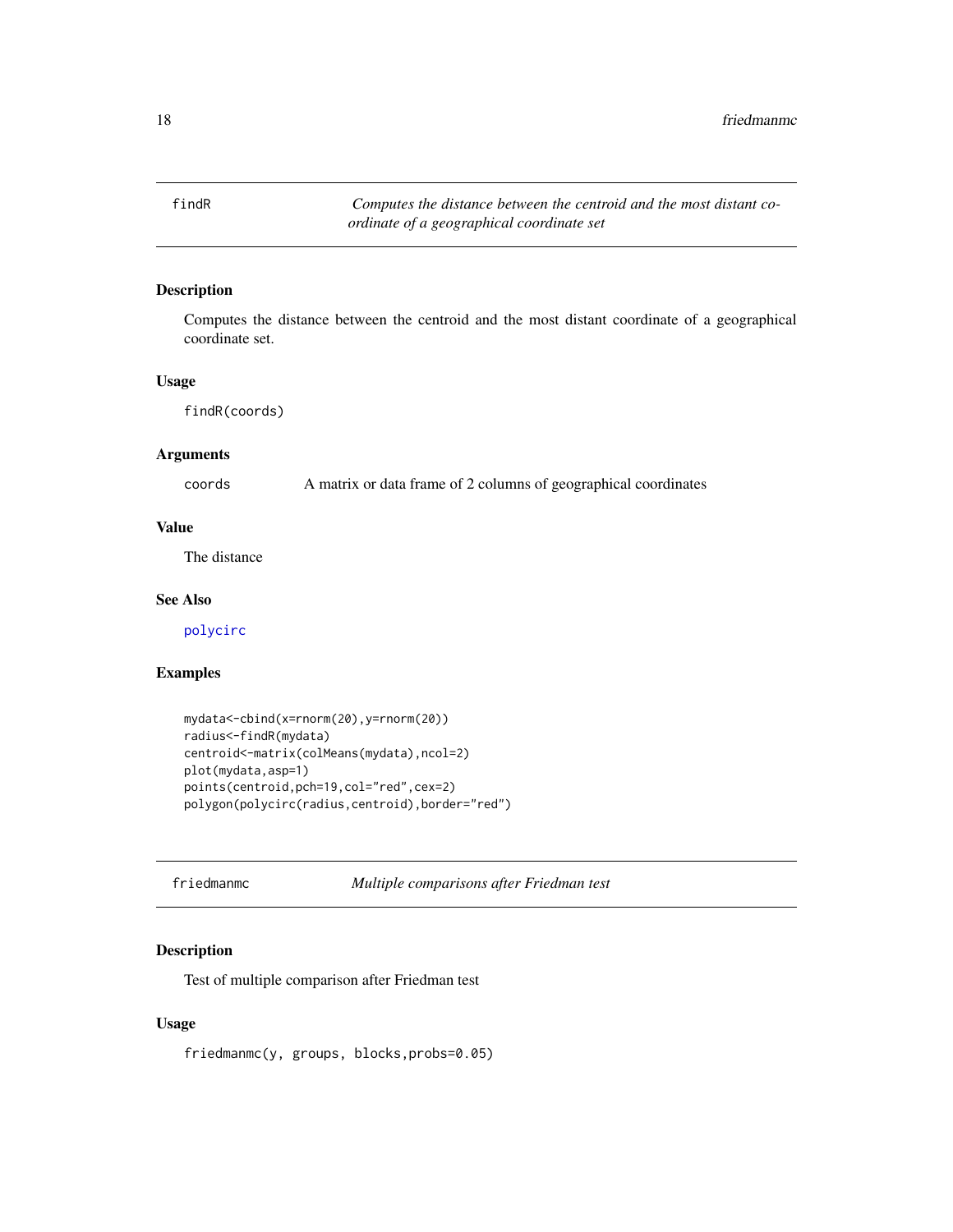#### <span id="page-18-0"></span>friedmanmc and the state of the state of the state of the state of the state of the state of the state of the state of the state of the state of the state of the state of the state of the state of the state of the state of

# Arguments

| y      | a numeric vector of data values, or a data matrix                                                                                                                  |
|--------|--------------------------------------------------------------------------------------------------------------------------------------------------------------------|
| groups | a vector giving the group for the corresponding elements of $y'$ if this is a vector;<br>ignored if 'y' is a matrix. If not a factor object, it is coerced to one. |
| blocks | a vector giving the block for the corresponding elements of 'y' if this is a vector;<br>ignored if 'y' is a matrix. If not a factor object, it is coerced to one.  |
| probs  | a probability for the critical difference.                                                                                                                         |

## Details

Method for formula still not implemented. Formula 7.5a (Siegel & Castellan, 1988 p 180-181) can lead to p values larger than 1 when differences between groups are small. Eventually, they are set to NA and a warning is generated.

# Value

A list of class 'mc' with the following items:

| statistic | statistics used                                     |
|-----------|-----------------------------------------------------|
| p.value   | the p value of the critical difference              |
| dir.com   | a data frame with observed and critical differences |

# References

Siegel & Castellan (1988) Non parametric statistics for the behavioural sciences. Mc Graw Hill Int. Edt.

# See Also

[friedman.test](#page-0-0)

```
data(siegelp179)
attach(siegelp179)
```

```
friedman.test(score,treatment,block)
friedmanmc(score,treatment,block)
friedmanmc(score,treatment,block,probs=0.01)
```

```
mymatrix<-matrix(score,nc=3)
friedman.test(mymatrix)
friedmanmc(mymatrix)
detach(siegelp179)
```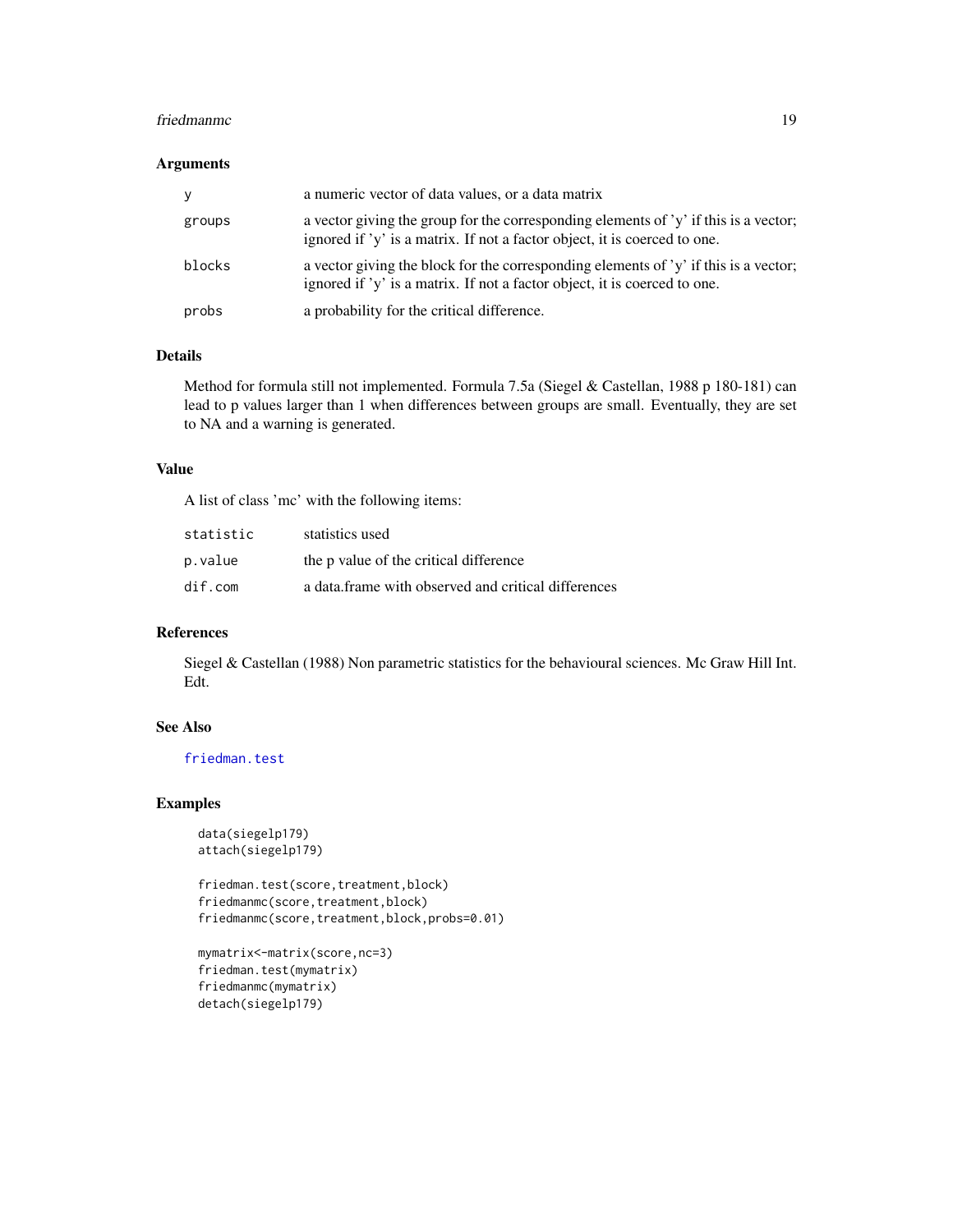<span id="page-19-1"></span><span id="page-19-0"></span>

Multiple comparison test between treatments or treatments versus control after Kruskal-Wallis test

## Usage

```
kruskalmc(resp,...)
## Default S3 method:
kruskalmc(resp, category, probs = 0.05, cont=NULL,...)## S3 method for class 'formula'
kruskalmc(resp,data=NULL,...)
```
#### **Arguments**

| resp      | a numeric vector of data values or a formula of the type 'response~category'.                                                                                                            |
|-----------|------------------------------------------------------------------------------------------------------------------------------------------------------------------------------------------|
| categ     | a factor object giving the group for the corresponding elements of 'x'                                                                                                                   |
| probs     | the significance level                                                                                                                                                                   |
| cont      | NULL (default) for multiple comparison between treatments; 'one-tailed' or<br>'two-tailed' for corresponding multiple comparisons treatments versus control;<br>partial matching allowed |
| data      | a data frame including the variables used in the formula                                                                                                                                 |
| $\ddotsc$ | other parameters to be passed as arguments (not used here)                                                                                                                               |
|           |                                                                                                                                                                                          |

# Details

When the value of a Kruskal-Wallis test is significant, it indicates that at least one of the groups is different from at least one of the others. This test helps determining which groups are different with pairwise comparisons adjusted appropriately for multiple comparisons. Those pairs of groups which have observed differences higher than a critical value are considered statistically different at a given significance level. Three types of multiple comparisons are implemented: comparisons between treatments, 'one-tailed' and 'two-tailed' comparison treatments versus control. The first factor level is considered the control. NAs are omitted from data before processing.

For further details please consider the refence below where the method is fully described, or visit <https://giraudoux.pagesperso-orange.fr/#pgirmess> where a copy of the corresponding book section is downloadable.

# Value

A list of class 'mc' with the following items:

| statistic    | statistics used                                     |
|--------------|-----------------------------------------------------|
| signif.level | the significance level                              |
| dir.com      | a data frame with observed and critical differences |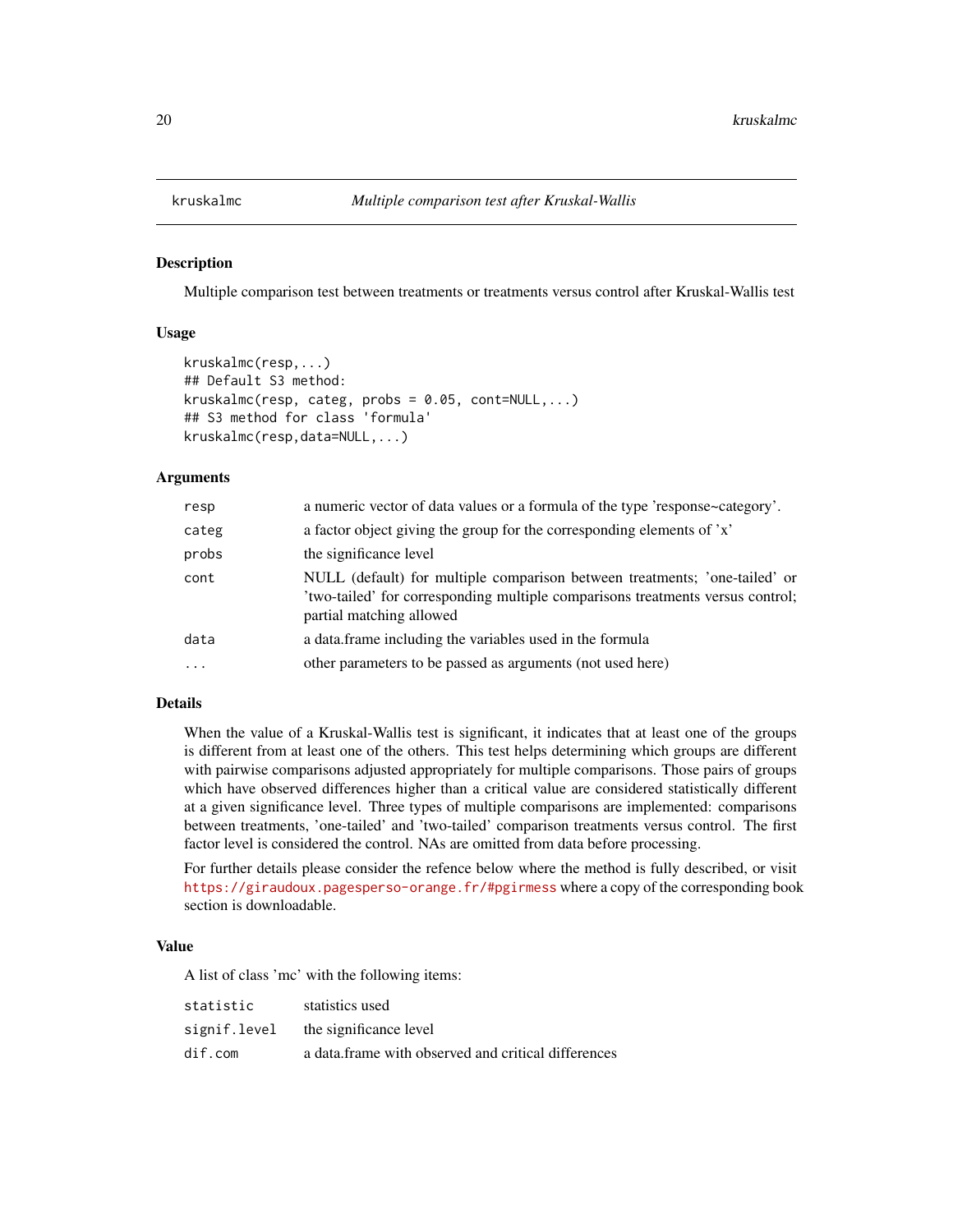#### <span id="page-20-0"></span>ks.gof 21

# Note

Two alternative methods are proposed in the section 'see also', on François Gillet's suggestion. The three methods do not give necessarily the same results, and the why is still to investigate

# References

Siegel and Castellan (1988) Non parametric statistics for the behavioural sciences. MacGraw Hill Int., New York. pp 213-214

# See Also

[kruskal.test](#page-0-0); to reorder factor levels see [relevel](#page-0-0); for other functions about median multiple comparison see [posthoc.kruskal.conover.test](#page-0-0), [kruskal](#page-0-0)

# Examples

```
resp<-c(0.44,0.44,0.54,0.32,0.21,0.28,0.7,0.77,0.48,0.64,0.71,0.75,0.8,0.76,0.34,0.80,0.73,0.8)
categ<-as.factor(rep(c("A","B","C"),times=1,each=6))
kruskalmc(resp, categ)
kruskalmc(resp, categ, probs=0.01)
kruskalmc(resp, categ, cont="one-tailed")
kruskalmc(resp, categ, cont="two-tailed")
kruskalmc(resp~categ)
```

```
kruskalmc(resp~categ, probs=0.01)
kruskalmc(resp~categ, cont="one-tailed")
kruskalmc(resp~categ, cont="two-tailed")
```
ks.gof *Kolmogorof-Smirnov goodness of fit test to normal distribution*

# Description

Kolmogorof-Smirnov goodness of fit test to normal distribution

#### Usage

ks.gof(var)

## Arguments

var a numeric vector

## Details

A wrapper of ks.test()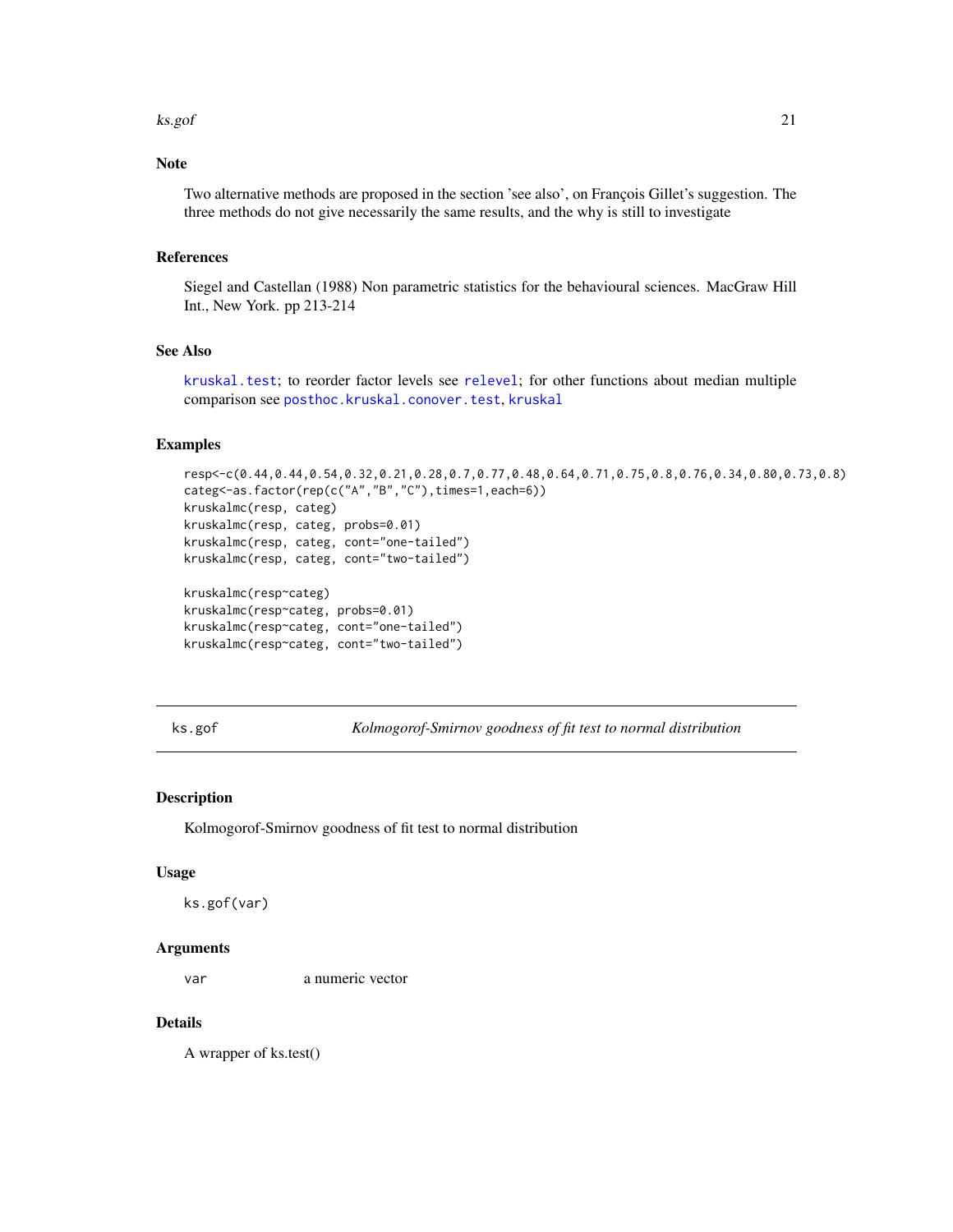# <span id="page-21-0"></span>Value

A list with class '"htest"' containing the following components:

| statistic   | the value of the test statistic.                               |
|-------------|----------------------------------------------------------------|
| p.value     | a character string indicating what type of test was performed. |
| alternative | a character string describing the alternative hypothesis.      |
| method      | a character string indicating what type of test was performed. |
| data.name   | a character string giving the name(s) of the data.             |

# References

see ks.test

# See Also

[ks.test](#page-0-0)

# Examples

x<-rnorm(50) ks.gof(x)

<span id="page-21-1"></span>

| mergeTrackObs | Count the nearest observations to points corresponding to track inter- |
|---------------|------------------------------------------------------------------------|
|               | vals                                                                   |

# Description

Count the nearest observations to points corresponding to track intervals (e.g. observation counts along a road discretized into points).

# Usage

```
mergeTrackObs(sppdfInt,sppdfObs,obscol=NULL)
```
# Arguments

| sppdfInt | sfc object containing points (POINT) (the track)                                                                                     |
|----------|--------------------------------------------------------------------------------------------------------------------------------------|
| sppdf0bs | sfc object containing points (POINT) (the observations)                                                                              |
| obscol   | The column number in which the number of observations at this point can be<br>found in sppdfObs, if any (default=NULL, no such data) |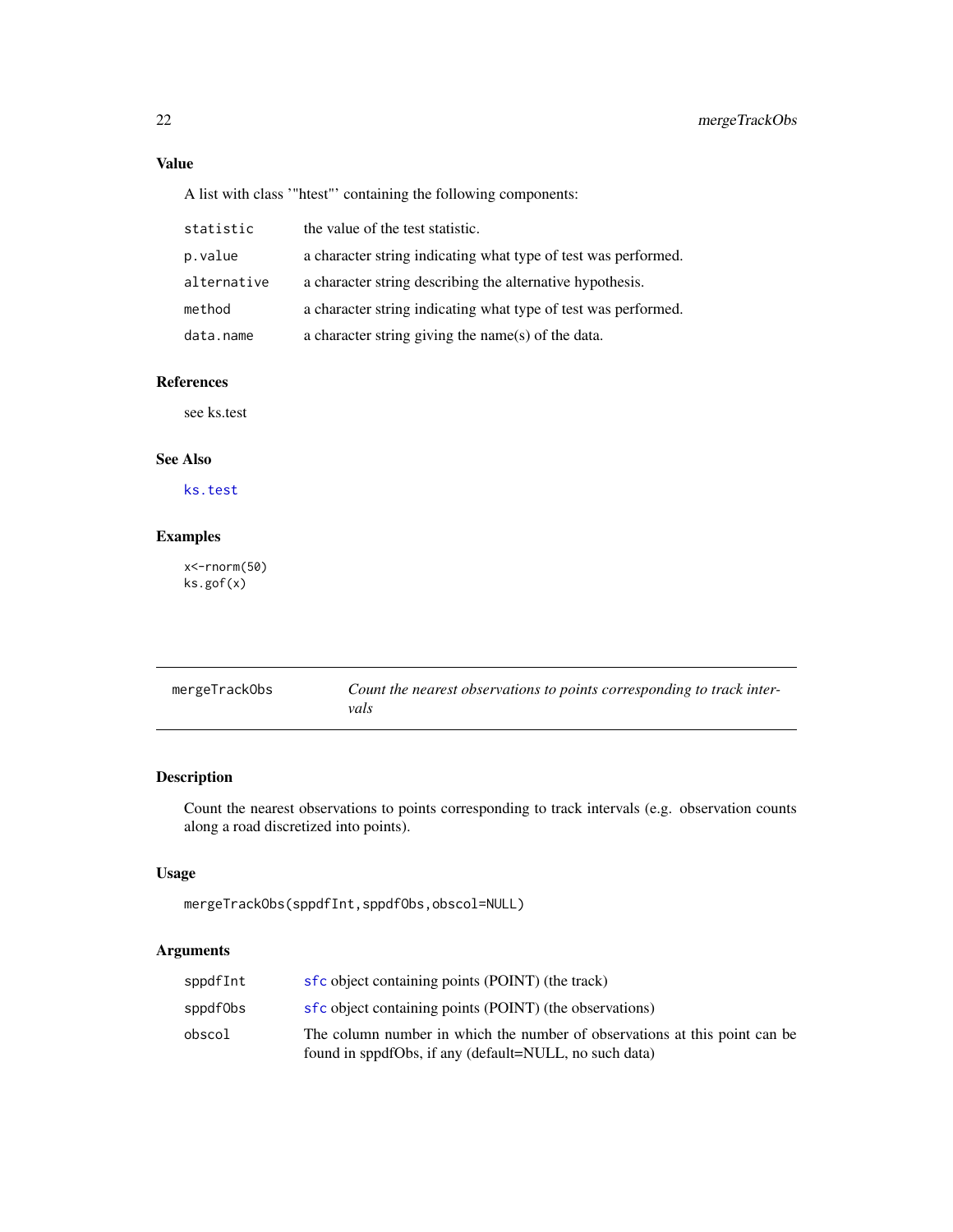#### <span id="page-22-0"></span>mergeTrackObs 23

## Details

Road side counts and faeces collections are often carried out along tracks (paths, roads, transects, trails, etc.). Tracks can be discretized in regular intervals e.g. with [transLines2pix](#page-43-1) or [st\\_thintrack](#page-39-1), each point being the center of a track interval. mergeTrackobs computes the number of observations that are the closest to each interval (compare to the other intervals) and give it in the column 'nObs'. if the argument 'obscol' is NULL, observations are considered presence/absence. If the number of observations is a true count (0 or any positive number) the argument 'obscol' can be used to identify the column of 'sppdfObs' where those counts must be found. Coordinate reference systems must be the identical.

## Value

A [sfc](#page-0-0) object, of POINT geometry, with the following columns:

- ID ID number
- nObs The number of observations in the interval
- geometry POINT geometry

## See Also

[transLines2pix](#page-43-1), [st\\_thintrack](#page-39-1)

## Examples

```
if(require(sf)){
# track
sl<-st_sfc(st_linestring(cbind(c(1,2,3),c(1,1.5,1))))
plot(sl, col = "blue")
    #observations
     obs <- structure(list(ID = 1:15, long = c(1.04609377280342, 1.0890625305741,
1.08125002916125, 1.24921880953755, 1.34687507719818, 1.50312510545521,
1.88984392539134, 2.37812526369453, 2.39375026652023, 2.36640651157525,
2.38593776510738, 2.62031280749291, 2.69843782162142, 2.85078159917202,
2.90546910906198), lat = c(1.04062476682306, 1.05624976964876,
1.03671851611663, 1.13828103448369, 1.16562478942867, 1.26718730779574,
1.43124983746561, 1.32968731909855, 1.32187481768569, 1.30624981485999,
1.28281231062144, 1.20468729649293, 1.13828103448369, 1.08749977530016,
1.03671851611663)), .Names = c("ID", "long", "lat"), row.names = c(NA,
-15L), class = "data.frame")
points(obs[,2:3],col="red")
obs<-st_as_sf(obs,coords=c(2:3))
# possibly a count (number of individuals observed) on each location
obs$n<-c(3,4,0,1,1,5,6,4,3,4,4,7,2,2,1)
```
# examples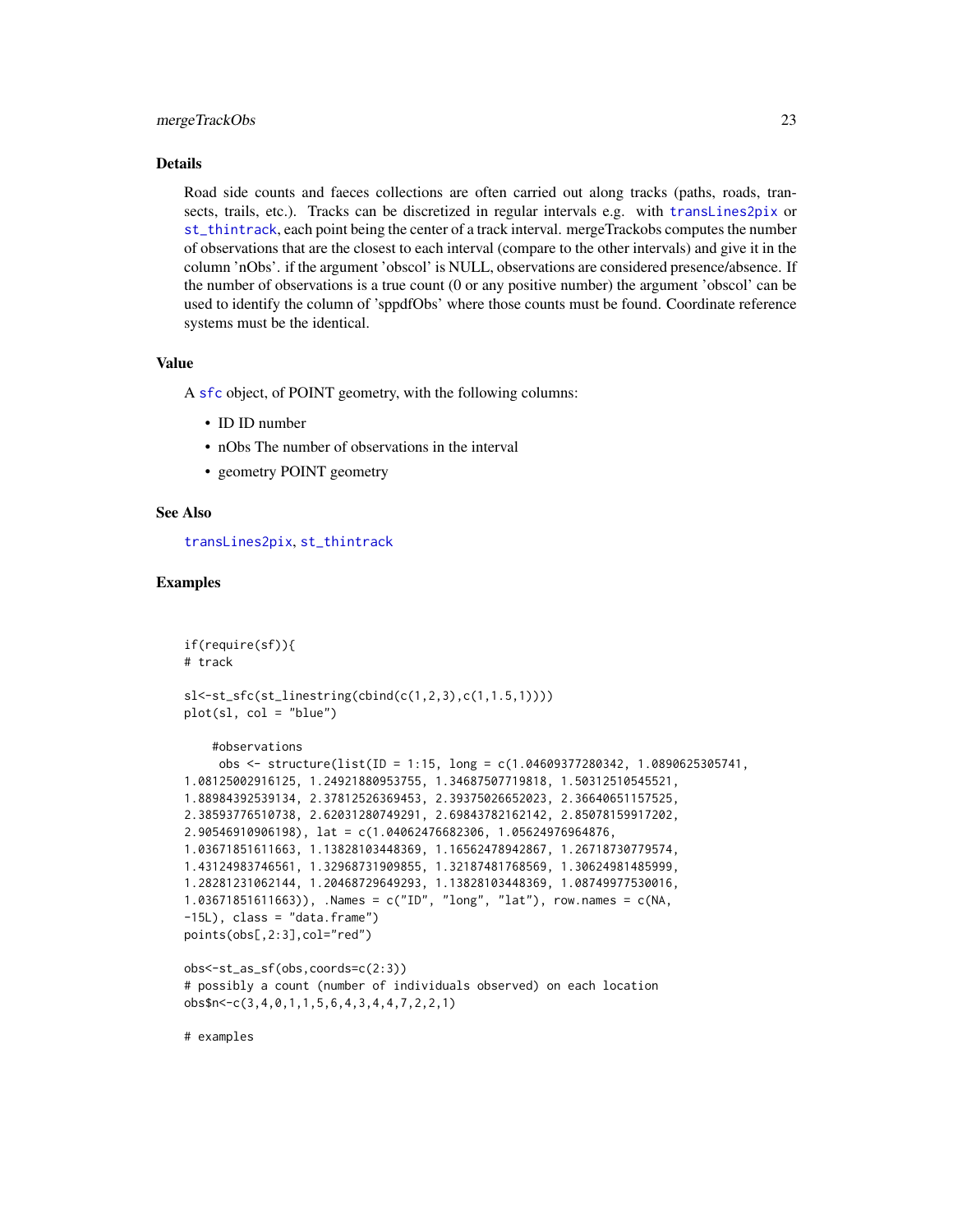```
# Presence/absence on each observation
track<-transLines2pix(sl,0.1)
trackObs<-mergeTrackObs(track,obs)
par(mfrow=c(1,2))
plot(sl,reset=FALSE)
plot(track,add=TRUE,col="blue")
plot(st_geometry(obs),add=TRUE,col="red",pch=1)
plot(sl,reset=FALSE)
plot(track,add=TRUE,col="blue")
plot(trackObs,cex=trackObs$nObs,pch=19, col="red",add=TRUE)
# 0 or more observations on each location
head(obs)
st_drop_geometry(obs) # the counts are in column "n" (column 2 in the data.frame)
trackObs<-mergeTrackObs(track,obs,obscol="n")
par(mfrow=c(1,2))
plot(sl,reset=TRUE)
plot(track,add=TRUE,col="blue")
plot(st_geometry(obs),add=TRUE,col="red",pch=1)
plot(sl)
plot(track,add=TRUE,col="blue")
plot(st_geometry(trackObs),cex=trackObs$nObs/3,pch=19, col="red",add=TRUE)
```

```
}
```
pairsrp *Produces a matrix of scatterplot, regression coefficient and p(Ho)*

# Description

Produces a matrix with scatterplot, regression line and a loess smooth in the upper right panel; correlation coefficient (Pearson, Spearman or Kendall) and the probability of Ho in the lower left panel

# Usage

```
pairsrp(dataframe, meth = "spearman", pansmo = FALSE, abv = FALSE, lwt.cex = NULL, ...)
```
## Arguments

dataframe a data.frame of numeric values

<span id="page-23-0"></span>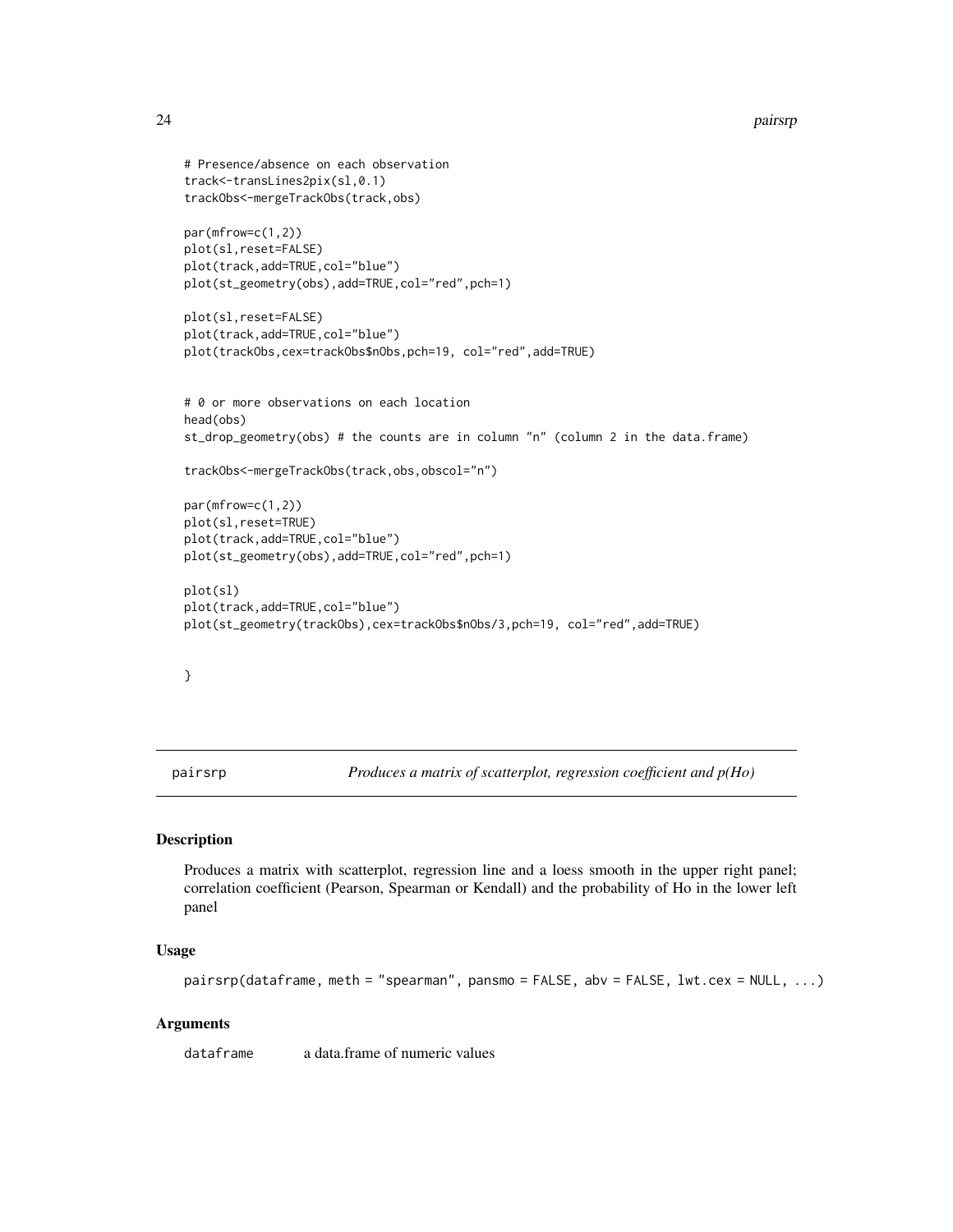<span id="page-24-0"></span>pave 25

| meth     | a character string indicating which correlation coefficient is to be computed.<br>One of 'pearson', 'kendall', or 'spearman' (default). Can be abbreviated. |
|----------|-------------------------------------------------------------------------------------------------------------------------------------------------------------|
| pansmo   | True if a loess smooth is to be plotted. Default to False.                                                                                                  |
| abv      | True if the variable names must be abbreviates. Default to False.                                                                                           |
| lwt.cex  | character size expansion in the lower panel.                                                                                                                |
| $\cdots$ | graphical parameters can be given as arguments to 'plot'.                                                                                                   |

# Details

This function is a wrapper for pairs() and cor()

# See Also

[pairs](#page-0-0)

# Examples

data(iris) pairsrp(iris[,1:4],meth="pears",pansmo=TRUE,abv=TRUE)

<span id="page-24-1"></span>pave *Provide square polygons or their node coordinates along a segment*

# Description

Provide a user-defined cell grid of polygon squares (or square node points) along a segment. This can be used to define a sampling grid for spatial analysis.

## Usage

```
pave(cordseg, yc, xc, fix.edge=NULL, ydown = TRUE, output = "list")
```
# Arguments

| cordseg  | the segment coordinates. This can be a vector $c(x1,y1,x2,y2)$ , a 2 x 2 matrix or<br>a data.frame (each line a coordinate) |
|----------|-----------------------------------------------------------------------------------------------------------------------------|
| yс       | the number of segment divisions (y cells)                                                                                   |
| ХC       | the number of columns (x cells)                                                                                             |
| fix.edge | the edge length of a cell (user specified, default to NULL)                                                                 |
| ydown    | if TRUE (default) squares are computed decreasing y                                                                         |
| output   | a character string indicating which output is required. One of "list", "points" or<br>"spdf". Partial match allowed         |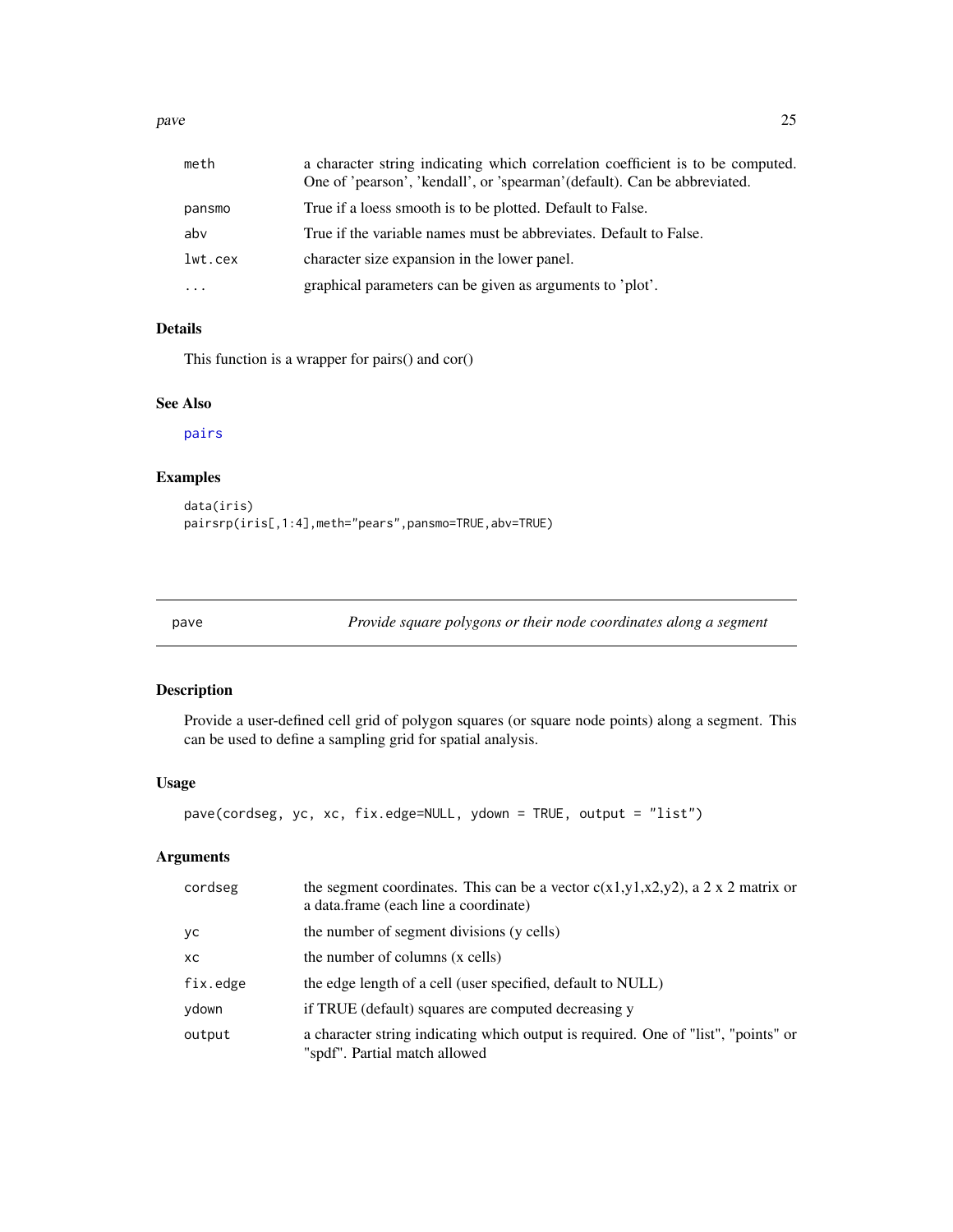# <span id="page-25-0"></span>Details

The segment must have  $x1 < x2$ . If not, it is automatically reordered. When "spdf" is selected the output is an object of class [SpatialPolygonsDataFrame](#page-0-0). The value of the edge length of a cell can passed with the argument fix.edge. In this case, the coordinates of the segment right top are re-computed to adjust the cell edge to an user defined fixed value.

# Value

According to the output selected, a list of polygon coordinates, a 2 column matrix with the nodes coordinates or a [SpatialPolygonsDataFrame](#page-0-0).

## See Also

[SpatialPolygonsDataFrame-class](#page-0-0), [readShapePoly](#page-0-0), [readOGR](#page-0-0),[over](#page-0-0), [diag2edge](#page-8-1)

```
# segment sloping up
coord<-matrix(c(20,20,90,90),nr=2,byrow=TRUE)
plot(coord,type="n",xlim=c(0,100),ylim=c(0,110),asp=1)
lines(coord)
# point grids
gr<-pave(coord,20,4,output="points") # y decreasing
points(gr)
gr<-pave(coord,20,4,output="points",ydown=FALSE) # y increasing
points(gr,col="blue")
# square polygon grids
gr<-pave(coord,20,4) # y decreasing
for (i in 1:length(gr)) polygon(gr[[i]])
gr<-pave(coord,20,4,ydown=FALSE) # y increasing
for (i in 1:length(gr)) polygon(gr[[i]],border="blue")
# segment sloping down
coord<-matrix(c(20,90,90,20),nr=2,byrow=TRUE)
plot(coord,type="n",xlim=c(0,100),ylim=c(0,110),asp=1)
lines(coord)
# point grids
gr<-pave(coord,20,4,output="points") # y decreasing
points(gr)
gr<-pave(coord,20,4,output="points",ydown=FALSE) # y increasing
points(gr,col="blue")
# fixed edge
plot(coord,type="n",xlim=c(0,100),ylim=c(0,110),asp=1)
lines(coord)
gr<-pave(coord,20,4,fix.edge=4,output="points")
points(gr,col="blue")
plot(coord,type="n",xlim=c(0,100),ylim=c(0,110),asp=1)
```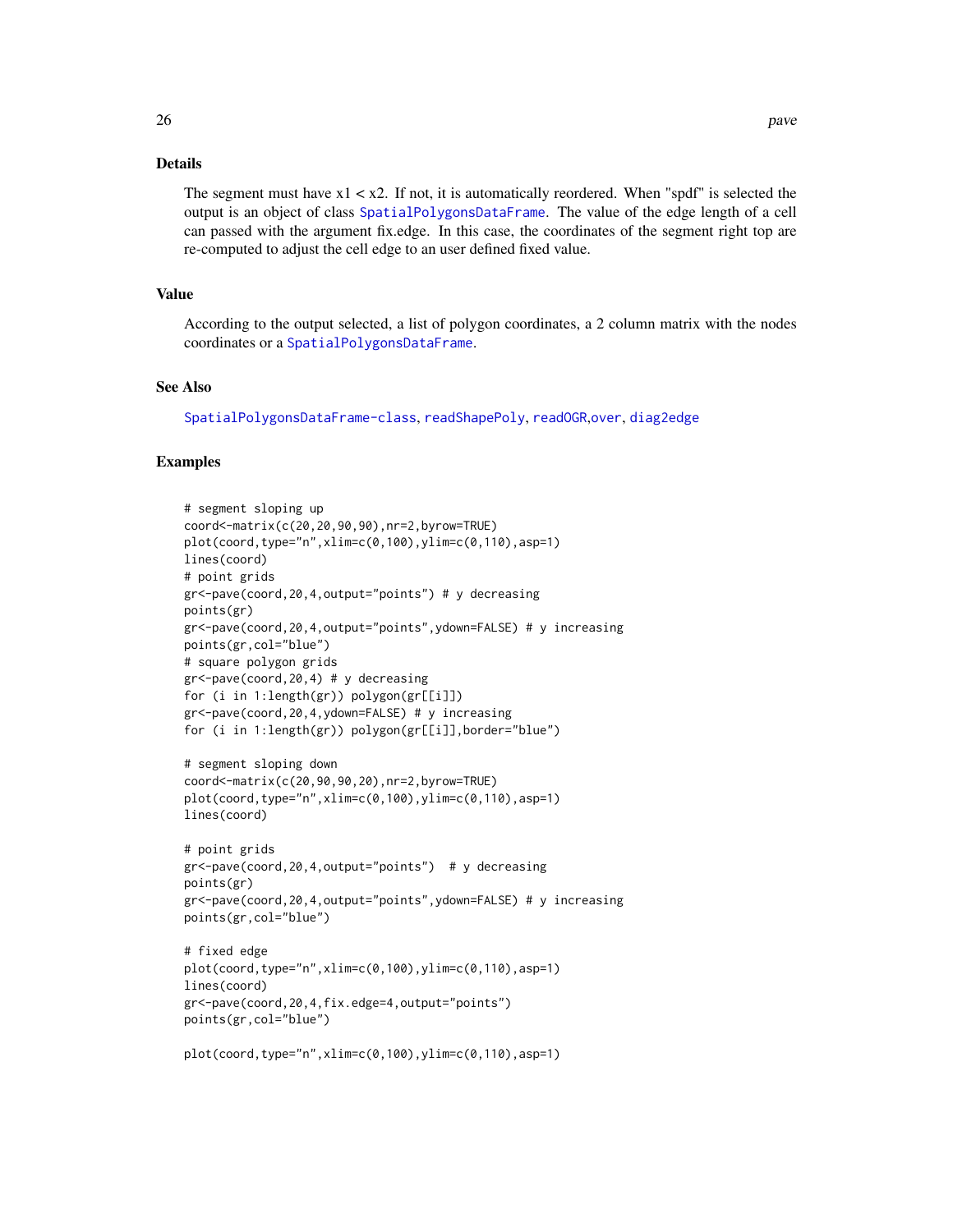#### <span id="page-26-0"></span>permcont 27

```
lines(coord)
gr<-pave(coord,20,4,fix.edge=5.5,output="points")
points(gr,col="red")
# square polygon grids
coord<-matrix(c(20,90,90,20),nr=2,byrow=TRUE)
plot(coord,type="n",xlim=c(0,100),ylim=c(0,110),asp=1)
lines(coord,lwd=2)
gr<-pave(coord,20,4)# y decreasing
for (i in 1:length(gr)) polygon(gr[[i]])
gr<-pave(coord,20,4,ydown=FALSE) # y increasing
for (i in 1:length(gr)) polygon(gr[[i]],border="blue")
# geting a SpatialPolygonsDataFrame
```

```
gr<-pave(coord,20,4,output="spdf") # y decreasing
```
permcont *Random permutation of a contingency table n row x 2 columns*

## Description

Return a random permutation of a contingency table n rows x 2 columns keeping the marginal totals

#### Usage

permcont(Table)

# Arguments

Table a contingency table

## Details

The contingency table is split in a two colums table of 0/1 categories, sampled and re-organised with the function table()

## Value

A matrix with the permuted values

```
tab<-cbind(n1=c(10,12,8,7,5),n2=c(4,5,8,10,12))
tab
permcont(tab)
```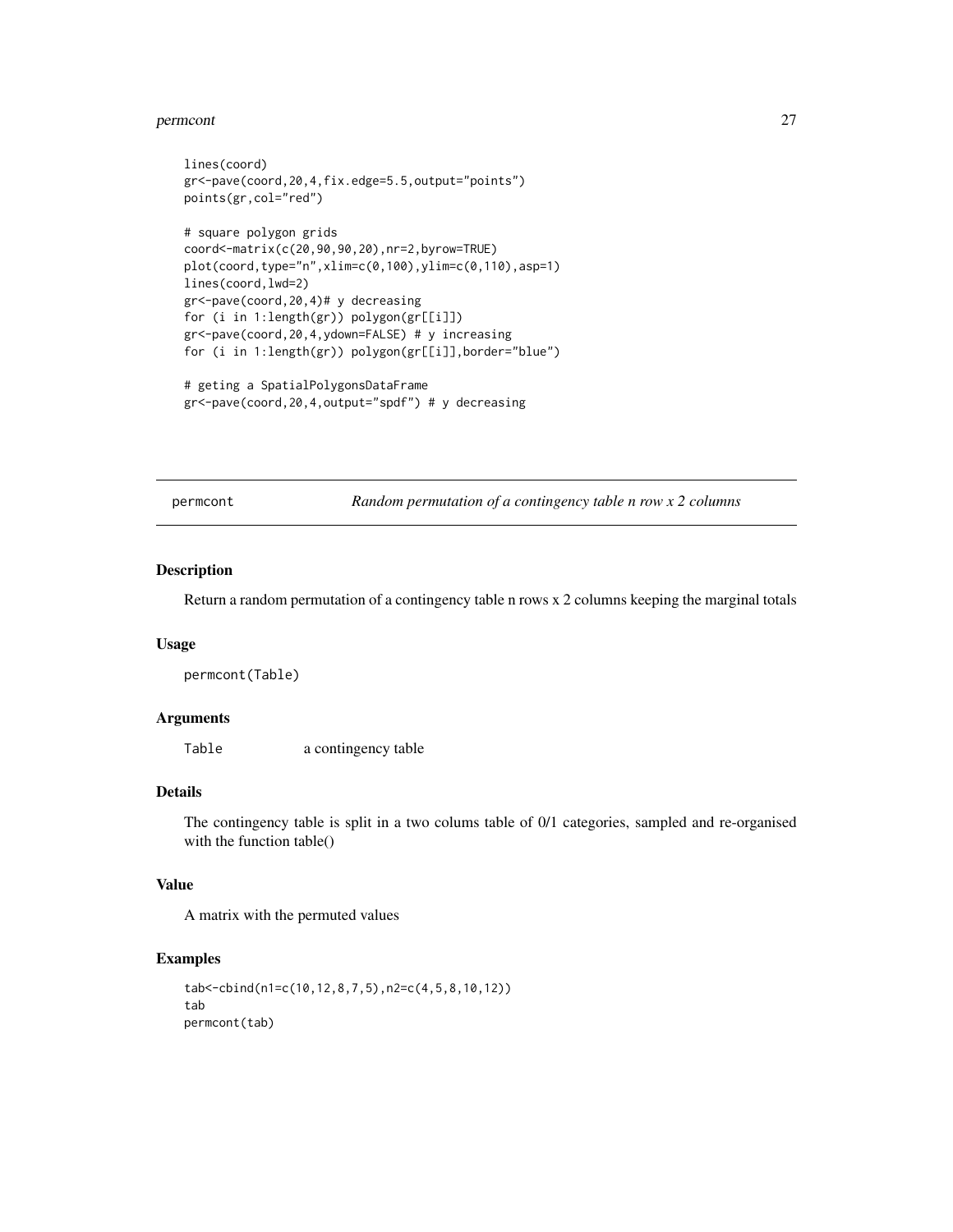<span id="page-27-0"></span>

Permutation test for lm, lme and glm (binomial and Poisson) objects

## Usage

```
PermTest(obj, B=1000,...)
    ## S3 method for class 'lm'
PermTest(obj, B=1000,...)
    ## S3 method for class 'lme'
PermTest(obj, B=1000,...)
    ## S3 method for class 'glm'
```
PermTest(obj, B=1000,...)

# Arguments

| obi | an object of class lm, lme, or glm       |
|-----|------------------------------------------|
| -B  | number of permutations, $default = 1000$ |
| .   | used to pass other arguments             |

# Details

For glm, when the response is a two-column matrix with the columns giving the numbers of successes and failures, PermTest.glm uses permcont(); PermTest.lme requires the library nlme.

#### Value

A list object of class PermTest including:

| p.value | the p value obtained       |
|---------|----------------------------|
| B       | the number of permutations |
| call    | the call                   |

## Warning

This generic function is implemented in R language, thus can be quite slow.

## Note

The implementation of PermTest.lme has been helped by Renaud Lancelot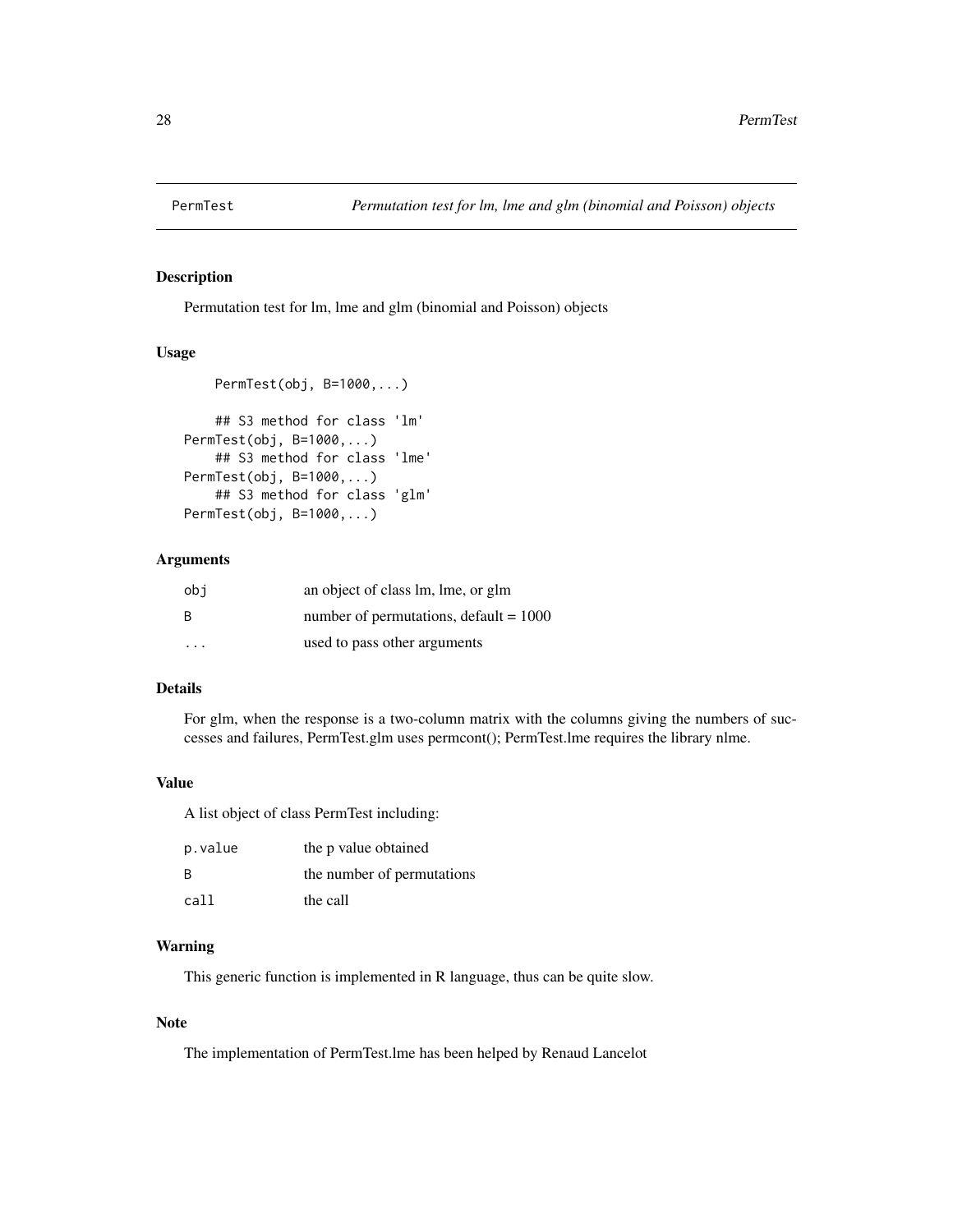#### <span id="page-28-0"></span>piankabio 29

# Examples

```
if(require(MASS)){
mylm<-lm(Postwt~Prewt,data=anorexia)
PermTest(mylm,B=250)
## Dobson (1990) Page 93: Randomized Controlled Trial :
   counts <- c(18,17,15,20,10,20,25,13,12)
   outcome <- gl(3,1,9)
   treatment \leq gl(3,3)
   glm.D93 <- glm(counts ~ outcome + treatment, family=poisson)
   PermTest(glm.D93,B=100)
   }
if(require(nlme)){
fm2 <- lme(distance \sim age + Sex, data = Orthodont, random = \sim 1)
PermTest(fm2,B=100)
}
```
<span id="page-28-1"></span>

```
piankabio Computes the Pianka's index of niche overlap
```
# Description

Computes the Pianka's index of niche overlap

# Usage

```
piankabio(dataframe1, dataframe2)
```
# Arguments

| dataframe1 | a data frame of two columns: column $1 =$ dietary category, column $2 =$ biomass |
|------------|----------------------------------------------------------------------------------|
| dataframe2 | a data frame of two columns: column $1 =$ dietary category, column $2 =$ biomass |

# Details

Computes the Pianka's index of niche overlap

#### Value

Return the Pianka's index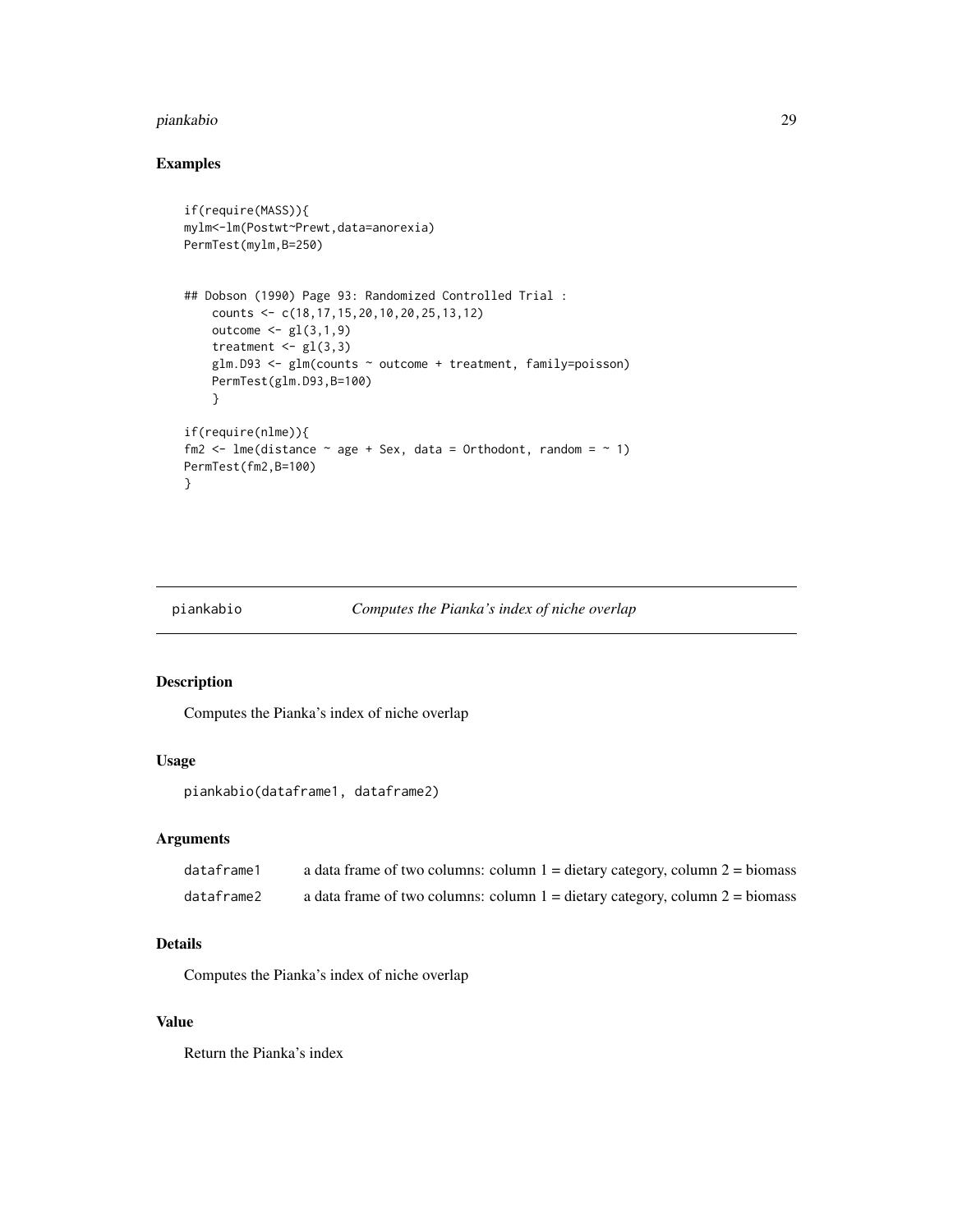## <span id="page-29-0"></span>References

Pianka R.D. 1973 The scructure of lizard communities. Annual Review of Ecology and Systematics, 4: 53-74.

Amroun M., Giraudoux P., Delattre P. 2006 Comparative study of the diets of two sympatric carnivores - the Jackal (Canis aureus) and the Genet (Genetta genetta) - at two sites in Kabylia, Algeria. Mammalia, 70 (3): 247-254

# See Also

[piankabioboot](#page-29-1)

## Examples

```
data(preybiom)
attach(preybiom)
jackal<-preybiom[site=="Y" & sp=="C",5:6]
genet<-preybiom[site=="Y" & sp=="G",5:6]
```

```
piankabio(jackal,genet)
```
<span id="page-29-1"></span>

| piankabioboot | Bootstrap Pianka's index |
|---------------|--------------------------|
|               |                          |

## Description

Bootstrap Pianka's index and return the limits of the empirical confidence interval specified with probs

#### Usage

```
piankabioboot(dataframe1, dataframe2, B = 1000, probs = c(0.025, 0.975))
```
# Arguments

| dataframe1 | a data frame of two columns: column $1 =$ dietary category, column $2 =$ biomass |
|------------|----------------------------------------------------------------------------------|
| dataframe2 | a data frame of two columns: column $1 =$ dietary category, column $2 =$ biomass |
| - B        | number of permutations                                                           |
| probs      | the limits of the confidence interval                                            |

#### Details

Bootstrap Pianka's index and return the limits of the empirical confidence interval sepcified with probs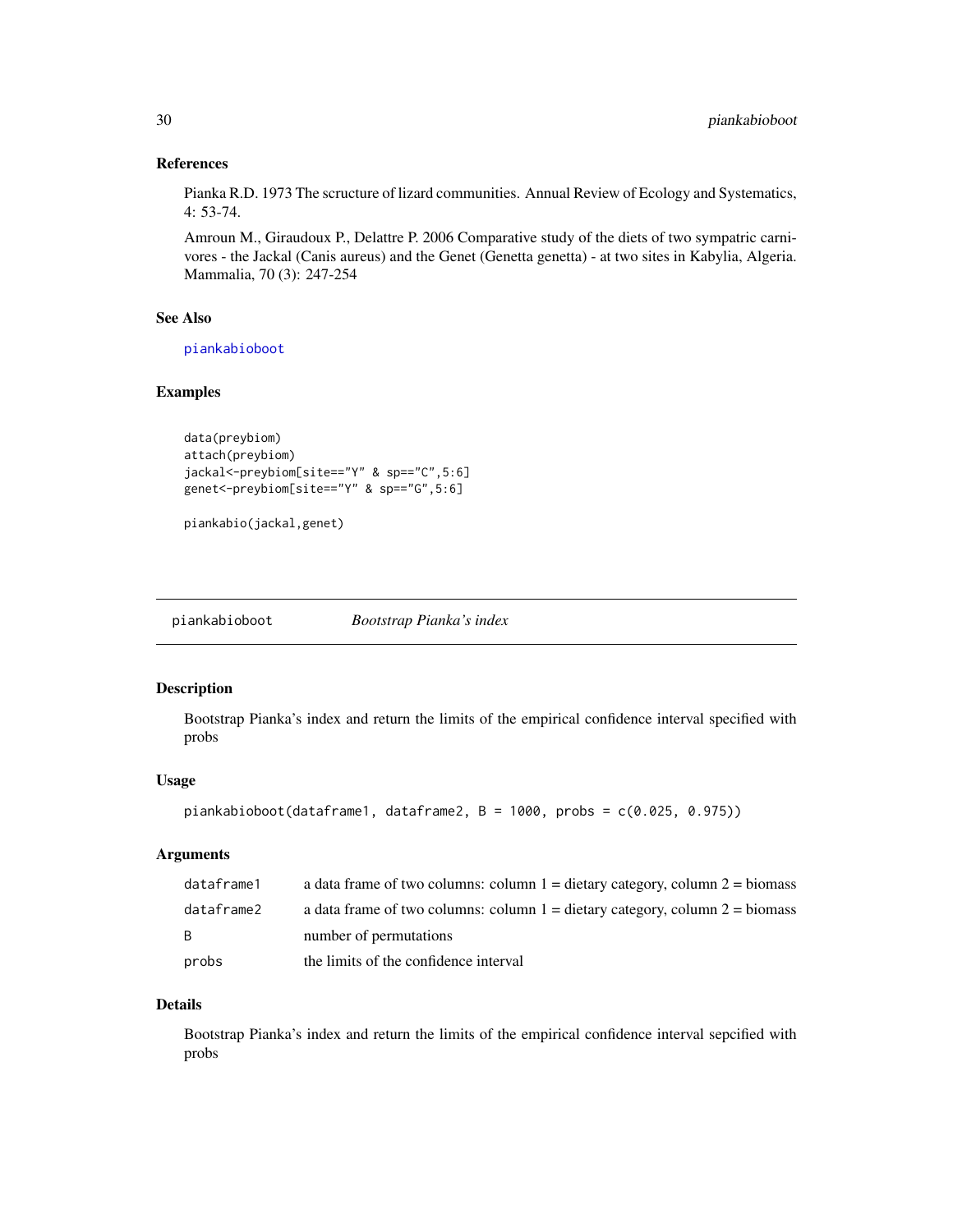#### <span id="page-30-0"></span>polycirc 31

# Value

a vector of the two CI limits

# See Also

[piankabio](#page-28-1)

# Examples

```
data(preybiom)
attach(preybiom)
jackal<-preybiom[site=="Y" & sp=="C",5:6]
genet<-preybiom[site=="Y" & sp=="G",5:6]
```

```
piankabioboot(jackal,genet,B=100)
```
<span id="page-30-1"></span>polycirc *Computes the polygon coordinates of a circle*

# **Description**

Computes the polygon coordinates of a circle

# Usage

```
polycirc(radius, pts = c(\emptyset, \emptyset), nbr = 50)
```
# Arguments

| radius | the length of the radius.                             |
|--------|-------------------------------------------------------|
| pts    | the coordinates of the center.                        |
| nbr    | the number of segments required to draw the perimeter |

# Details

The matrix of coordinates can then be used with the function polygon

# Value

A matrix of coordinates.

# See Also

[polygon](#page-0-0),[findR](#page-17-1)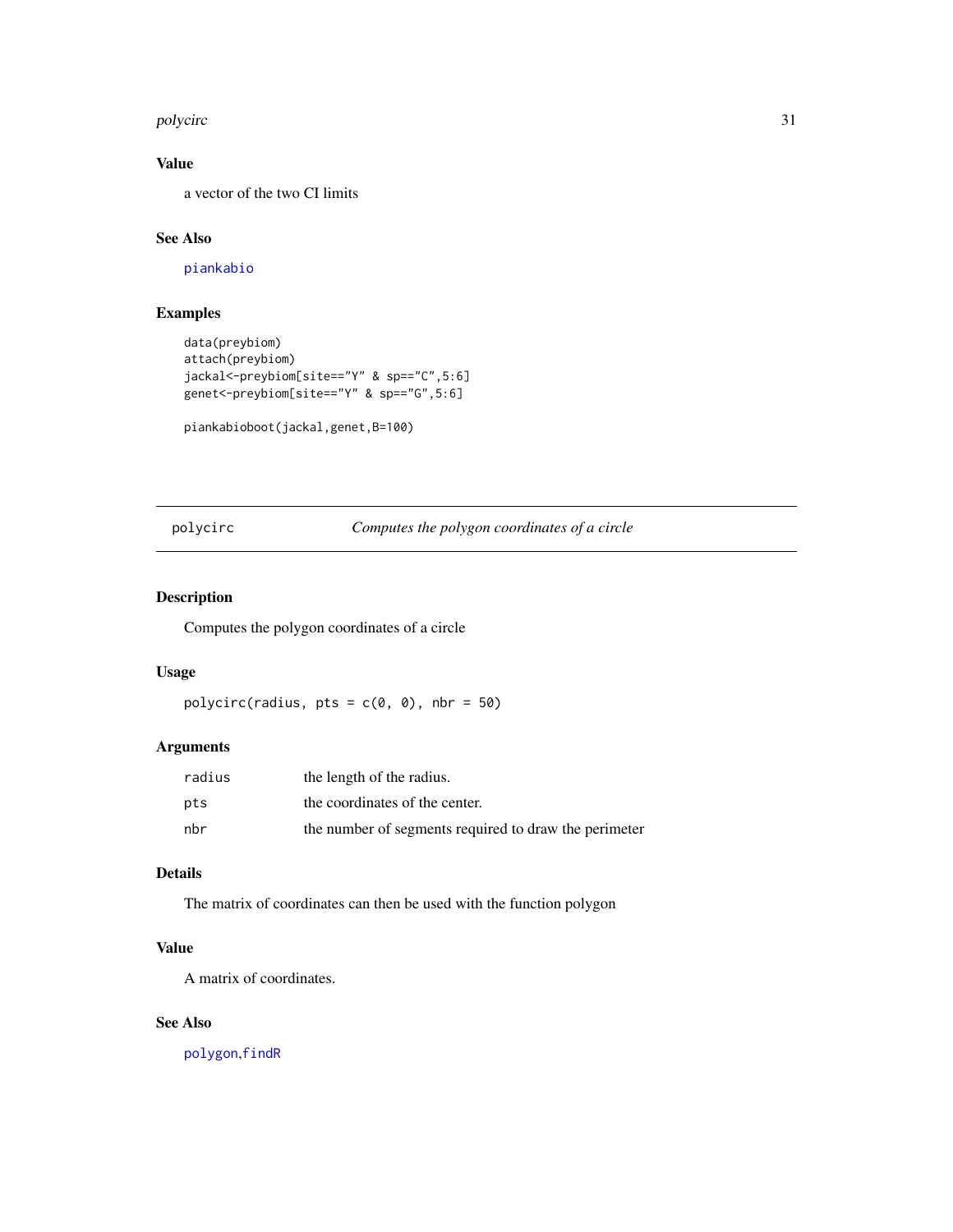## Examples

```
plot(1:10,1:10,type="n",asp=1)
polygon(polycirc(5),col="blue")
polygon(polycirc(2,c(5,5)), col="red")
```
polycirc2 *Computes the polygon coordinates of a circle sector*

# Description

Computes the polygon coordinates of a circle sector

# Usage

```
polycirc2(radius = 1, center = c(0, 0), edges = 50, init = pi/2, angle = pi/2)
```
# Arguments

| radius | the circle radius                                                                       |
|--------|-----------------------------------------------------------------------------------------|
| center | the centre coordinates (defaut to $x=0$ , $y=0$ )                                       |
| edges  | the circular outline of the sector is approximated by a polygon with this many<br>edges |
| init   | number (in radian) specifying the starting angle                                        |
| angle  | number (in radian) specifying the sector angle                                          |

# Details

The matrix of coordinates obtained is intended to be passed to the function [polygon](#page-0-0)

## Value

A matrix of coordinates

# See Also

[polygon](#page-0-0),[polycirc](#page-30-1), [floating.pie](#page-0-0)

# Examples

```
plot(c(-1,+1),c(-1,+1),type="n",asp=1)
polygon(polycirc2(),col="red")
polygon(polycirc2(init=pi,angle=pi/4),col="green")
polygon(polycirc2(init=1.5*pi,angle=pi/4),col="violet")
polygon(polycirc2(radius=0.5,center=c(0.5,1)),col="blue")
```
polycirc2(init=pi,angle=pi/4)

<span id="page-31-0"></span>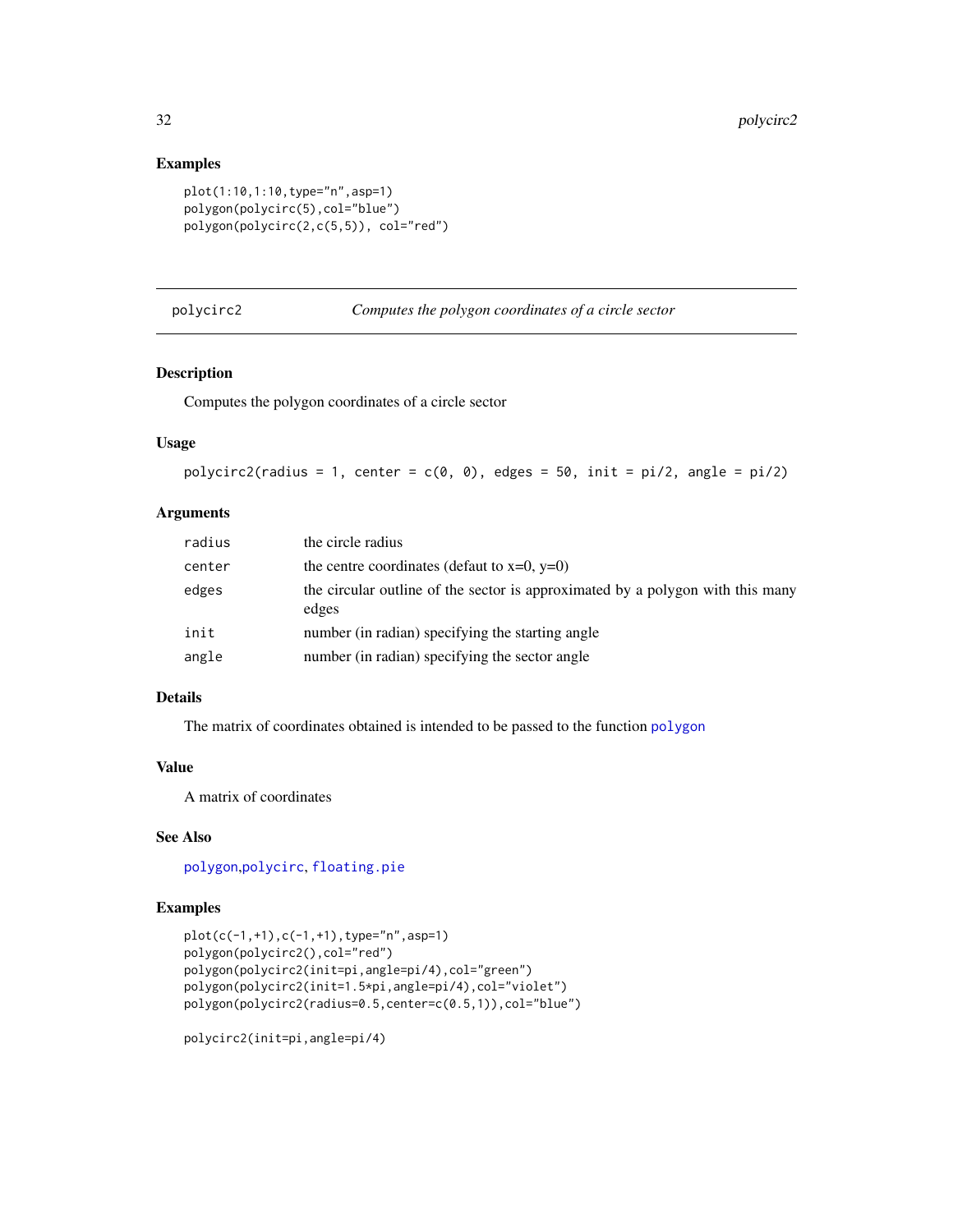<span id="page-32-0"></span>

This data set gives the results of dietary analysis performed by Amroun Mansour in two sites of Kabylie, Algeria

## Usage

data(preybiom)

# Format

A data frame with 2196 observations on the following variables.

faeces a factor for faeces corresponding to faeces identification numbers

site a factor for study sites with levels S Sebaou Y Yacouren

saison a factor for seasons with levels H HD HP S SD SP

sp a factor for species with levels C Jackal G Genet

category a factor for dietary items with levels dech ind ins mam mol oisauv oisdom rept vege vegn

biomasse a numeric vector for the weight of each dietary item

# References

M. Amroun, P. Giraudoux and P. Delattre 2006 Comparative study of the diets of two sympatric carnivores - the Jackal (Canis aureus) and the Genet (Genetta genetta) - at two sites in Kabylia, Algeria. Mammalia, 70 (3/4): 247-254.

print.mc *print method for objects of class 'mc'*

## Description

print method for objects of class 'mc'

## Usage

```
## S3 method for class 'mc'
print(x, \ldots)
```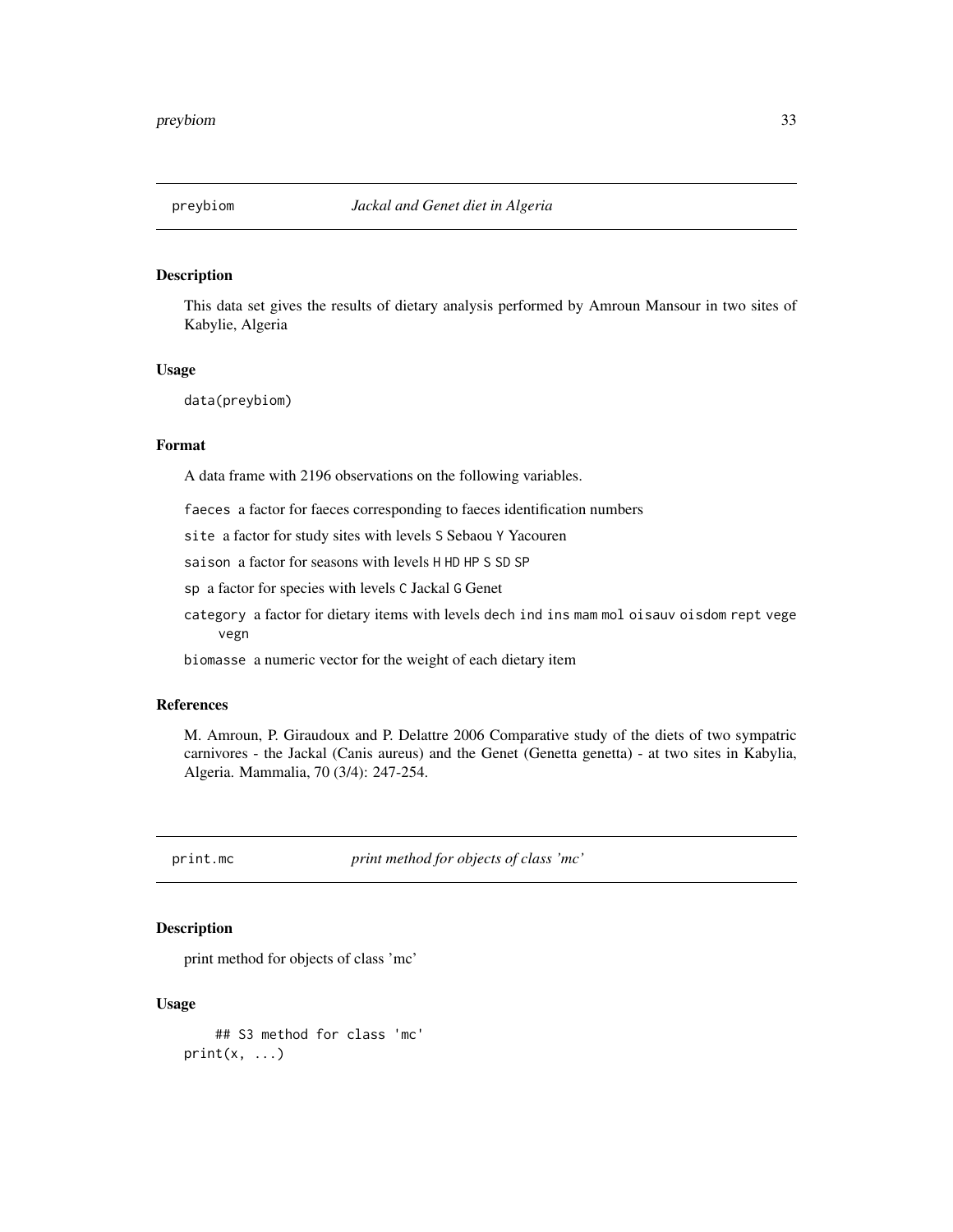<span id="page-33-0"></span>34 Segments

# Arguments

| $\mathsf{x}$ | an object of class 'me'                                                                       |
|--------------|-----------------------------------------------------------------------------------------------|
| .            | further arguments to be passed to or from other methods. They are ignored in<br>this function |

# See Also

[kruskalmc](#page-19-1), [friedmanmc](#page-17-2)

# Examples

```
resp<-c(0.44,0.44,0.54,0.32,0.21,0.28,0.7,0.77,0.48,0.64,0.71,0.75,0.8,0.76,0.34,0.80,0.73,0.8)
categ<-as.factor(rep(c("A","B","C"),times=1,each=6))
kruskalmc(resp, categ)
```
Segments *Draw line segments between pairs of points.*

# Description

Draw line segments between pairs of points from a vector, matrix or data frame of 4 points coordinates x0, y0, x1, y1

## Usage

```
Segments(mydata, ...)
```
# Arguments

| mydata   | a vector, matrix or data frame            |
|----------|-------------------------------------------|
| $\cdots$ | further graphical parameters (from 'par') |

# Details

a wrapper to 'segments' to handle coordinates passed as vector, matrix or data frame. Any vector is turned into a matrix of four columns.

# See Also

[segments](#page-0-0)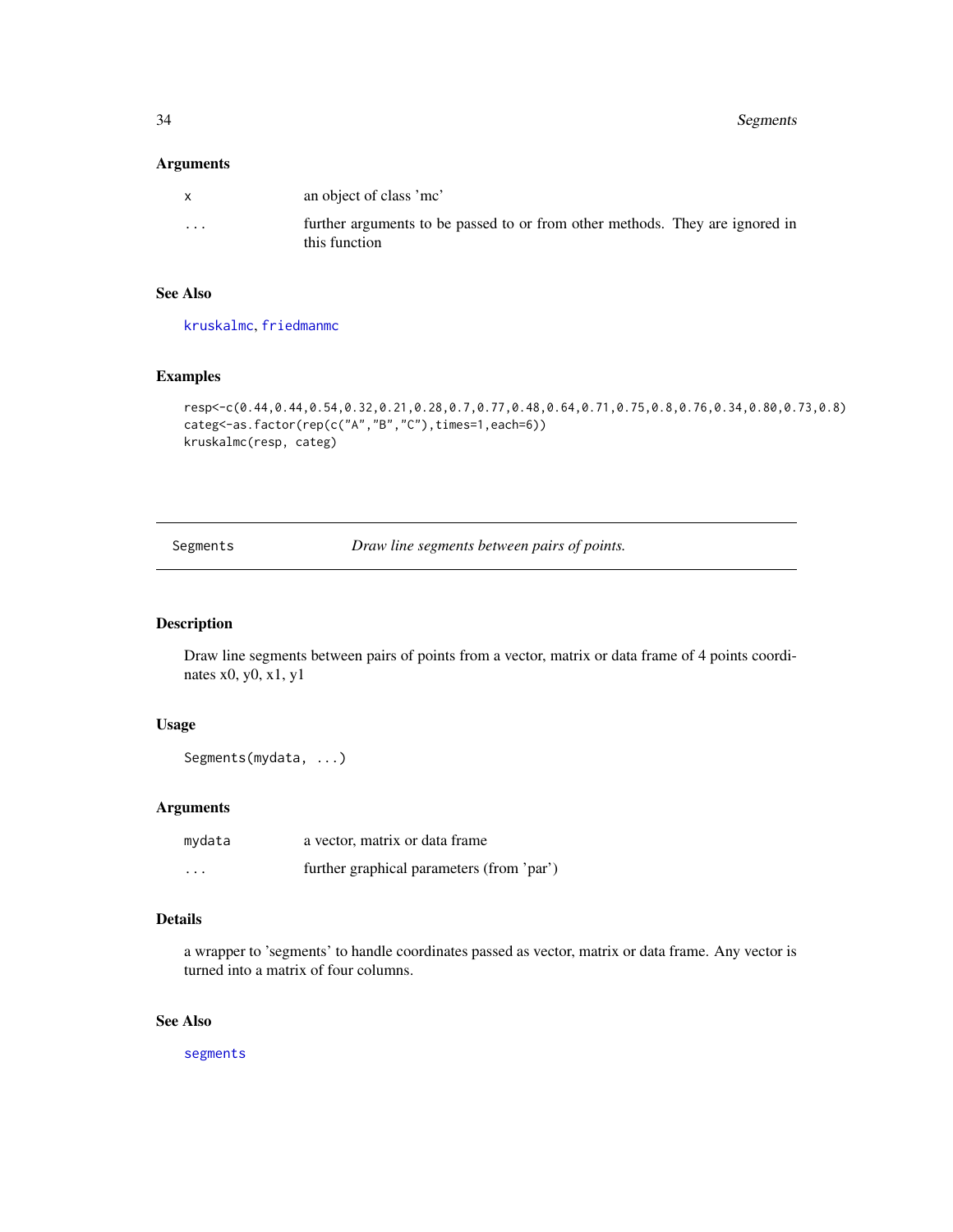## <span id="page-34-0"></span>selMod 35

# Examples

```
mydata<-cbind(rnorm(20),rnorm(20),rnorm(20),rnorm(20))
plot(range(rbind(mydata[,1],mydata[,3])),range(rbind(mydata[,2],mydata[,4])),
type="n",xlab="",ylab="")
Segments(mydata,col=rainbow(20))
myvec<-rnorm(4)
plot(myvec[c(1,3)],myvec[c(2,4)],type="n",xlab="",ylab="")
Segments(myvec)
myvec<-rnorm(16)
plot(myvec,myvec,type="n",xlab="",ylab="")
Segments(myvec)
```
selMod *Model selection according to information theoretic methods* 

# Description

Handles lm, glm and list of e.g. lm, glm, nls, lme and nlme objects and provides parameters to compare models according to Anderson et al. (2001)

## Usage

```
selfMod(aModel, Order = "AICc", ...)## S3 method for class 'lm'
selMod(aModel, Order = "AICc", dropNull = FALSE, selconv=TRUE, ...)
   ## S3 method for class 'list'
selMod(aModel, Order = "AICC", ...)
```
## Arguments

| aModel   | a lm or glm model or a list of relevant models (see details)                                                                          |
|----------|---------------------------------------------------------------------------------------------------------------------------------------|
| dropNull | if TRUE, drops the simplest model (e.g. $y$ 1)                                                                                        |
| Order    | if set to "AICc" (default) sort the models on this parameter, otherwise "AIC" is<br>allowed                                           |
| selconv  | if TRUE (default) keep the models for which convergence is obtained (glm ob-<br>ject only) and with no anova singularity (lm and glm) |
| $\cdots$ | other parameters to be passed as arguments (not used here)                                                                            |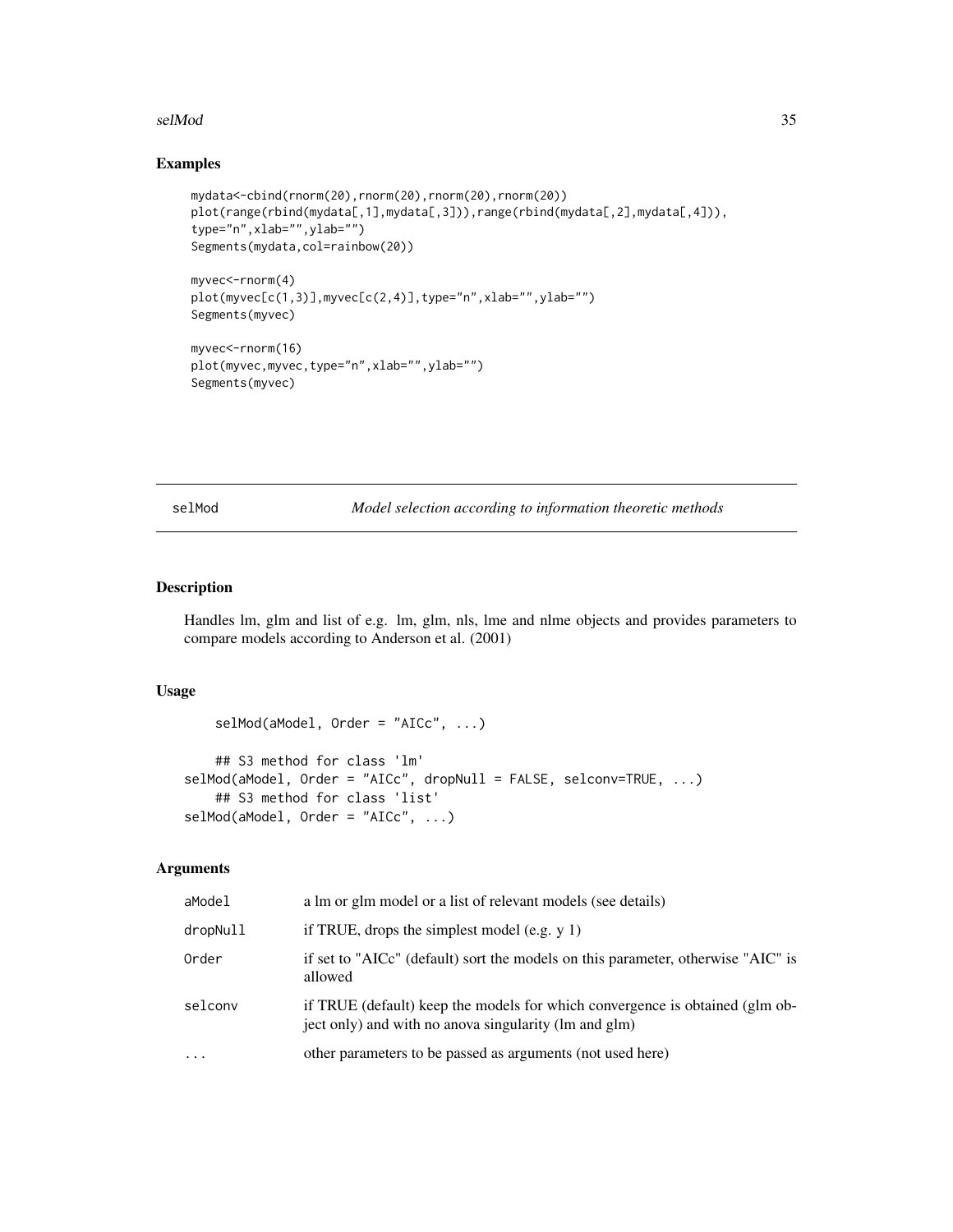# <span id="page-35-0"></span>Details

This function provides parameters used in the information theoretic methods for model comparisons.

- .lm and glm objects can be passed directly as the upper scope of term addition (all terms added). Every model from y∼1 is computed adding one term at a time until the upper scope model is derived. This is a stepwise analysis where the terms are added sequentially and this does NOT provide all combinations of terms and interactions. Offset terms cannot be proceeded here.
- .A list of user specified lm, glm, nls, lme or nlme objects (actually any object for which AIC and logLik functions are applicable) to compare can alternately be passed.

# Value

A dataframe including:

| LL               | the maximized log-likelihood                                                                 |
|------------------|----------------------------------------------------------------------------------------------|
| K.               | the number of estimated parameters                                                           |
| N <sub>2</sub> K | the number of observations/K                                                                 |
| AIC              | the Akaike index criterion                                                                   |
| deltAIC          | the difference between AIC and the lowest AIC value                                          |
| w_i              | the Akaike weights                                                                           |
| deltAICc         | the difference between AICc and the lowest AICc value; advised to be used<br>when $n2K < 40$ |
| w_ic             | the AICc weights                                                                             |
|                  |                                                                                              |

The models examined from first to last are stored as attribute

## Author(s)

Patrick Giraudoux and David Pleydell: pgiraudo@univ-fcomte.fr, david.pleydell@inra.fr

# References

- .Anderson, D.R., Link, W.A., Johnson, D.H. and Burnham, K.P. (2001). Suggestions for presenting the results of data analyses. Journal of Wildlife Management, 65, 373-378
- .Burnham, K.P. and Anderson, D.R. (2002) Model Selection and Multimodel Inference: a Practical Information-Theoretic Approach, 2nd edn., Springer-Verlag, New York. 353 pp

#### See Also

[AIC](#page-0-0),[logLik](#page-0-0), [aictab](#page-0-0)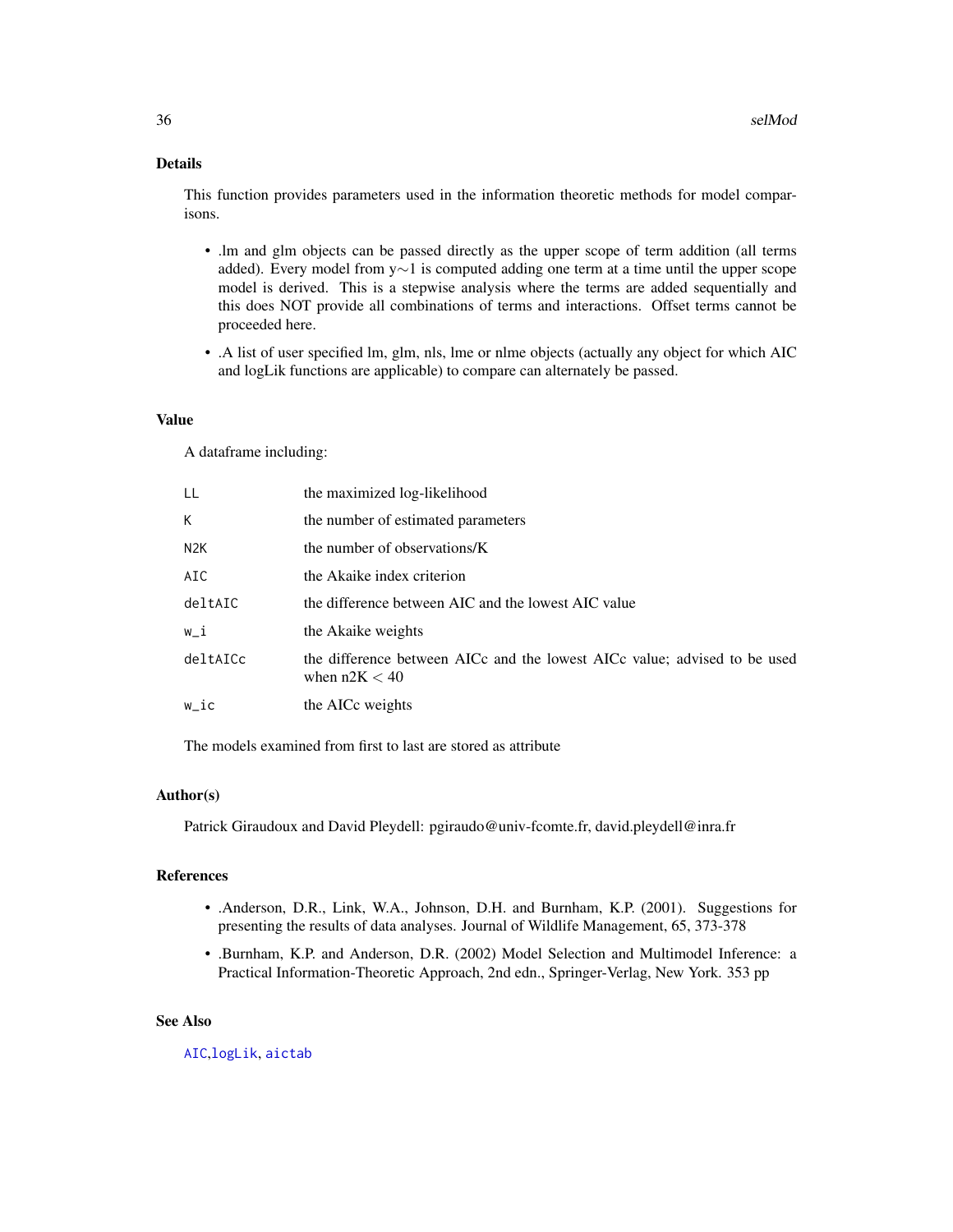#### <span id="page-36-0"></span>shannon 37

## Examples

```
if(require(MASS)){
anorex.1 <- lm(Postwt ~ Prewt*Treat, data = anorexia)
selMod(anorex.1)
anorex.2 <- glm(Postwt ~ Prewt*Treat, family=gaussian,data = anorexia)
selMod(anorex.2)
anorex.3<-lm(Postwt ~ Prewt+Treat, data = anorexia)
mycomp<-selMod(list(anorex.1,anorex.2,anorex.3))
mycomp
attributes(mycomp)$models
}
```
<span id="page-36-1"></span>shannon *Computes Shannon's and equitability indices*

# Description

Computes Shannon's and equitability indices

#### Usage

shannon(vect, base=2)

# Arguments

| vect | a probability vector whose sum $= 1$ or a frequency vector |
|------|------------------------------------------------------------|
| base | $logarithm$ base used (default=2)                          |

# Details

Computes Shannon's and equitability indices. The vector passed can be a probability vector whose sum equal 1 or a vector of frequencies (e.g. the number of food item of each category).

# Value

A vector of two values: Shannon's and equitability indices. The base logarithm used is stored as attribute

# See Also

[shannonbio](#page-37-1)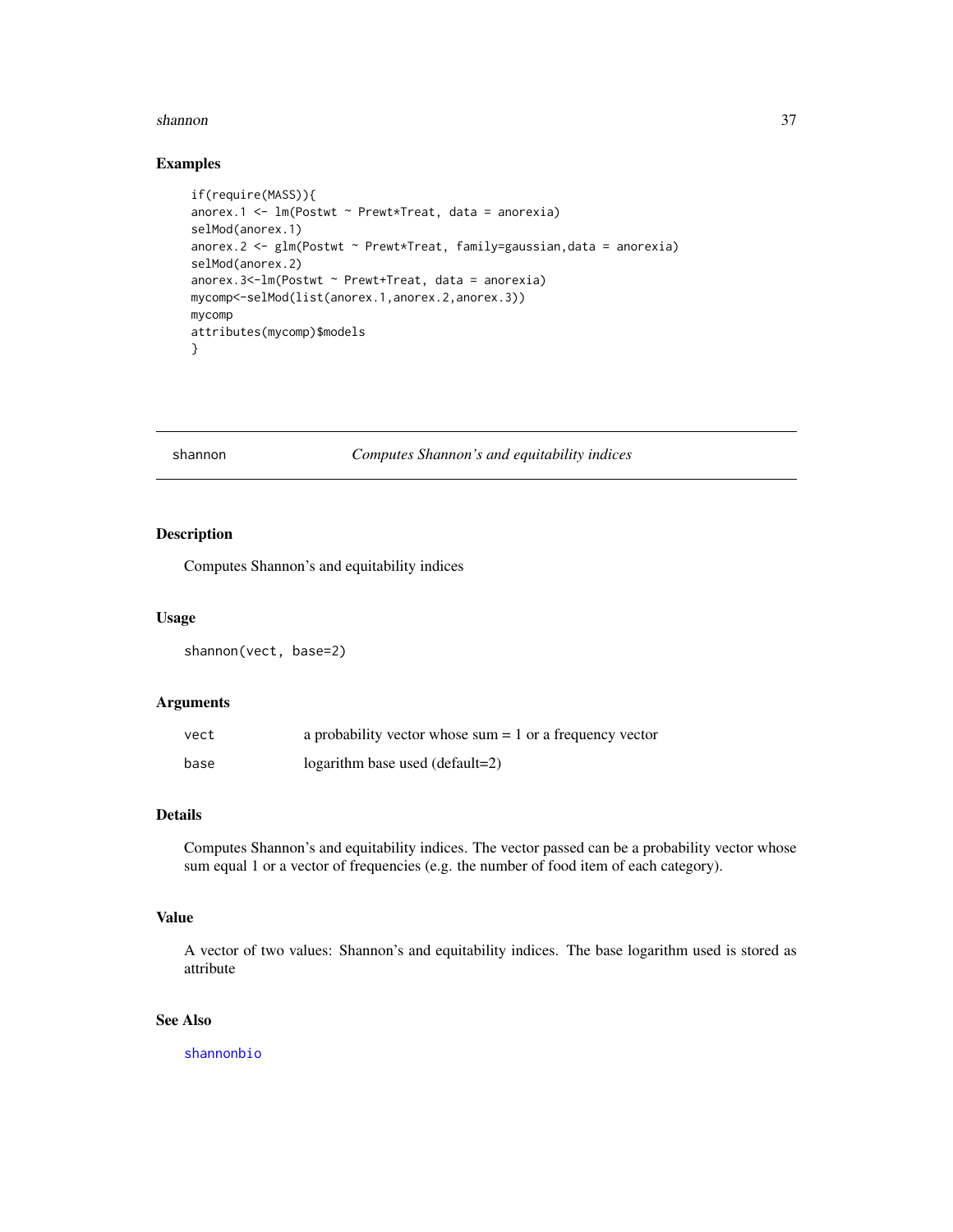# Examples

```
x<-c(0.1,0.5,0.2,0.1,0.1)
sum(x)shannon(x)
x<-rpois(10,6)
shannon(x, base=exp(1))
```
<span id="page-37-1"></span>shannonbio *Computes Shannon's and equitability indices from a data frame of dietary analysis (n, biomass,...)*

# Description

Computes Shannon's and equitability indices from a data frame of two columns: column 1, dietary category; column 2, abundance (n, biomass,...)

## Usage

```
shannonbio(data1)
```
# Arguments

data1 a data frame of two columns: column 1, dietary category; column 2, abundance (n, biomass,...)

# Details

Computes Shannon's and equitability indices from a data frame of two columns: column 1, dietary category; column 2, abundance (n, biomass,...)

#### Value

A vector of two values: Shannon's and equitability indices

# See Also

[shannon](#page-36-1), [difshannonbio](#page-9-1)

```
data(preybiom)
shannonbio(preybiom[,5:6])
```
<span id="page-37-0"></span>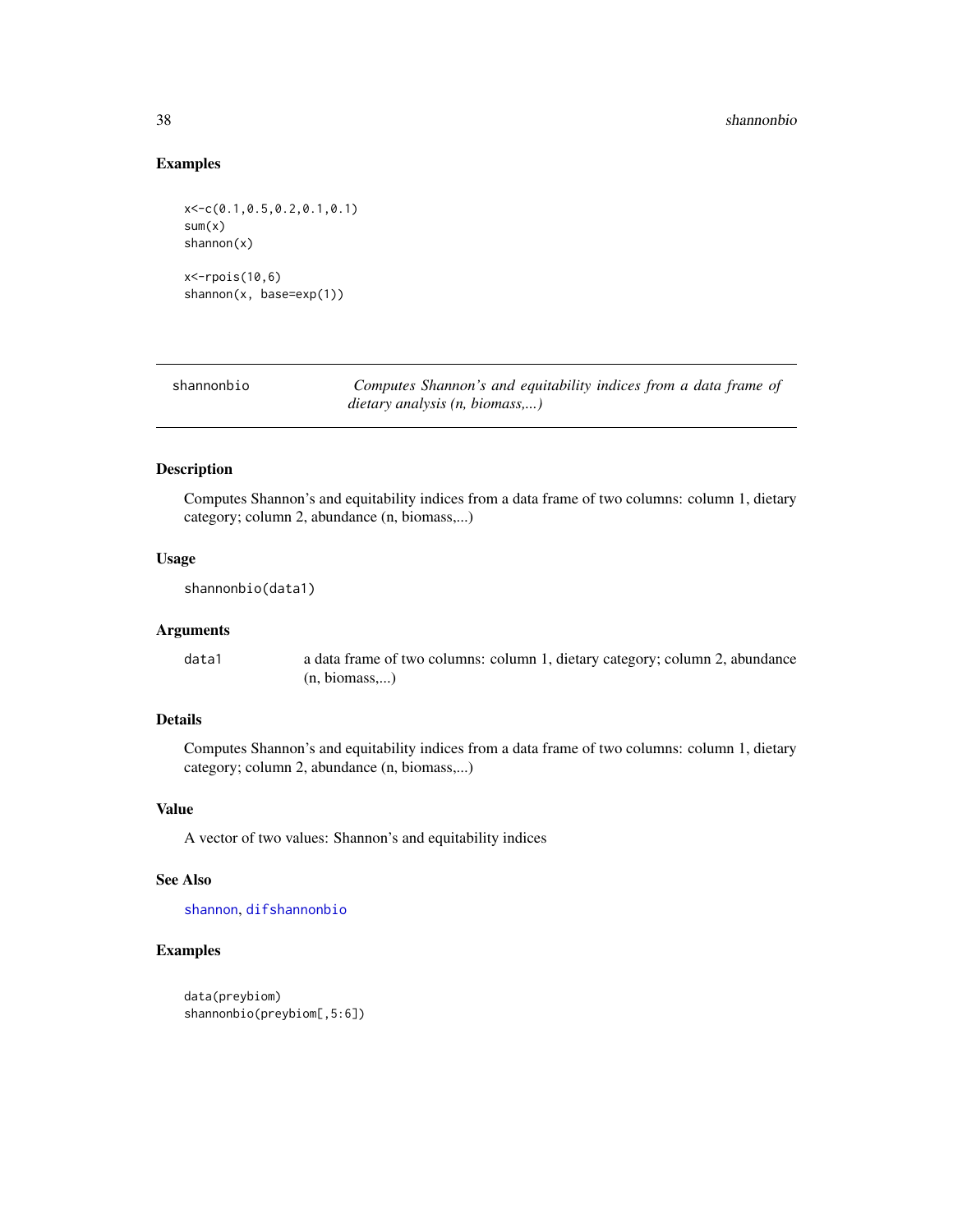<span id="page-38-0"></span>

Boostrap Shannon's and equitability indices and return an object of class boot. Confidence intervals can be computed with boot.ci().

#### Usage

shannonbioboot(data1, B = 1000)

## Arguments

| data1 | a data frame of two columns: column 1, dietary category; column 2, abundance<br>(n, <i>biomass</i> ) |
|-------|------------------------------------------------------------------------------------------------------|
|       | number of permutations                                                                               |

# Details

Boostrap Shannon\'s and equitability indices and return an object of class boot. Confidence intervals can be computed with boot.ci(). Requires the boot library.

## Value

An object of class boot including the bootstrap statistics for H'  $(t1*)$  and J'  $(t2*)$ 

# See Also

[boot](#page-0-0), [boot.ci](#page-0-0), [shannonbio](#page-37-1)

```
data(preybiom)
myboot<-shannonbioboot(preybiom[,5:6],B=100)
library(boot)
boot.ci(myboot, index=1,type=c("norm","basic","perc")) # confidence intervals for H'
boot.ci(myboot, index=2,type=c("norm","basic","perc")) # confidence intervals for J'
```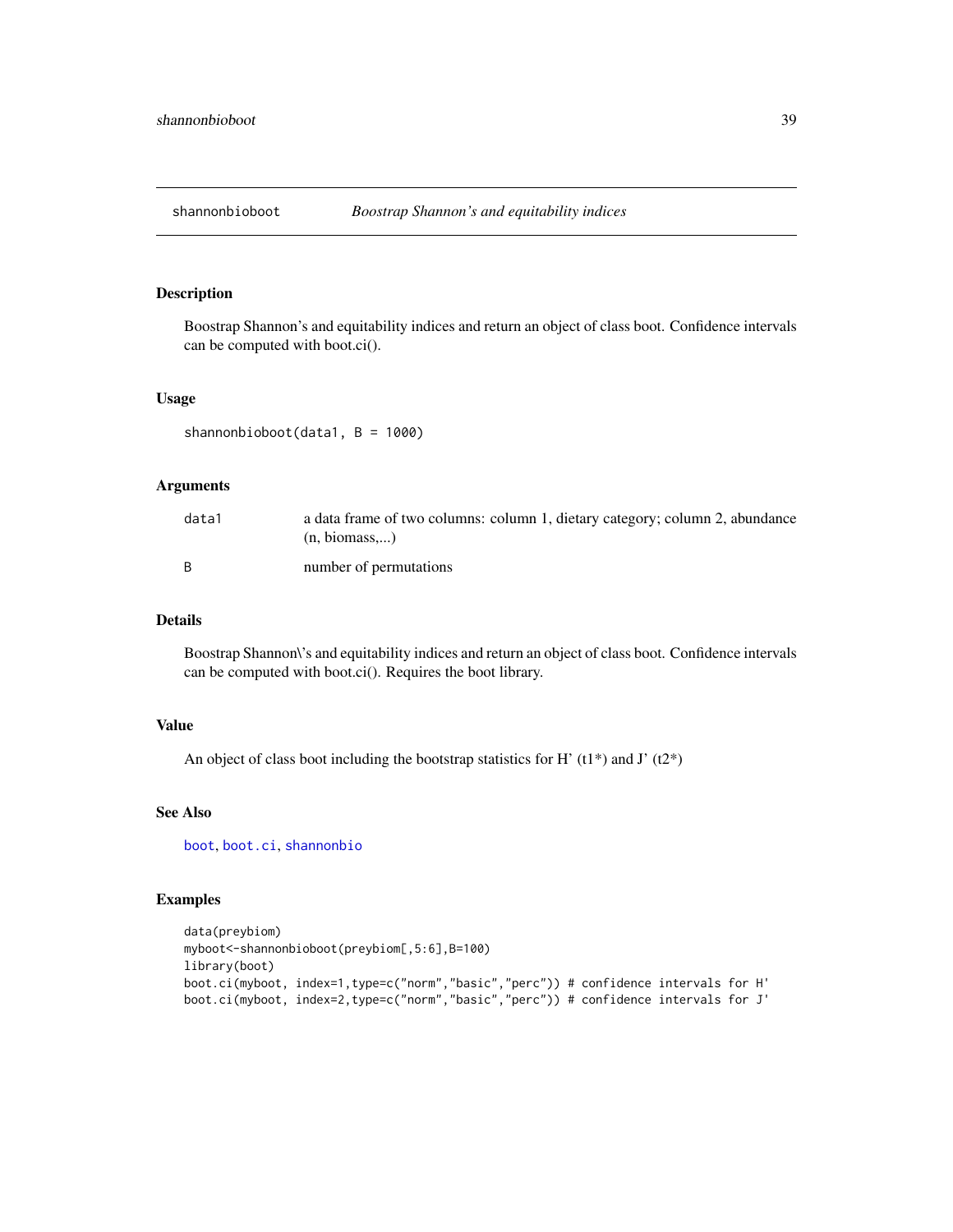<span id="page-39-0"></span>

Ranks of 18 matched groups of rats after training under three methods of reinforcement.

## Usage

data(siegelp179)

# Format

A data frame with 54 observations on the following 3 variables.

block Group (each of three litter mates)

treatment A factor for the type of reinforcement with levels RR RU UR

score Speed of transfer to another behaviour (the lower, the better the learning)

## Details

18 blocks made of three rats of the same litter, each being given a different learning pattern (RR, RU or UR)

## Source

Grosslight J.H. and Radlow R. (1956) Patterning effect of the nonreinforcement-reinforcement sequence in a discrimination situation. Journal of Comparative and Physiological Psychology, 49: 542-546 in Siegel & Castellan 1988. Non parametric statistics for the behavioural sciences. Mc Graw Hill Int. Edt.

## Examples

data(siegelp179)

<span id="page-39-1"></span>st\_thintrack *Thin a track just keeping the points separated by a user defined minimal distance*

## **Description**

Thin a track stored as a [sf](#page-0-0) POINT object, just keeping the points separated by a user defined minimal distance.

## Usage

st\_thintrack(spdf,mindist=100)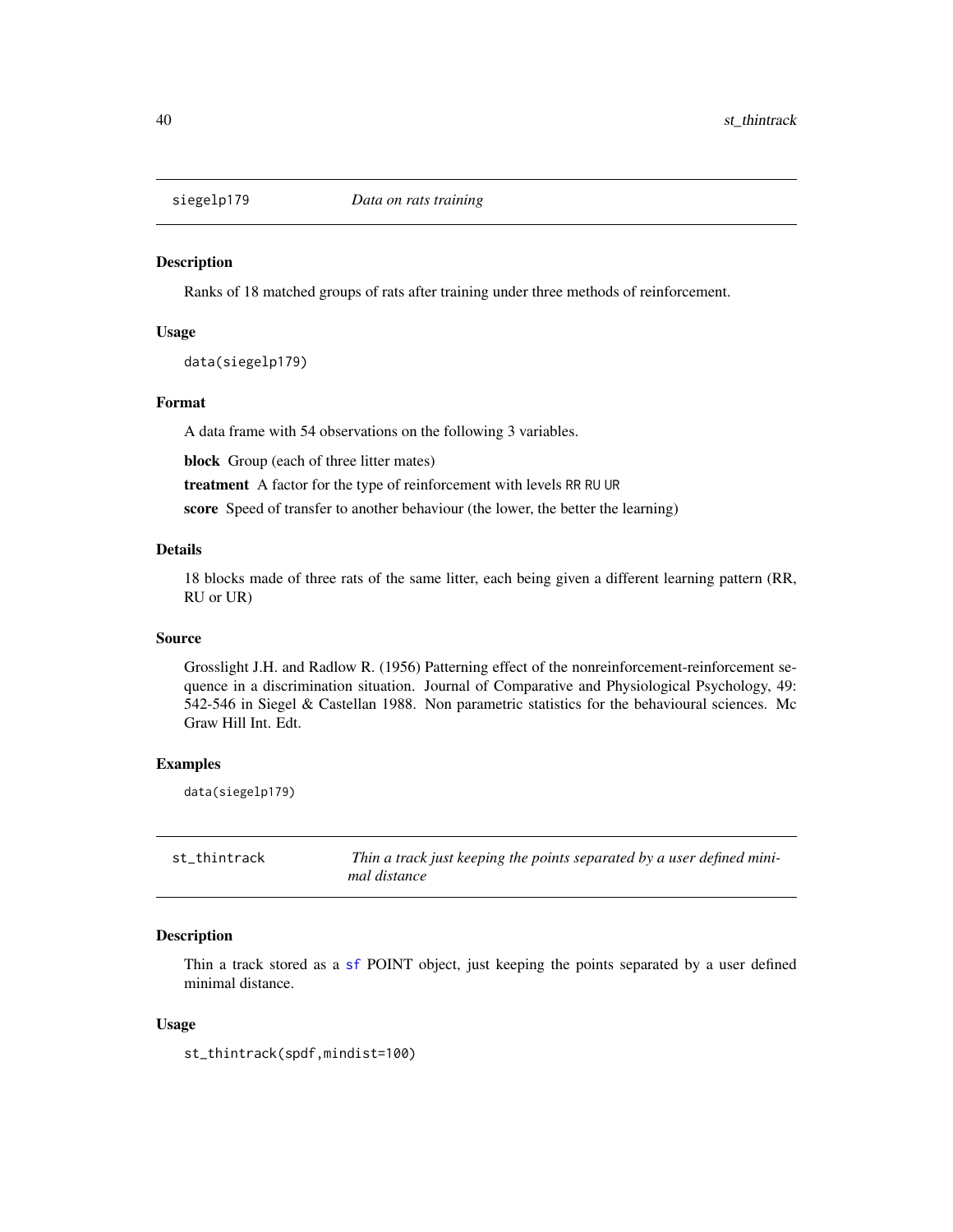#### <span id="page-40-0"></span>st\_thintrack 41

#### Arguments

| spdf    | a sf of POINT tracks                                             |
|---------|------------------------------------------------------------------|
| mindist | minimal distance requested between two points (default $= 100$ ) |

#### Details

Tracks downloaded from GPS often provide an unnecessary large density of points at irregular distances. This function starts reading from the first point of the track and removes all points within a user specified radius (USR), then reads the next point and removes all points within the USR, and so on...

#### Value

A [sf](#page-0-0) POINT object of the track thinned.

## See Also

[mergeTrackObs](#page-21-1)

## Examples

if(require(sf)){

```
mySPDF<-structure(list(x = c(748775, 748807, 748834, 748854, 748871,
748873, 748880, 748910, 748919, 748917, 748921, 748923, 748924,
748921, 748921, 748921, 748922, 748915, 748616, 748613, 748612,
748613, 748613, 748615, 748613, 748616, 748615, 748618, 748615,
748619, 748618, 748620, 748586, 748553, 748494, 748444, 748424,
748366, 748305, 748305), y = c(105716, 105761, 105808, 105856,
105911, 105964, 106019, 106065, 106114, 106167, 106219, 106274,
106329, 106385, 106441, 106494, 106550, 106571, 105835, 105779,
105723, 105665, 105600, 105537, 105473, 105412, 105350, 105293,
105234, 105180, 105123, 105070, 105023, 104960, 104956, 104947,
104906, 104905, 104901, 104904), ID = 1:40), .Names = c("x",
"y", "ID"), row.names = c("1", "2", "3", "4", "5", "6", "7",
"8", "9", "10", "11", "12", "13", "14", "15", "16", "17", "18",
"19", "20", "21", "22", "23", "24", "25", "26", "27", "28", "29",
"30", "31", "32", "33", "34", "35", "36", "37", "38", "39", "40"
), class = "data.frame")
```

```
mySPDF<-st_as_sf(mySPDF,coords=c("x","y"))
```

```
plot(st_geometry(mySPDF),pch=19,cex=0.5)
plot(st_thintrack(mySPDF),pch=19,cex=0.7,col="red",add=TRUE)
```
plot(mySPDF,pch=19,cex=0.5) plot(st\_thintrack(mySPDF,min=200),pch=19,cex=0.7,col="red",add=TRUE)

}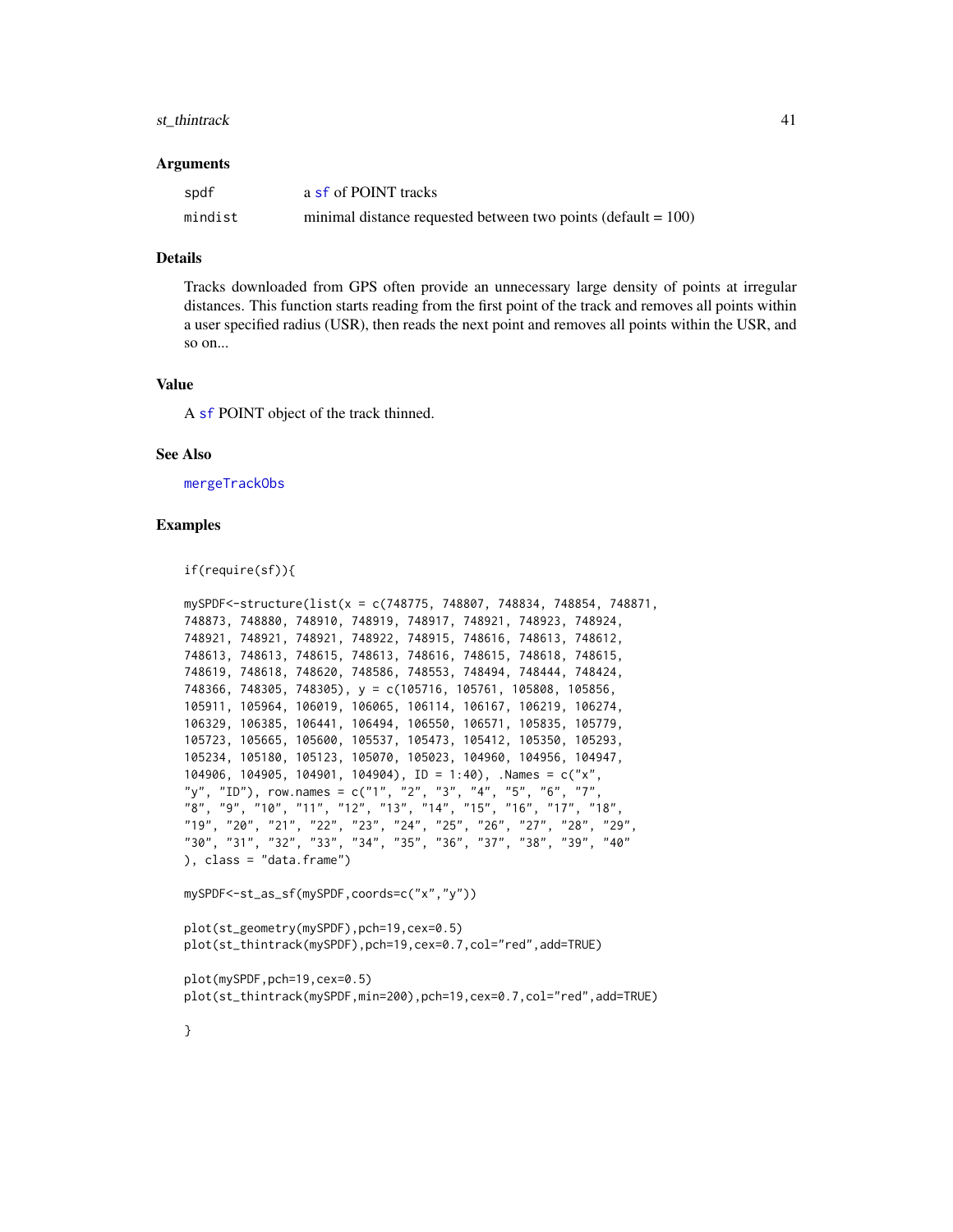<span id="page-41-0"></span>

Convert a contingency table (data frame) into a data.frame of factors

# Usage

```
tabcont2categ(tab)
```
# Arguments

tab A data.frame (contingency table)

# Details

Convert a contingency table (data frame) into a data.frame of factors

# Value

A data frame

## Examples

```
mydata<-as.data.frame(matrix(rpois(9,5),nr=3,nc=3))
names(mydata)<-LETTERS[1:3]
row.names(mydata)<-letters[1:3]
```
tabcont2categ(mydata)

<span id="page-41-1"></span>trans2pix *Convert a transect coordinate file with some waypoints separated by NA into a matrix with intermediate coordinates replacing NA.*

# Description

Convert a transect coordinate file with some waypoints separated by NA into a matrix with intermediate coordinates replacing NA.

## Usage

trans2pix(vect)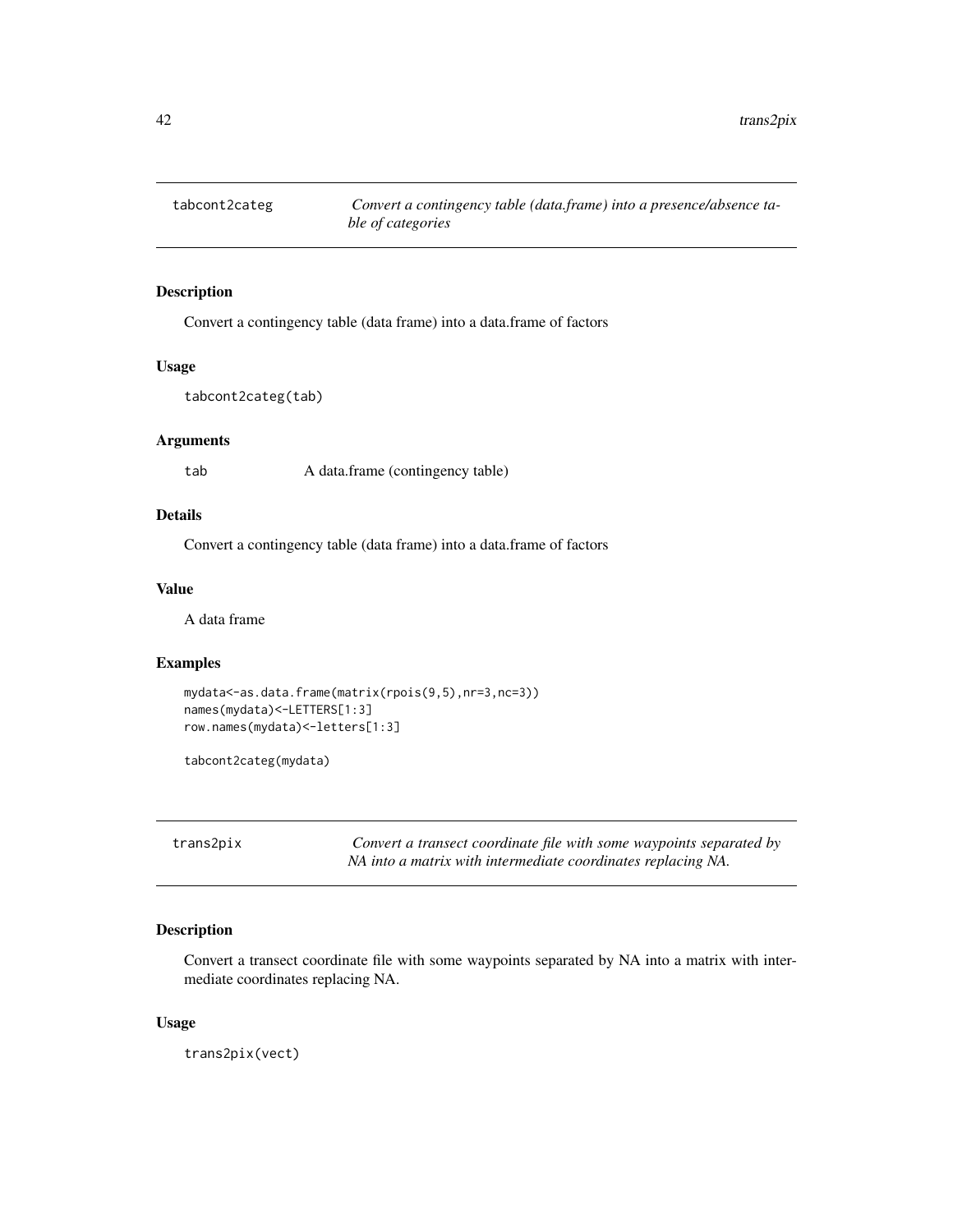#### <span id="page-42-0"></span>trans2seg 43

## Arguments

vect A two column matrix or data.frame

# Details

If vect has more than two column the two first column only are read. This function computes the intermediate coordinates between two waypoints replacing NA values.

# Value

A matrix with the intermediate coordinates computed.

# See Also

[trans2seg](#page-42-1)

# Examples

```
x<-c(10,NA, NA, NA,56,NA,NA,100)
y<-c(23,NA, NA, NA,32,NA,NA,150)
cols=c("red","blue","blue","blue","red","blue","blue","red")
plot(x,y,col=cols,pch=19)
plot(trans2pix(cbind(x,y)),col=cols,pch=19)
```
<span id="page-42-1"></span>

| trans2seg | Convert a transect coordinate file into a matrix with segment coordi- |
|-----------|-----------------------------------------------------------------------|
|           | nates.                                                                |

# Description

Convert a transect coordinate file (e.g.: waypoints) into a matrix with segment coordinates.

#### Usage

```
trans2seg(vect)
```
#### Arguments

vect A two column matrix or data.frame

# Details

The argument passed is a matrix or data.frame of two columns each row is a transect interval; each column must start (first row) and end (last row) with a landmark ; intermediate waypoints must have coordinates in the two columns of the row. Other rows must be NA values.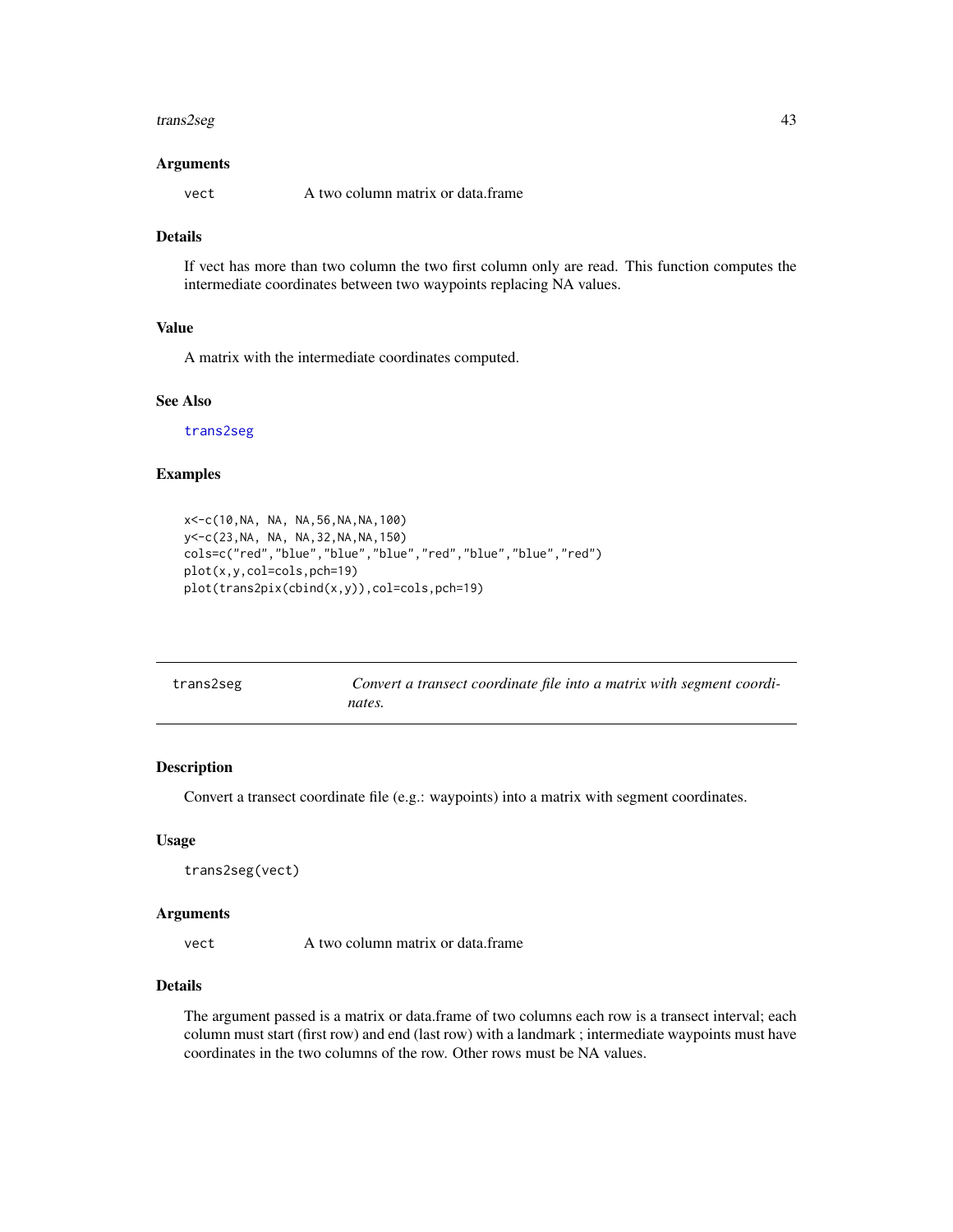<span id="page-43-0"></span>A matrix of 4 columns to be passed e.g. to functions as "segments".

## See Also

trans2pix

# Examples

```
x<-c(10,NA, NA, NA,56,NA,NA,100)
y<-c(23,NA, NA, NA,32,NA,NA,150)
cols=c("red","blue","blue","blue","red","blue","blue","red")
plot(x,y,col=cols,pch=19)
mysegs<-trans2seg(cbind(x,y))
segments(mysegs[,1],mysegs[,2],mysegs[,3],mysegs[,4])
```
<span id="page-43-1"></span>

| transLines2pix | Convert MULTILINESTRING and/or LINESTRING into POINT ge- |
|----------------|----------------------------------------------------------|
|                | ometry with points at regular distance between nodes     |

# Description

Convert a simple feature geometry made of MULTILINESTRING and/or LINESTRING into a POINT geometry with points at regular distance between nodes

## Usage

```
transLines2pix(spldf,mindist=100)
```
## Arguments

| spldf   | A sfc object containing MULTILINESTRING or LINESTRING or both, ex- |
|---------|--------------------------------------------------------------------|
|         | clusively                                                          |
| mindist | the distance between two points (default to 100)                   |

#### Details

This function can be used e.g to discretize track lines (roads, paths, transects, etc.) into series of regular points. Each point is the centre of one interval. Beware that if mindist is larger than the distance between nodes, the output file will keep the nodes. Furthermore, mindist might not be fully respected in some spatial configurations. In such cases to filter points using [st\\_thintrack](#page-39-1) complementarily is advised.

## Value

A [sf](#page-0-0) object with a POINT geometry type.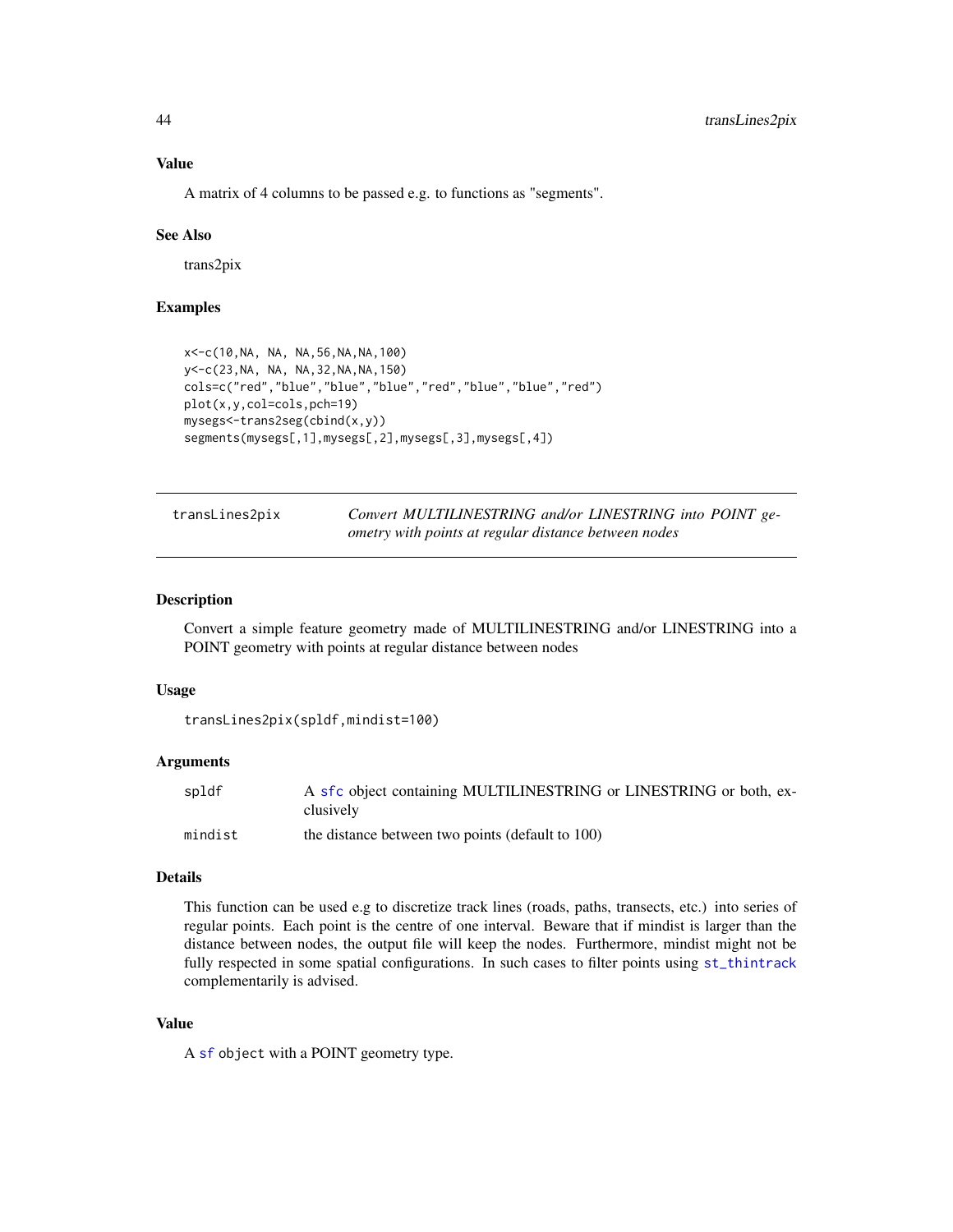# <span id="page-44-0"></span>TukeyHSDs 45

# See Also

[trans2pix](#page-41-1), [st\\_thintrack](#page-39-1), [mergeTrackObs](#page-21-1)

## Examples

```
if (require(sf)) {
11 = st_{\text{linestring}}(\text{cbind}(c(1,2,3), c(3,2,2)))S1<-st_multilinestring(list(l1,cbind(l1[,1]+.05,l1[,2]+.05)))
S2<-st_linestring(cbind(c(1,2,3),c(1,1.5,1)))
sl<-st_sfc(list(S1,S2))
plot(sl, col = c("red", "blue"),reset=FALSE)
trpt<-transLines2pix(sl,mindist=0.1)
plot(st_geometry(trpt),add=TRUE)
}
```

| TukeyHSDs | Simplify the list of a TukeyHSD object keeping the significant differ- |  |  |  |  |
|-----------|------------------------------------------------------------------------|--|--|--|--|
|           | ences only.                                                            |  |  |  |  |

#### Description

Simplify the list of a TukeyHSD object keeping the significant differences only.

## Usage

```
TukeyHSDs(TukeyHSD.object)
```
# Arguments

TukeyHSD.object

An object of calls "TukeyHSD"

# Details

When TukeyHSD is used on a fitted model with large numbers of categories, the number of pairwise comparisons is extremely large  $(n(n-1)/2)$ . TukeyHSDs simplify the TukeyHSD object keeping the significant pairwise comparisons only. A plot method exists for TukeyHSD objects.

# Value

An object of class "multicomp" and "TukeyHSD"

# See Also

**[TukeyHSD](#page-0-0)**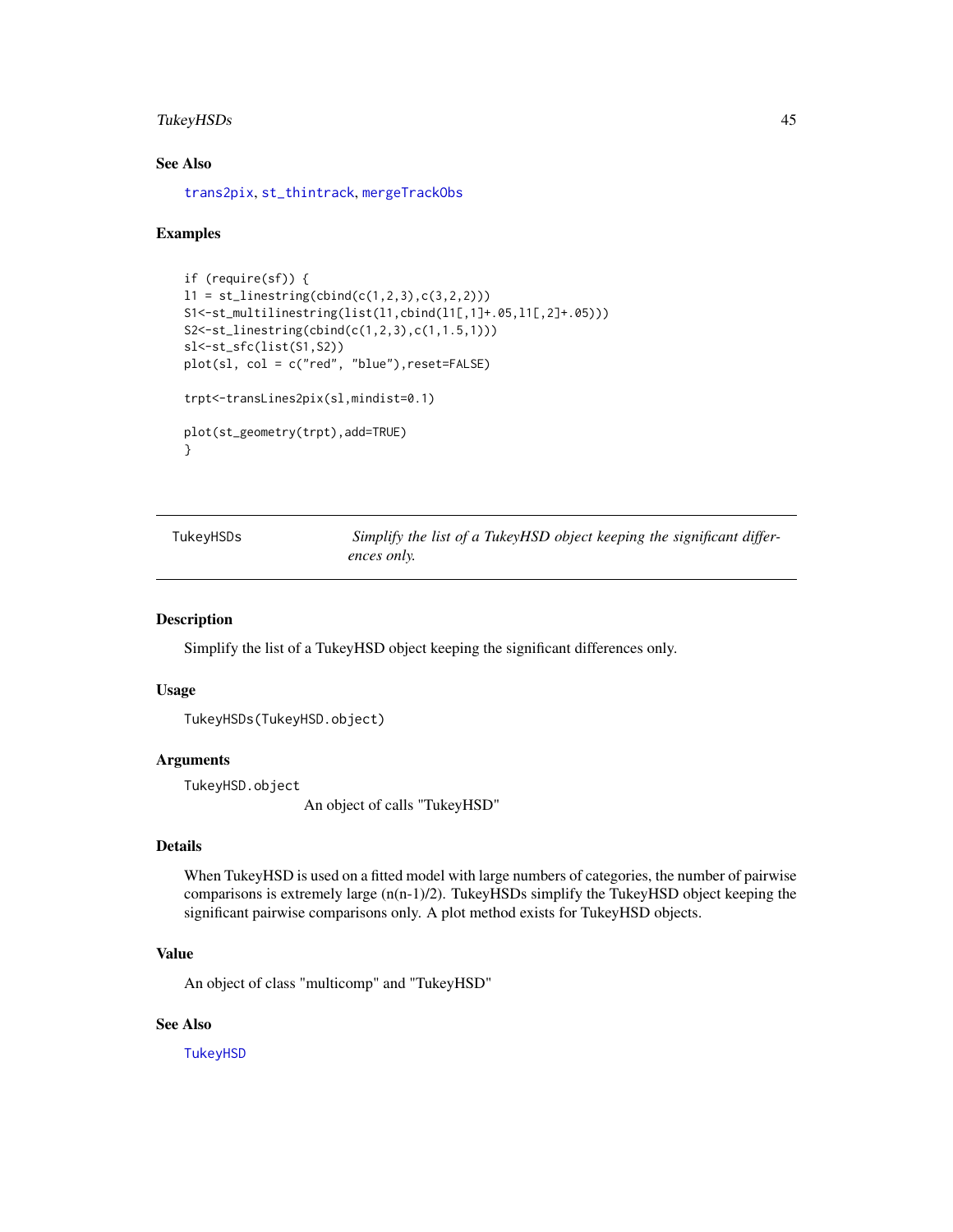#### 46 val4symb

# Examples

```
summary(fm1 <- aov(breaks ~ wool + tension, data = warpbreaks))
myobject<-TukeyHSD(fm1, "tension", ordered = TRUE)
myobject
TukeyHSDs(myobject)
```

| val4symb | Center a numerical vector on a parameter position and provides ab- |
|----------|--------------------------------------------------------------------|
|          | solute values and colors according to negative and positive values |

# Description

Center a numerical vector on a parameter position and provides absolute values and colors according to negative and positive values

# Usage

```
val4symb(x, FUN=mean, col = c("blue", "red"),...)
```
# Arguments

| X          | a numerical vector                                                                              |
|------------|-------------------------------------------------------------------------------------------------|
| <b>FUN</b> | a function computing a position parameter, typically mean or median. Default<br>to mean         |
| col        | a character vector of 2 values, default=c("blue","red"), blue for $\leq 0$ , red for $\geq = 0$ |
| .          | optional arguments to 'FUN'                                                                     |

# Value

A list with

| size | the absolute values of the difference to the position parameter (eg mean, median)        |
|------|------------------------------------------------------------------------------------------|
| col  | a character vector with 2 colors, each corresponding to positive or negative val-<br>ues |

# See Also

[symbols](#page-0-0), [mean](#page-0-0), [median](#page-0-0), [scale](#page-0-0)

<span id="page-45-0"></span>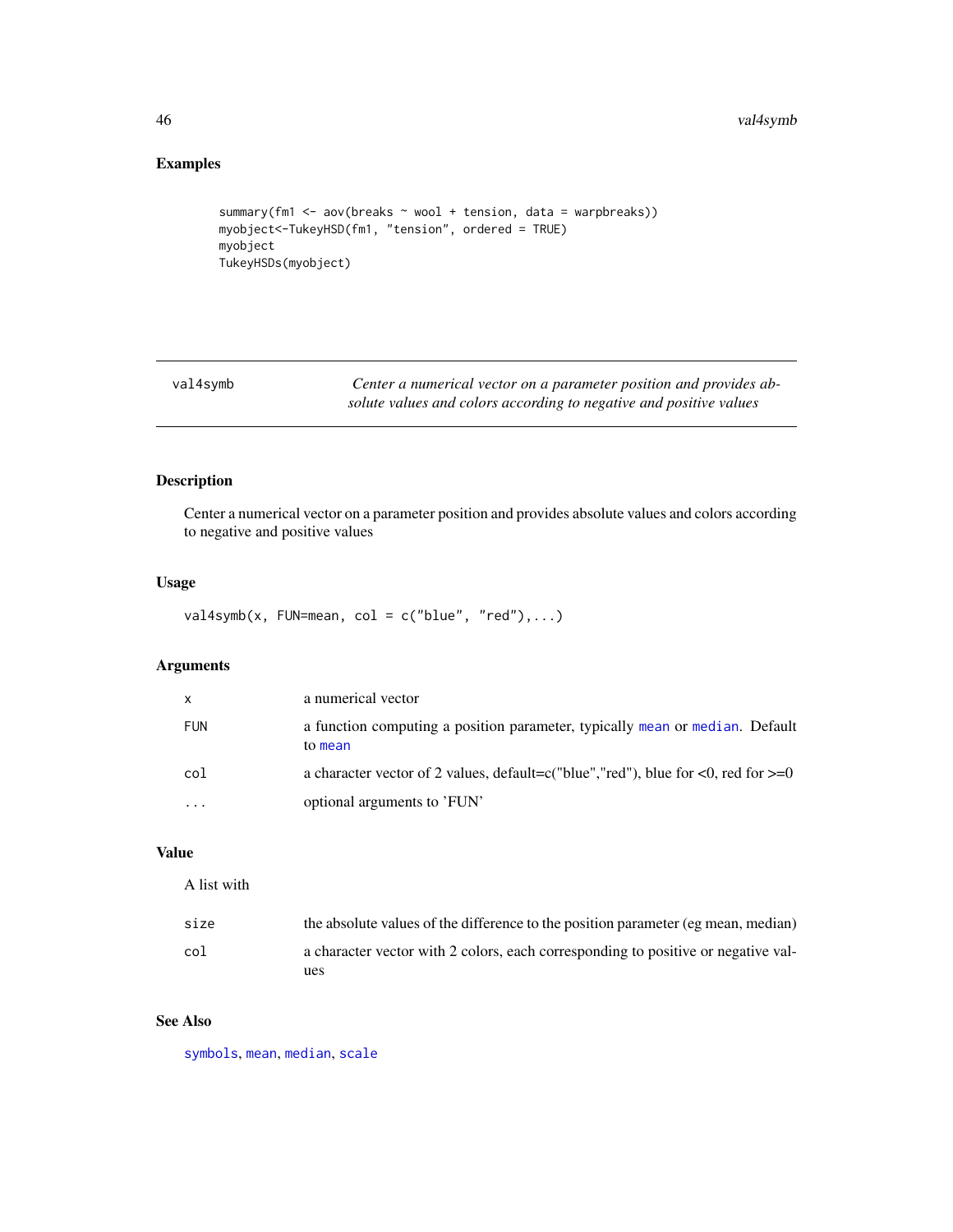#### <span id="page-46-0"></span>write.delim and the set of the set of the set of the set of the set of the set of the set of the set of the set of the set of the set of the set of the set of the set of the set of the set of the set of the set of the set

# Examples

```
x<-rnorm(30)
y<-rnorm(30)
z<-val4symb(rnorm(30))
symbols(x,y,circle=z$size,inches=0.2,bg=z$col)
z<-val4symb(scale(rnorm(30)))
symbols(x,y,circle=z$size,inches=0.2,bg=z$col)
z<-val4symb(rnorm(30),col=c("green","violet"))
symbols(x,y,circle=z$size,inches=0.2,bg=z$col)
z<-val4symb(rnorm(30),trim=0.025)
symbols(x,y,circle=z$size,inches=0.2,bg=z$col)
z<-val4symb(rnorm(30),median)
symbols(x,y,circle=z$size,inches=0.2,bg=z$col)
myfun<-function(x) 20 # passes an arbitrary constant
z<-val4symb(1:30,myfun)
symbols(x,y,circle=z$size,inches=0.2,bg=z$col)
```

| write.delim | Write a data.frame |
|-------------|--------------------|
|-------------|--------------------|

#### Description

Write a simple data.frame into a text file with header, no row.names, fields separated by tab.

## Usage

```
write.delim(x, file = "", row.names = FALSE, quote = FALSE, sep = "\t", ...)
```
# Arguments

| $\mathsf{x}$ | a data.frame                                                                                                                                                                                                                                                                                                         |
|--------------|----------------------------------------------------------------------------------------------------------------------------------------------------------------------------------------------------------------------------------------------------------------------------------------------------------------------|
| file         | a character string for file name                                                                                                                                                                                                                                                                                     |
| row.names    | either a logical value indicating whether the row names of $x'$ are to be written<br>along with 'x', or a character vector of row names to be written                                                                                                                                                                |
| quote        | a logical value or a numeric vector. If 'TRUE', any character or factor columns<br>will be surrounded by double quotes. If a numeric vector, its elements are taken<br>as the indices of the columns to quote. In both cases, row and column names are<br>quoted if they are written. If 'FALSE', nothing is quoted. |
| sep          | the field separator string. Values within each row of 'x' are separated by this<br>string.                                                                                                                                                                                                                           |
|              | additional arguments accepted by write table                                                                                                                                                                                                                                                                         |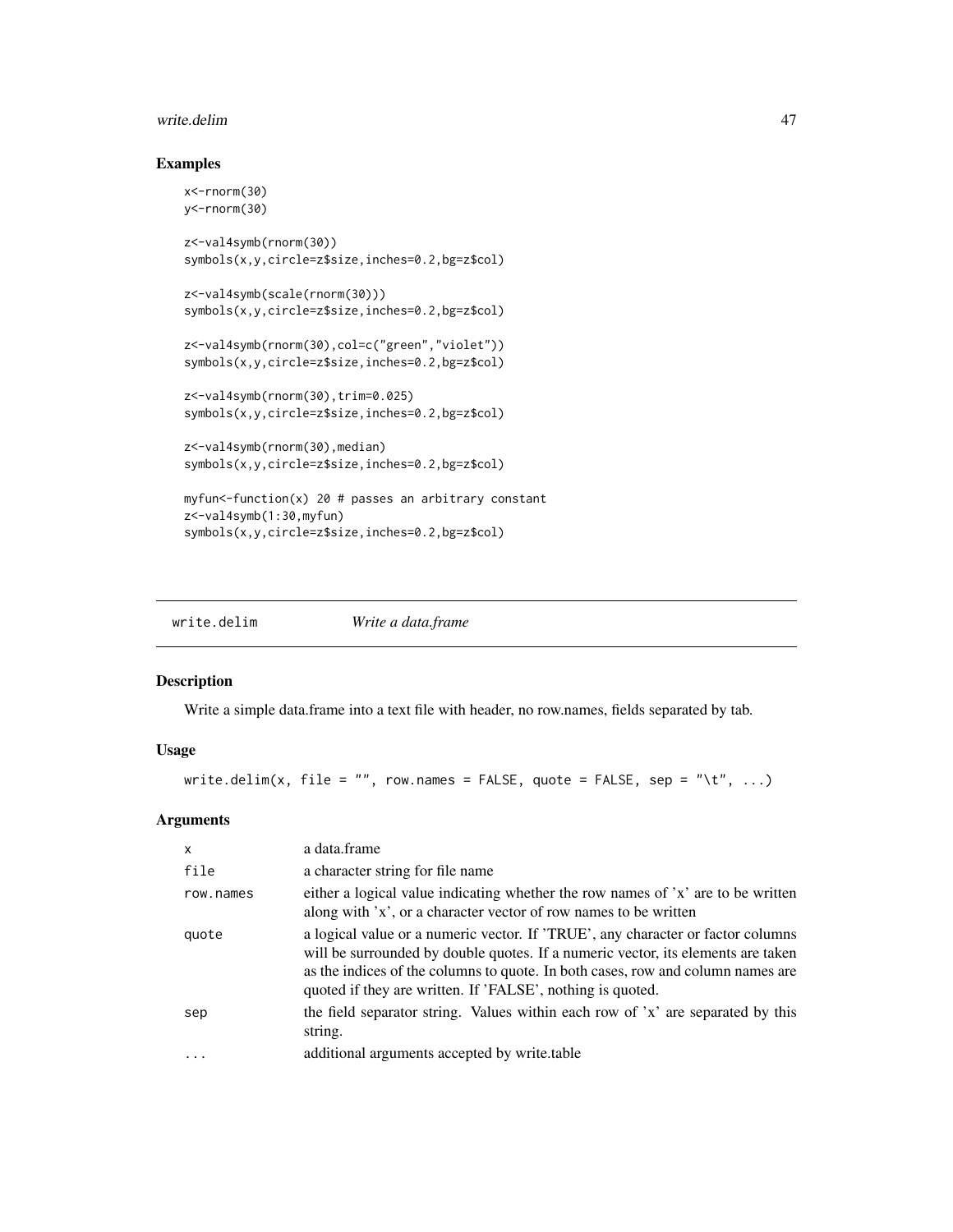# Details

Simple wrapper of write.table.

# Value

A tab delimited text file.

# See Also

[write.table](#page-0-0)

# Examples

```
data(preybiom)
write.delim(preybiom[1:10,]) # output to the console
```

```
## Not run:
```

```
write.delim(preybiom[1:10,],file="Myfile.txt") # write a file in the working directory
```
## End(Not run)

writecn.delim *Write a data.frame that has Chinese characters*

# Description

Handle a data.frame with Chinese characters and write it into a UTF-8 text file with header, no row.names, tab delimited fields.

# Usage

writecn.delim(db, file = "", row.names = FALSE, quote = FALSE, sep = "\t", ...)

# Arguments

| db        | a data.frame                                                                                                                                                                                                                                                                                                         |
|-----------|----------------------------------------------------------------------------------------------------------------------------------------------------------------------------------------------------------------------------------------------------------------------------------------------------------------------|
| file      | file name (character string)                                                                                                                                                                                                                                                                                         |
| row.names | either a logical value indicating whether the row names of 'x' are to be written<br>along with 'x', or a character vector of row names to be written                                                                                                                                                                 |
| quote     | a logical value or a numeric vector. If 'TRUE', any character or factor columns<br>will be surrounded by double quotes. If a numeric vector, its elements are taken<br>as the indices of the columns to quote. In both cases, row and column names are<br>quoted if they are written. If 'FALSE', nothing is quoted. |
| sep       | the field separator string. Values within each row of 'x' are separated by this<br>string.                                                                                                                                                                                                                           |
|           | additional arguments to pass to write.table                                                                                                                                                                                                                                                                          |

<span id="page-47-0"></span>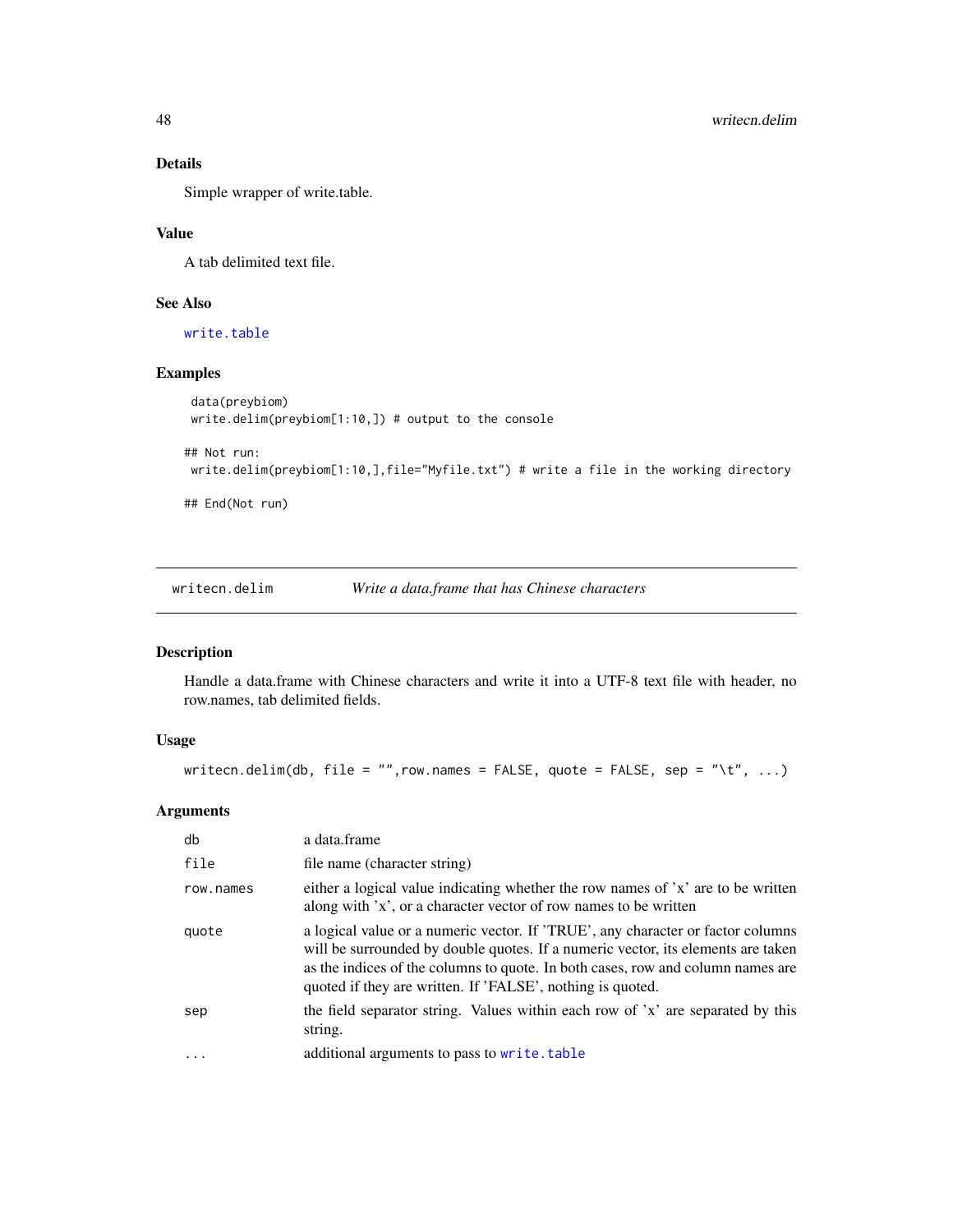# <span id="page-48-0"></span>writecn.delim 49

# Details

Writing a data.frame into text files can be quite cumbersome if the system locale is not Chinese. This function set up the locale to Chinese, write the data.frame using [write.table](#page-0-0) with fileEncoding = "UTF-8", then restore the original locale.

# Value

An ascii text file, tab delimited.

# See Also

[write.table](#page-0-0), [Sys.setlocale](#page-0-0)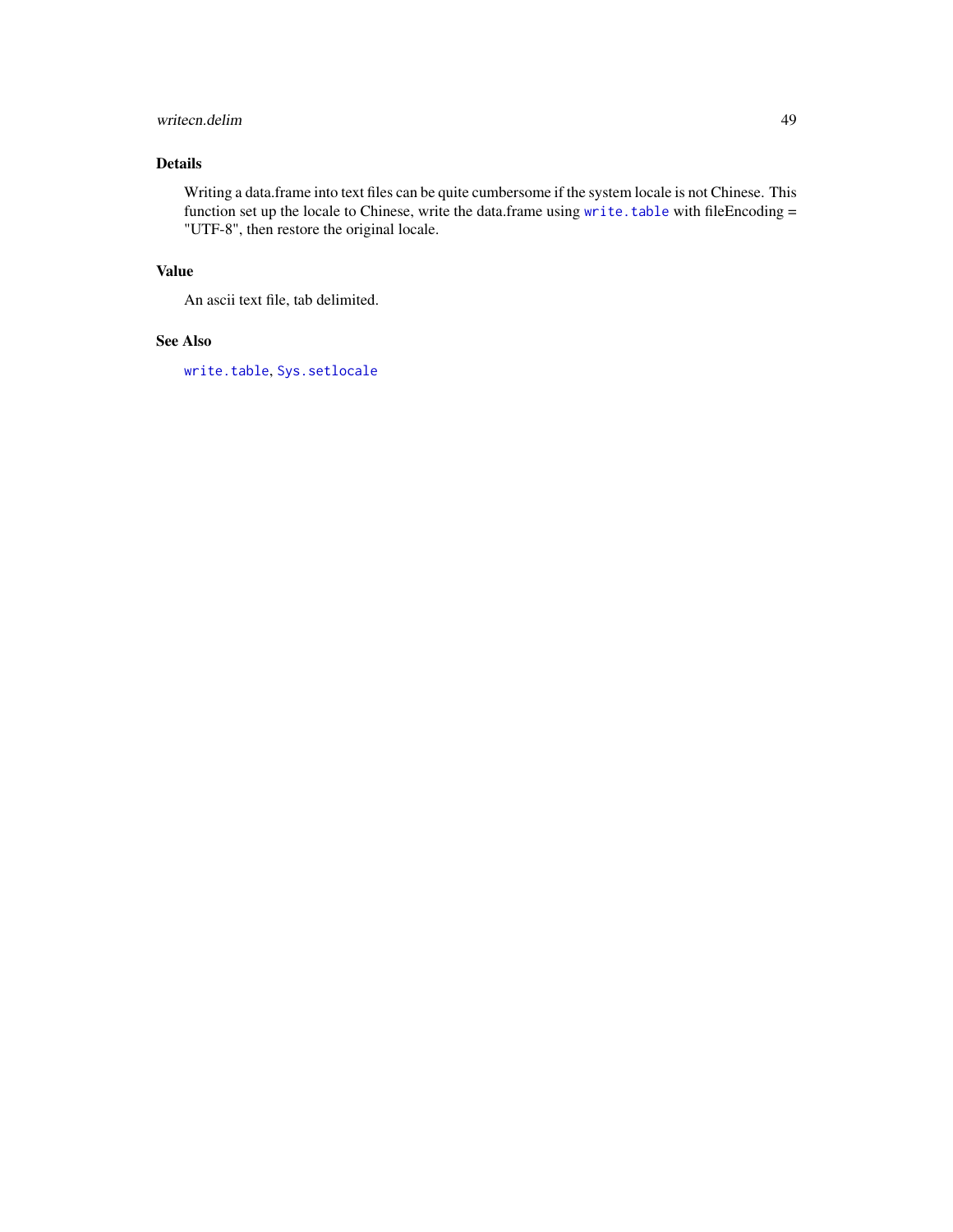# <span id="page-49-0"></span>Index

∗ array tabcont2categ , [42](#page-41-0) ∗ color val4symb , [46](#page-45-0) ∗ datasets preybiom , [33](#page-32-0) siegelp179, [40](#page-39-0) ∗ distribution permcont , [27](#page-26-0) ∗ dplot diag2edge , [9](#page-8-0) pave , [25](#page-24-0) polycirc2 , [32](#page-31-0) val4symb , [46](#page-45-0) ∗ hplot pairsrp , [24](#page-23-0) Segments , [34](#page-33-0) ∗ htest CI , [4](#page-3-0) cormat , [6](#page-5-0) friedmanmc , [18](#page-17-0) kruskalmc , [20](#page-19-0) ks.gof , [21](#page-20-0) PermTest, [28](#page-27-0) piankabioboot , [30](#page-29-0) shannonbioboot , [39](#page-38-0) TukeyHSDs , [45](#page-44-0) ∗ manip expandpoly , [17](#page-16-0) polycirc , [31](#page-30-0) ∗ misc classnum , [5](#page-4-0) date2winter , [8](#page-7-0) difshannonbio , [10](#page-9-0) piankabio , [29](#page-28-0) shannon , [37](#page-36-0) shannonbio , [38](#page-37-0) ∗ models selMod , [35](#page-34-0)

∗ print print.mc , [33](#page-32-0) ∗ spatial correlog , [7](#page-6-0) diag2edge, [9](#page-8-0) dirProj , [11](#page-10-0) dirSeg, [12](#page-11-0) distNNeigh , [13](#page-12-0) distNode , [14](#page-13-0) distSeg, [15](#page-14-0) distTot , [16](#page-15-0) findR , [18](#page-17-0) mergeTrackObs, [22](#page-21-0) pave, [25](#page-24-0) st\_thintrack , [40](#page-39-0) trans2pix , [42](#page-41-0) transLines2pix , [44](#page-43-0) ∗ utilities bbox2sf , [3](#page-2-0) trans2seg , [43](#page-42-0) write.delim , [47](#page-46-0) writecn.delim, [48](#page-47-0) AIC , *[36](#page-35-0)* aictab , *[36](#page-35-0)* bbox , *[3](#page-2-0)* bbox2sf , [3](#page-2-0) boot , *[39](#page-38-0)* boot.ci , *[39](#page-38-0)* CI , [4](#page-3-0) classIntervals , *[5](#page-4-0)* classnum, [5](#page-4-0) cor , *[6](#page-5-0)* cor.test , *[6](#page-5-0)* cormat , [6](#page-5-0) correlog , [7](#page-6-0) cut , *[5](#page-4-0)* date2winter, <mark>[8](#page-7-0)</mark>